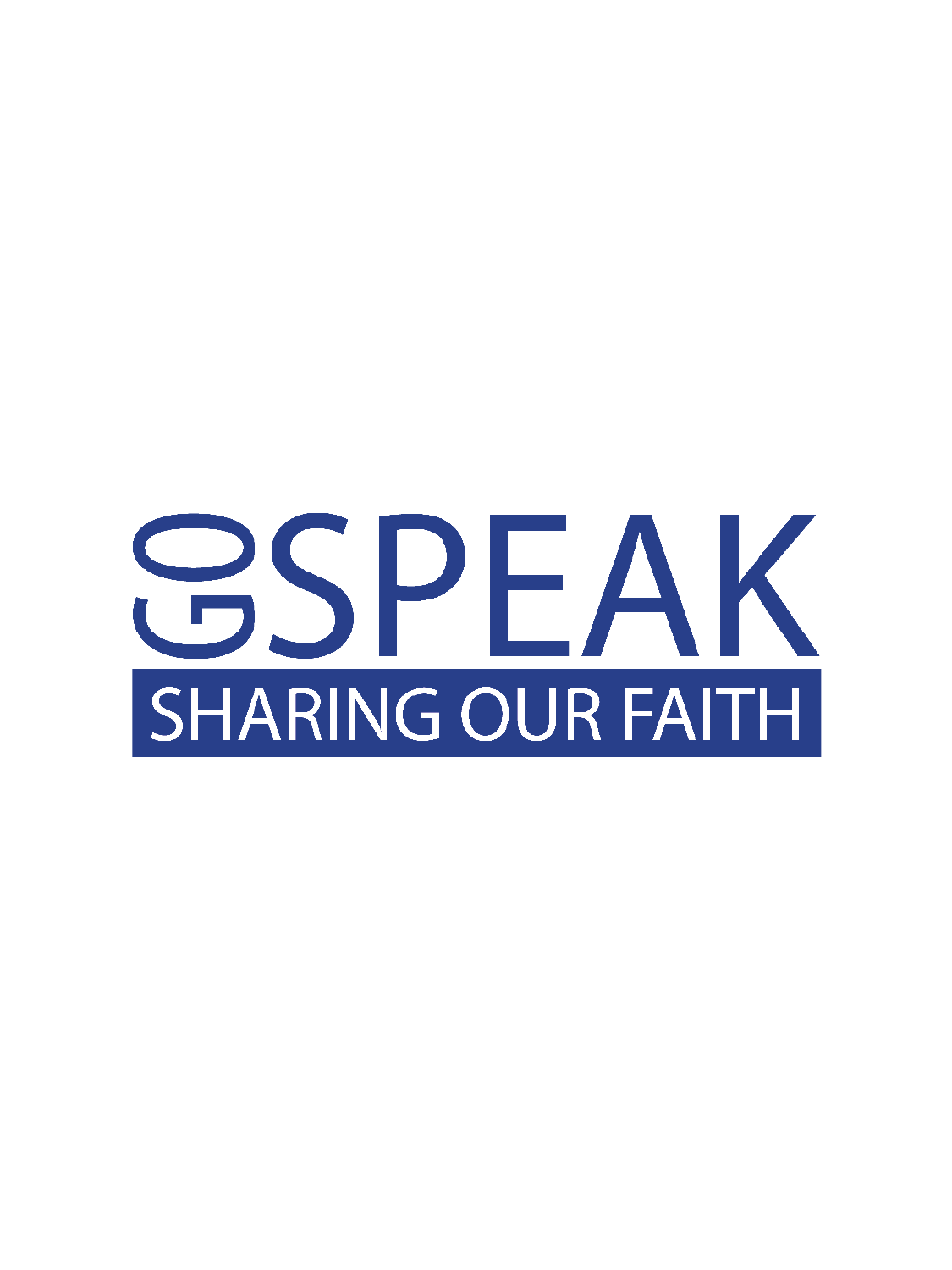Share an experience that taught you something about the power of Jesus.

*Comparta una experiencia que le haya enseñado algo acerca del poder de Jesús.*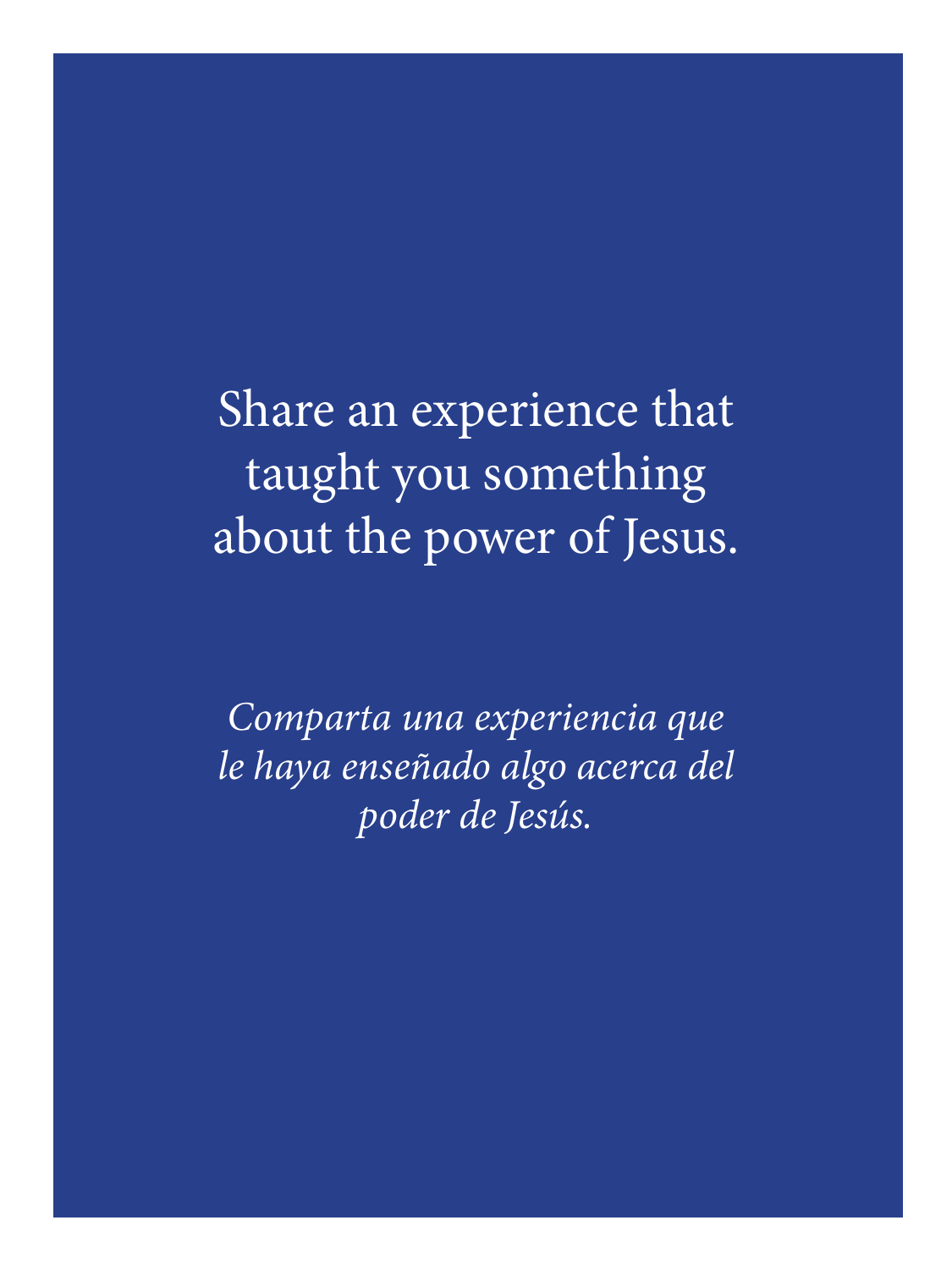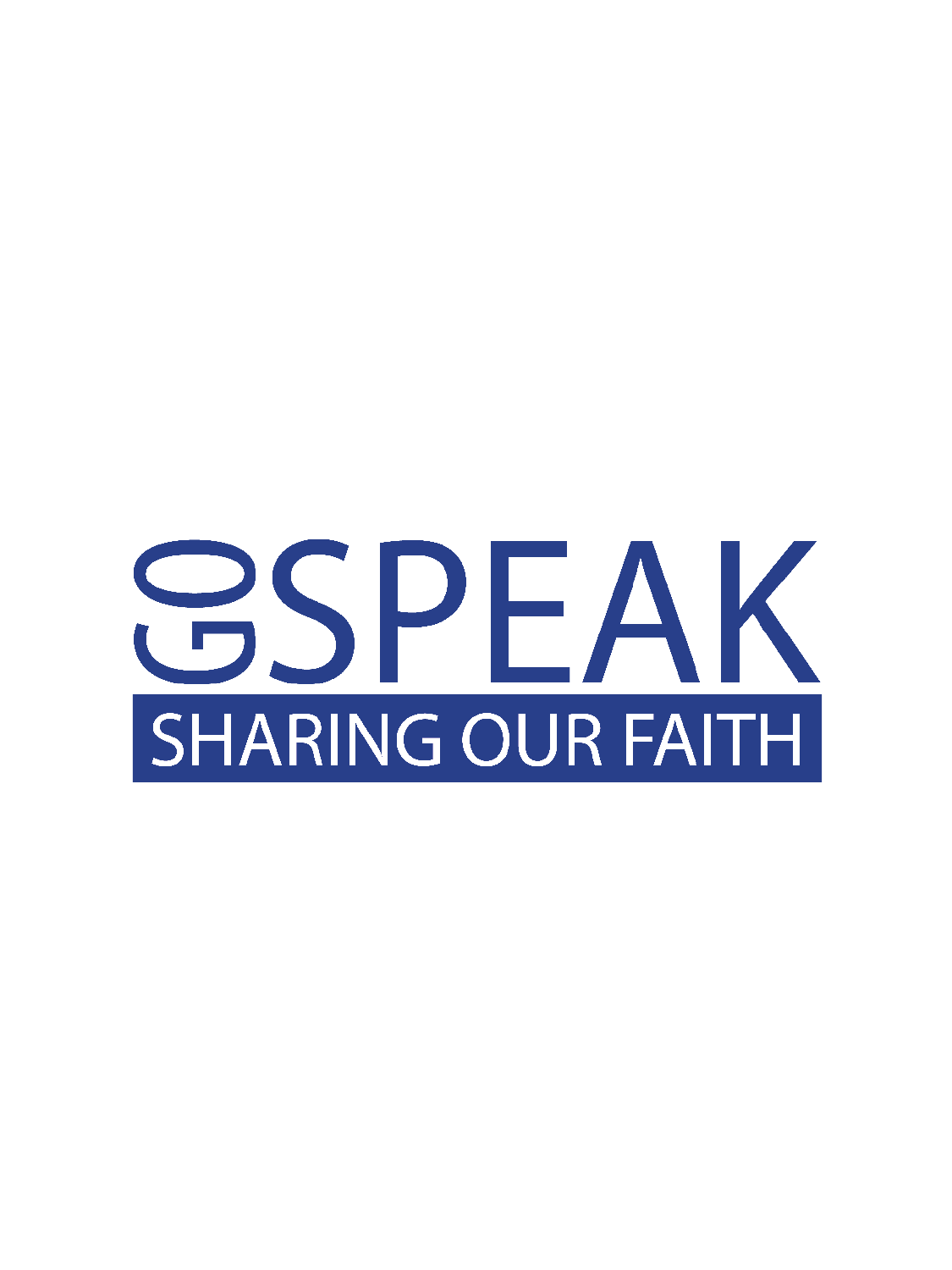Share a story about a time when you were the answer to someone else's prayers.

*Comparta una historia sobre un momento en que usted contesto las oraciones de otra persona.*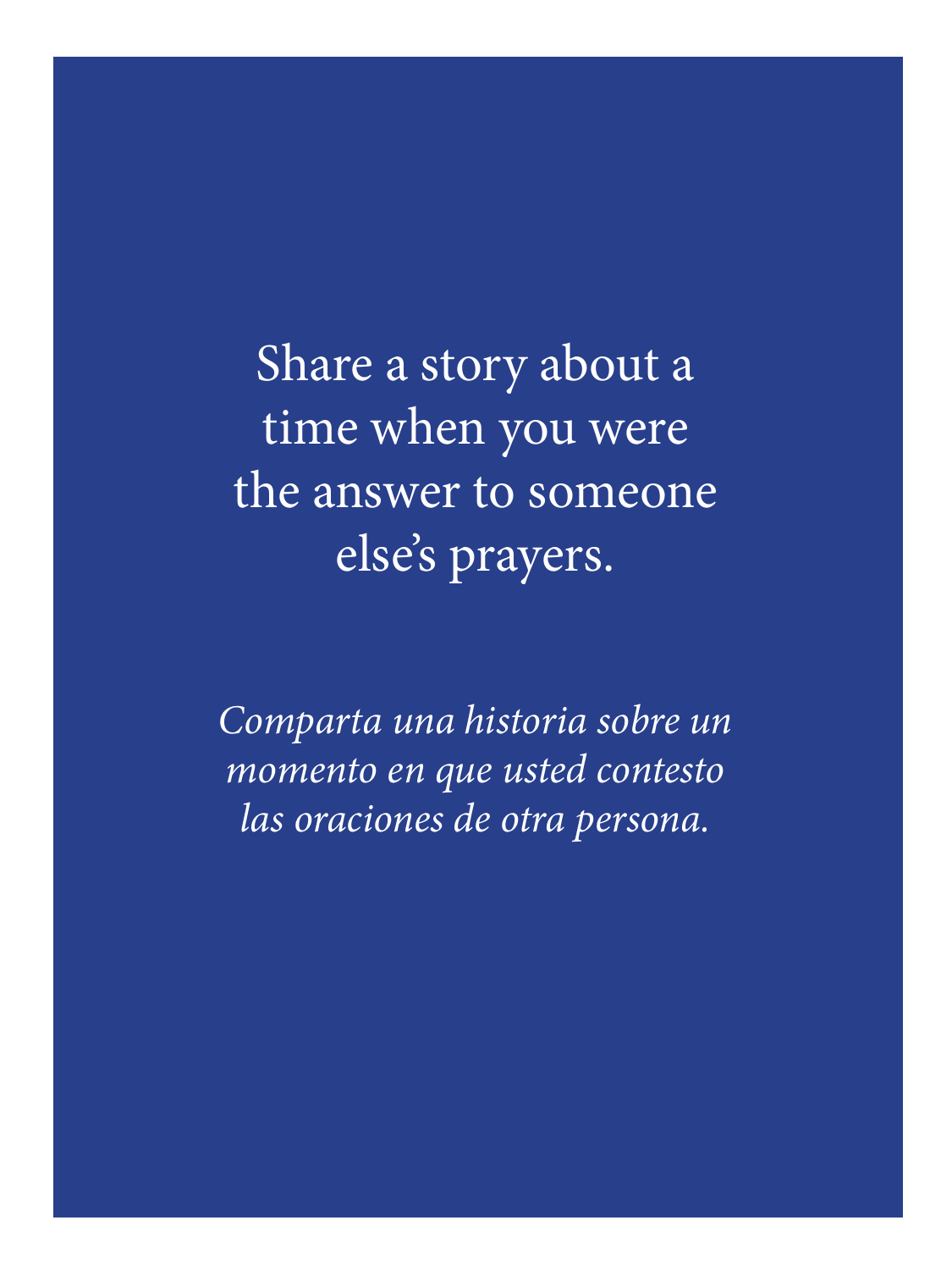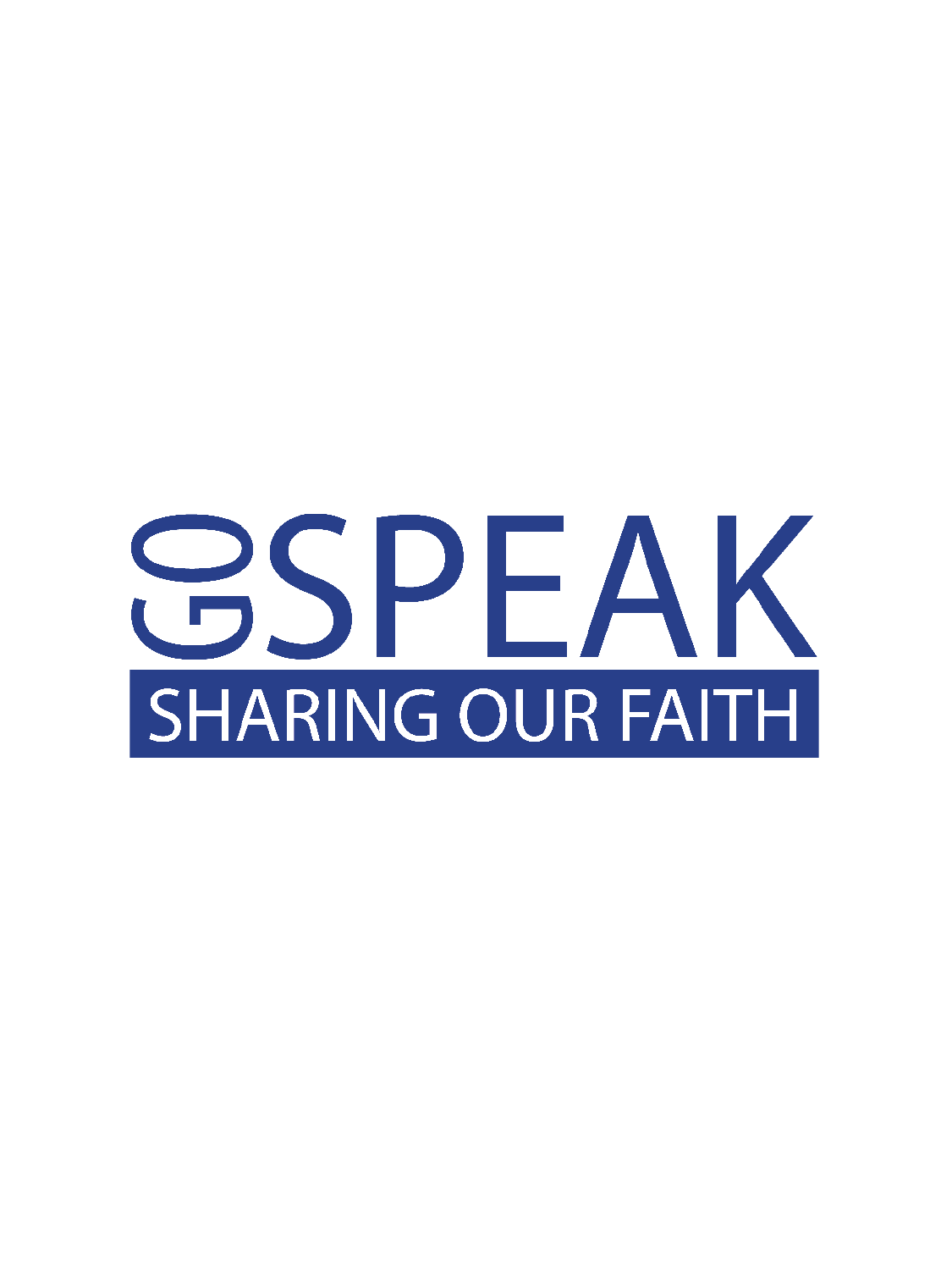In the words that came to Jeremiah from the Lord, "Just like the clay in the potter's hand so are you in my hand." (Jeremiah 18:6) When have you felt God shaping you in this way?

*En las palabras que vinieron a Jeremías de parte del Señor: "Son en mis manos como el barro en las manos del alfarero" (Jeremías 18:06) ¿Cuándo has sentido que Dios te a conformado en esta manera?*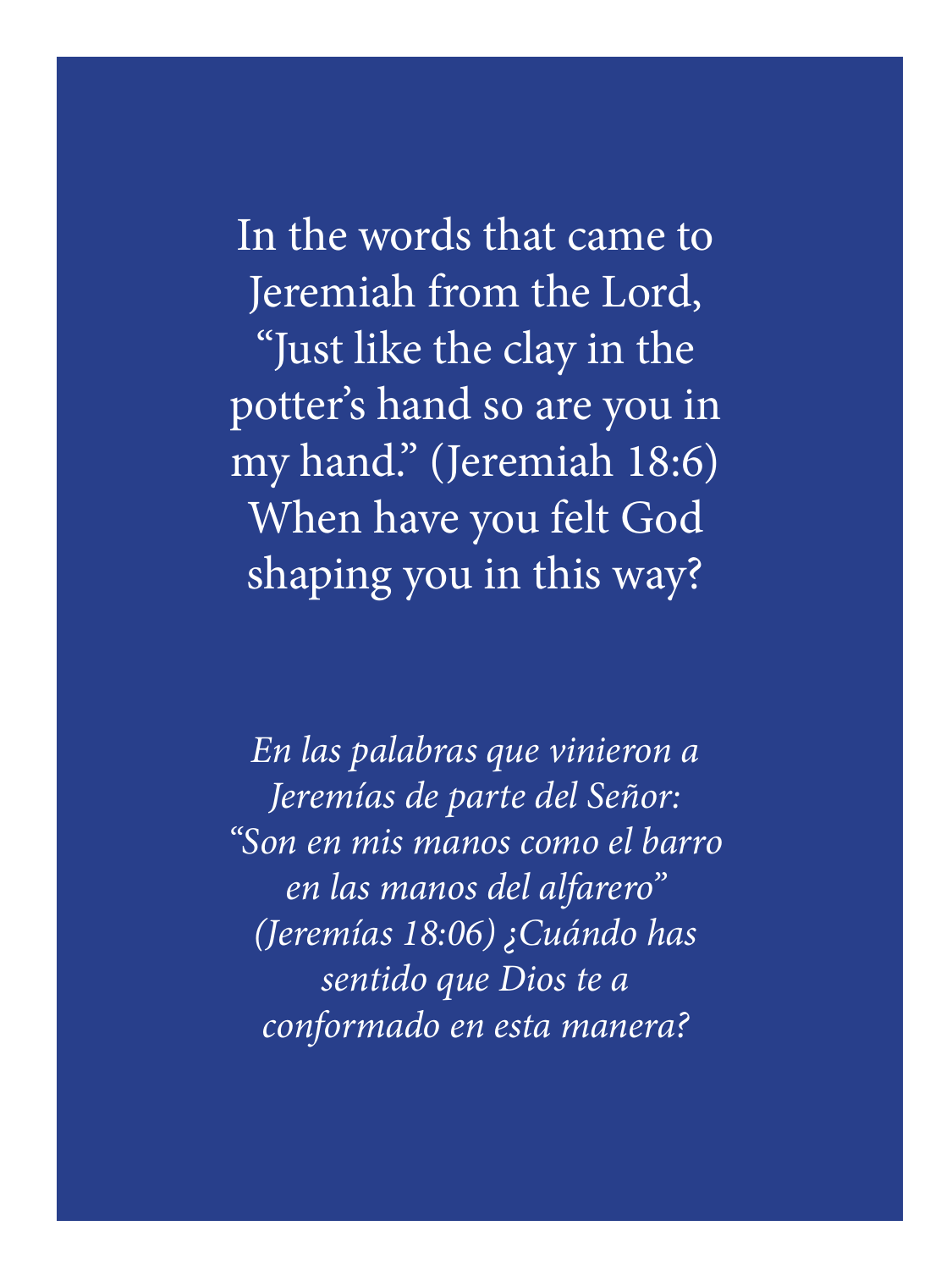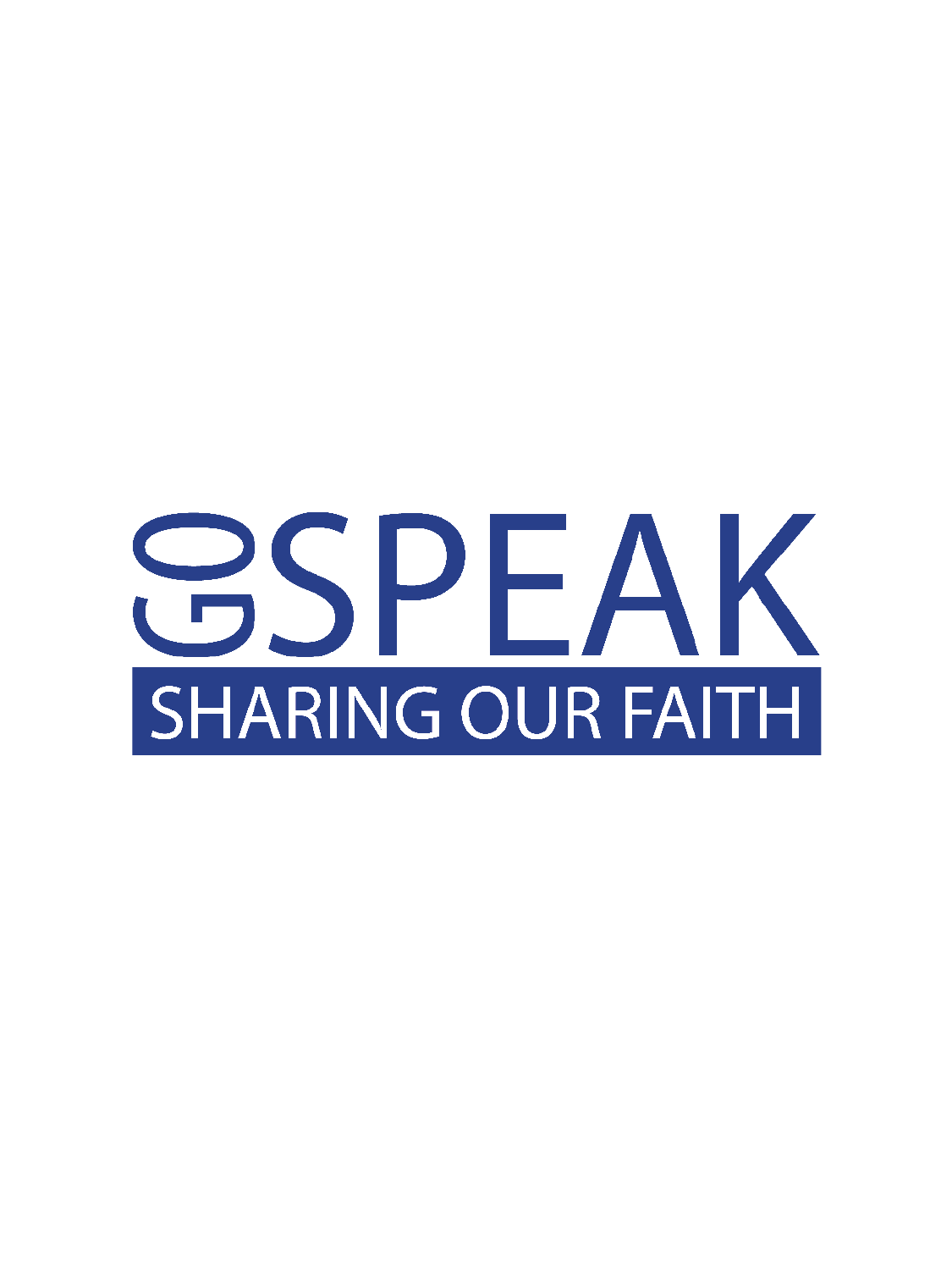When have you used your knowledge and skills to benefit others for the glory of God?

*¿Cuándo ha utilizado su conocimiento y habilidades para beneficiar a otros para la gloria del Señor?*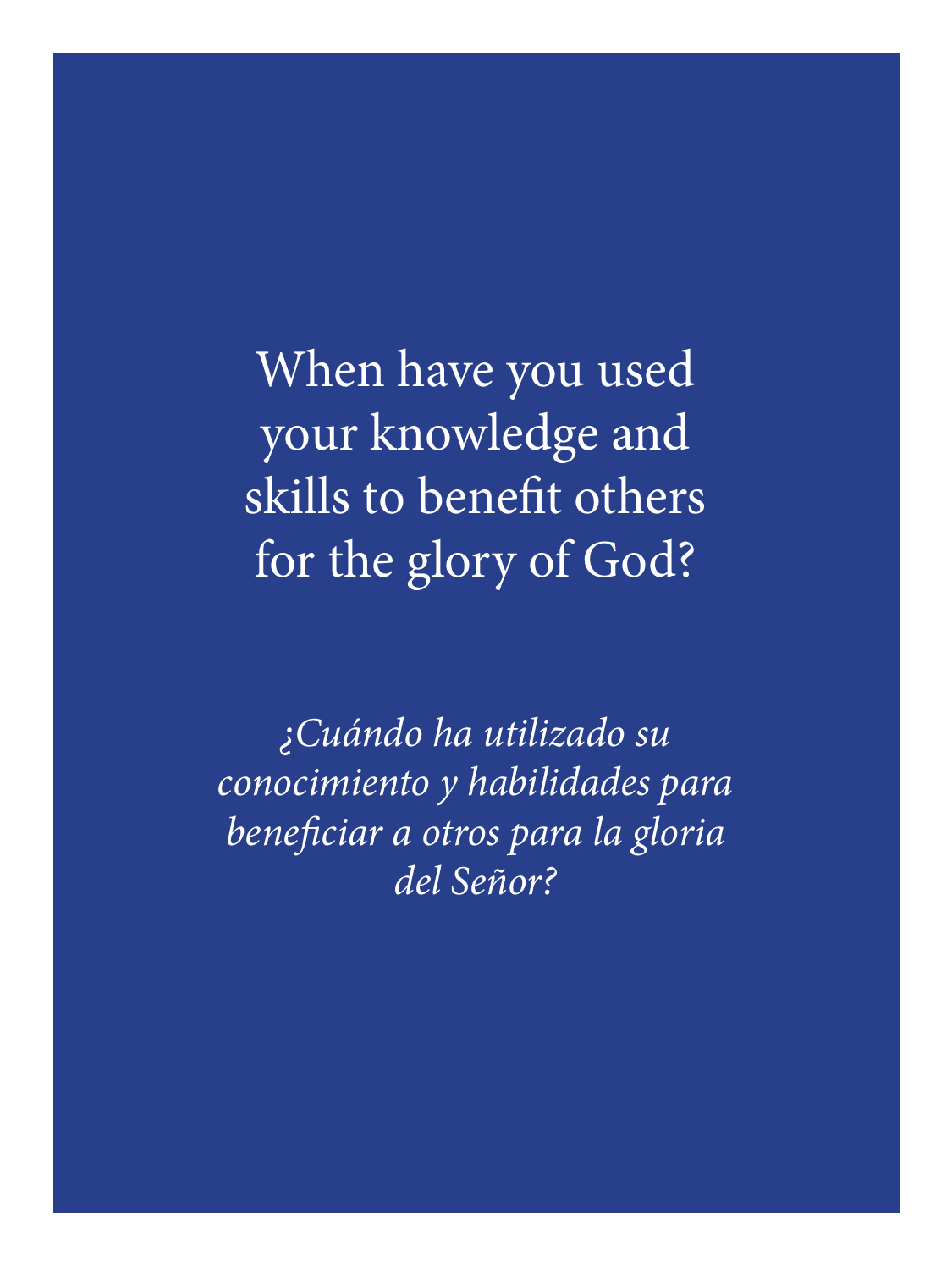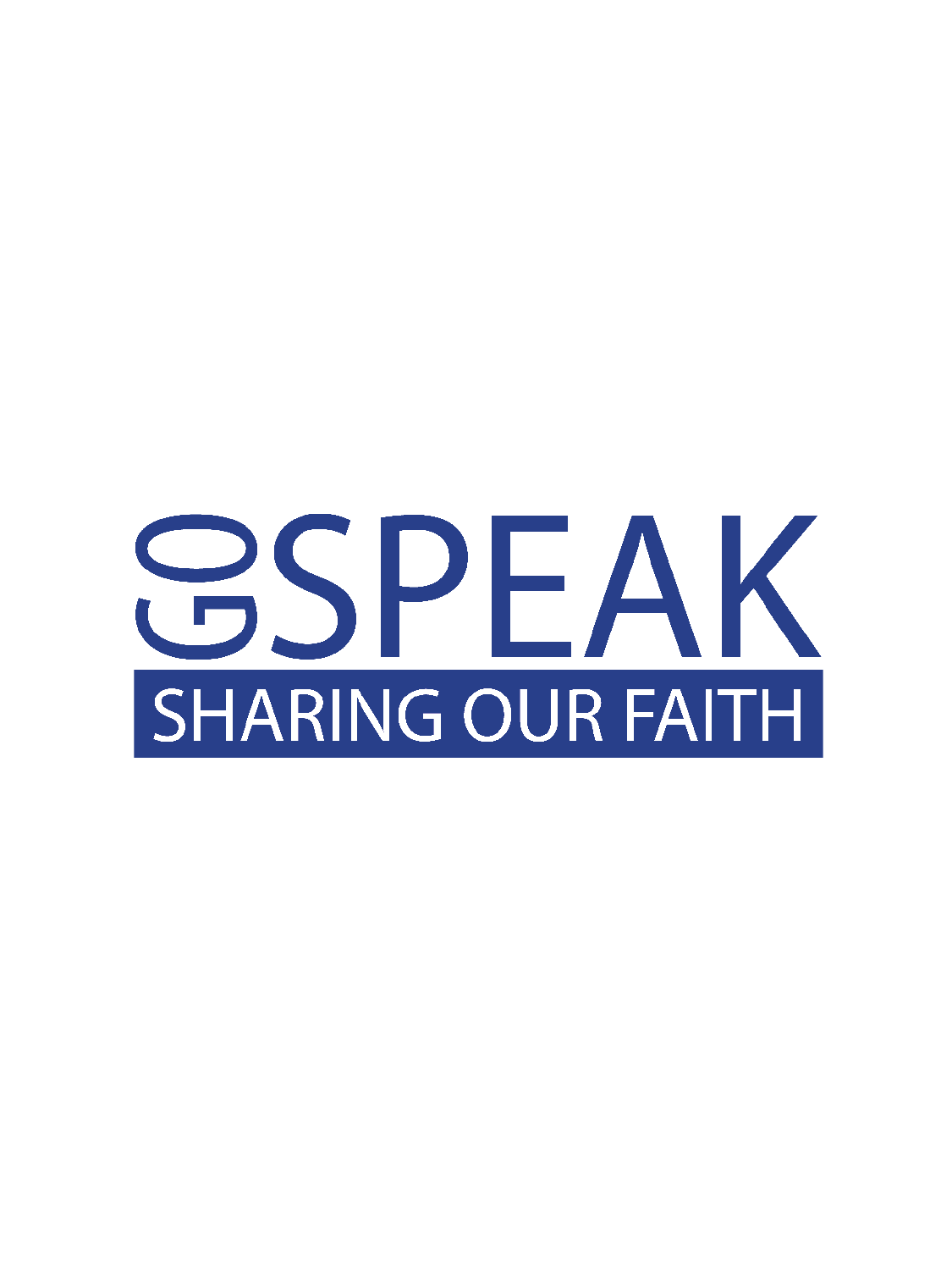Share a story about a time you saw God present in someone very different from yourself.

*Comparta una historia acerca de un momento en donde usted vio a Dios presente en alguien muy diferente a usted mismo.*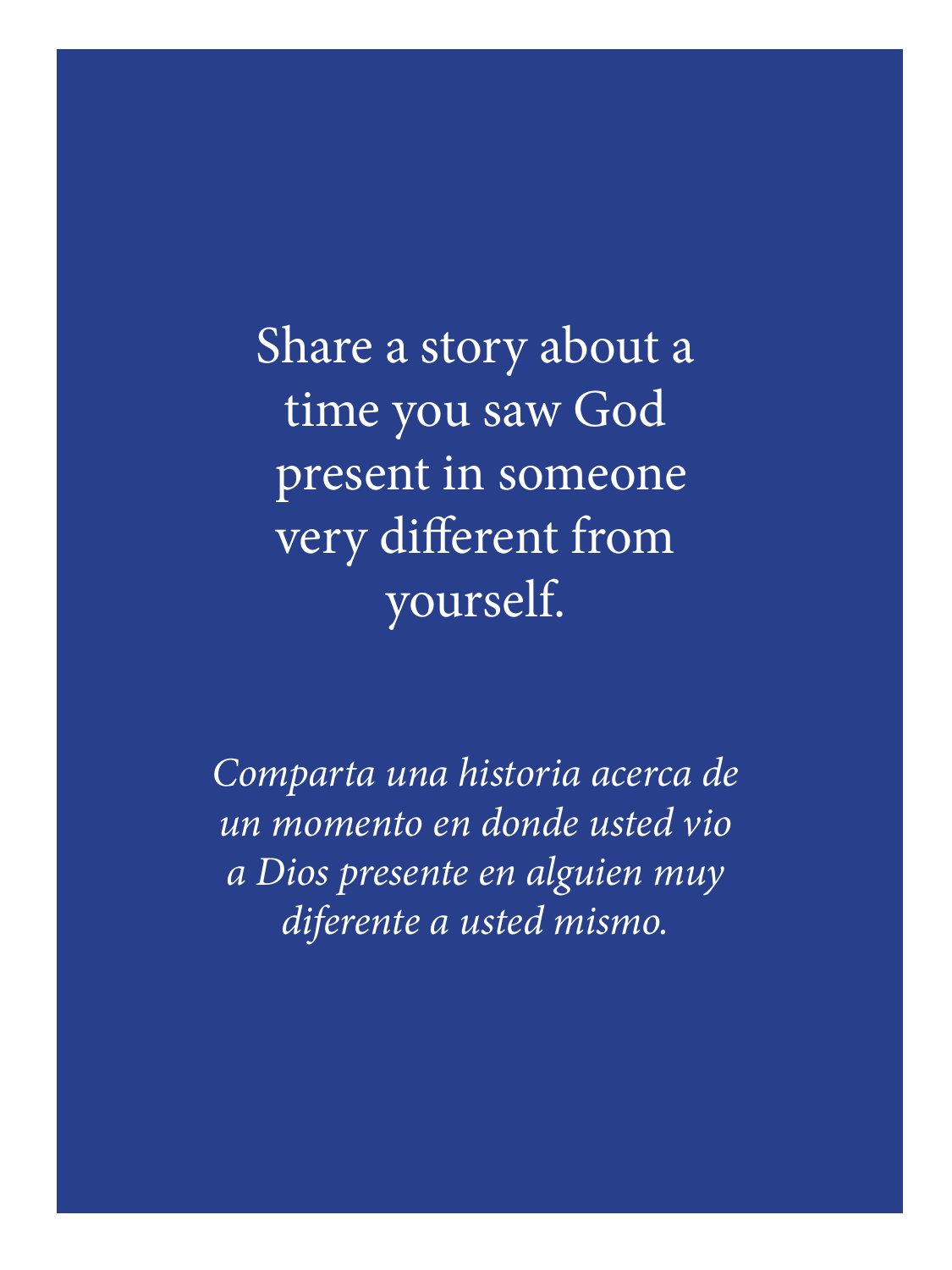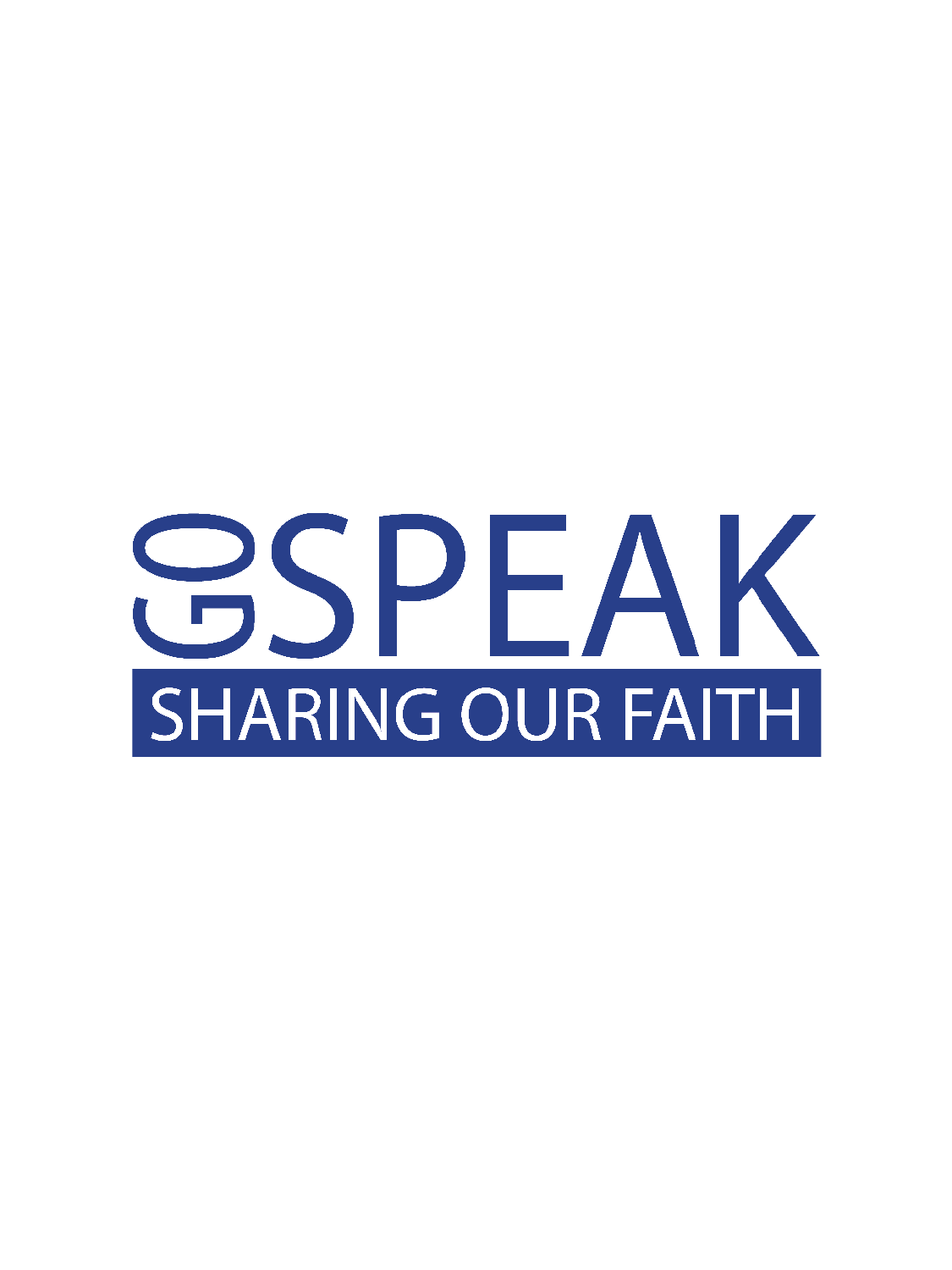Jesus teaches us to love our neighbors as ourselves. Share the story of a time in your life when this was especially challenging. How did you respond?

*Jesús nos enseña a amar a nuestro prójimo como a nosotros mismos. Comparta una historia de un momento de su vida en donde esto fue un reto especial para usted. ¿Cómo respondió a ello?*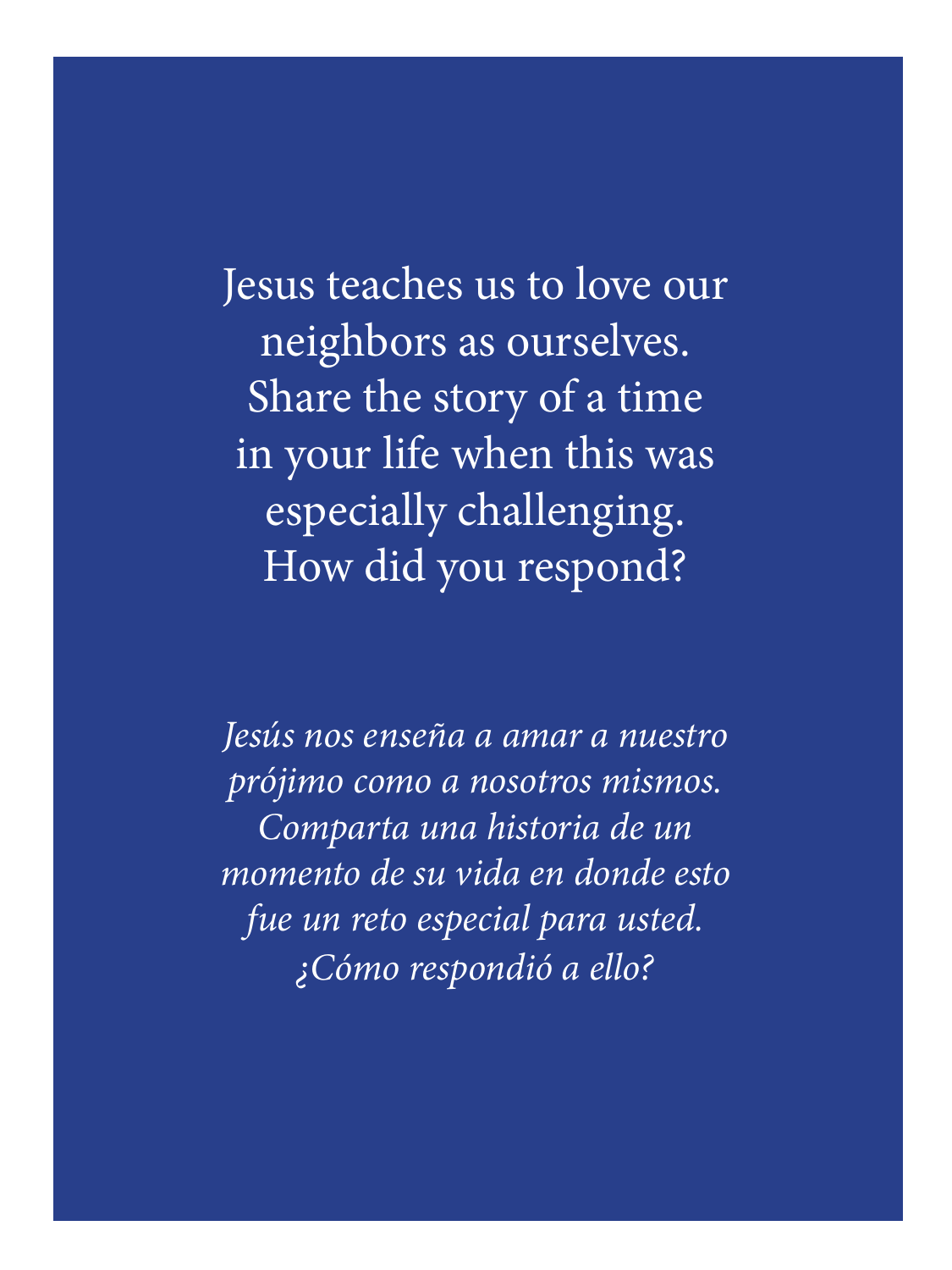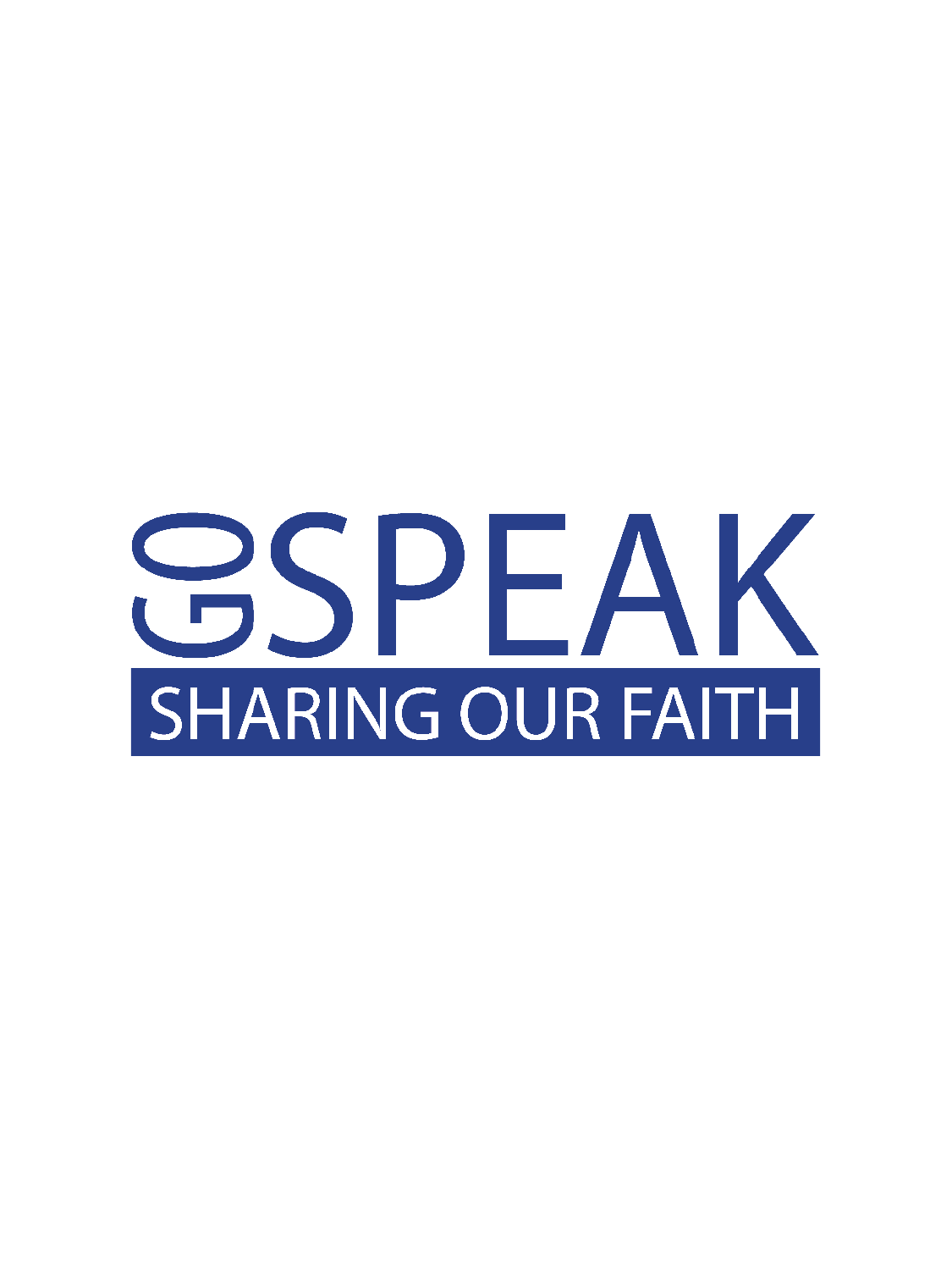Christ taught us to forgive others as we have been forgiven. When in your life have you asked God or another person for forgiveness? Did you feel forgiven? Why or why not?

*Cristo nos enseñó a perdonar a los otros de la misma manera en que nosotros fuimos perdonados. ¿Cuándo en su vida le ha pedido a Dios o a otra persona que lo perdone? ¿Se sintió perdonado? ¿Por qué si o por qué no?*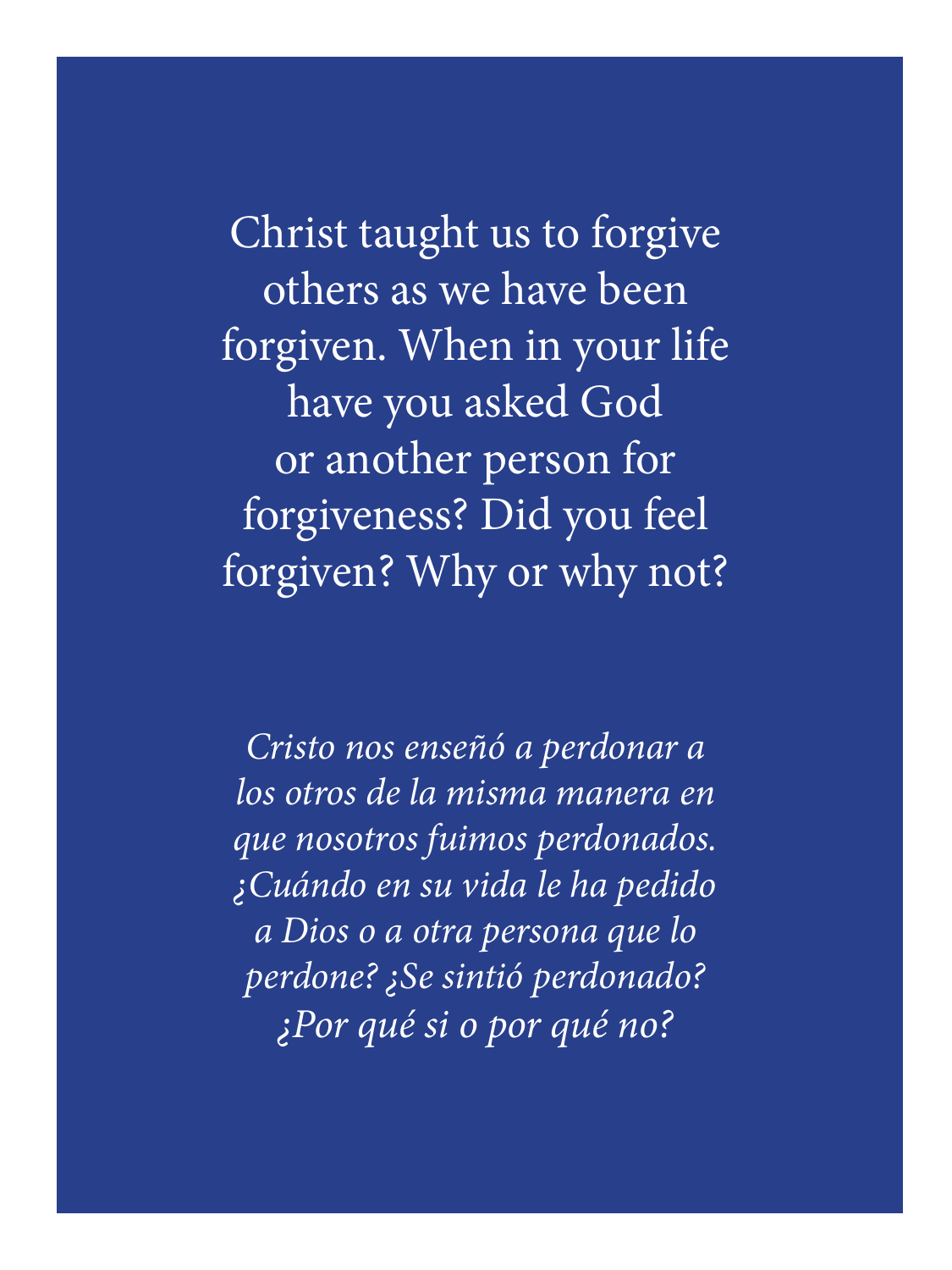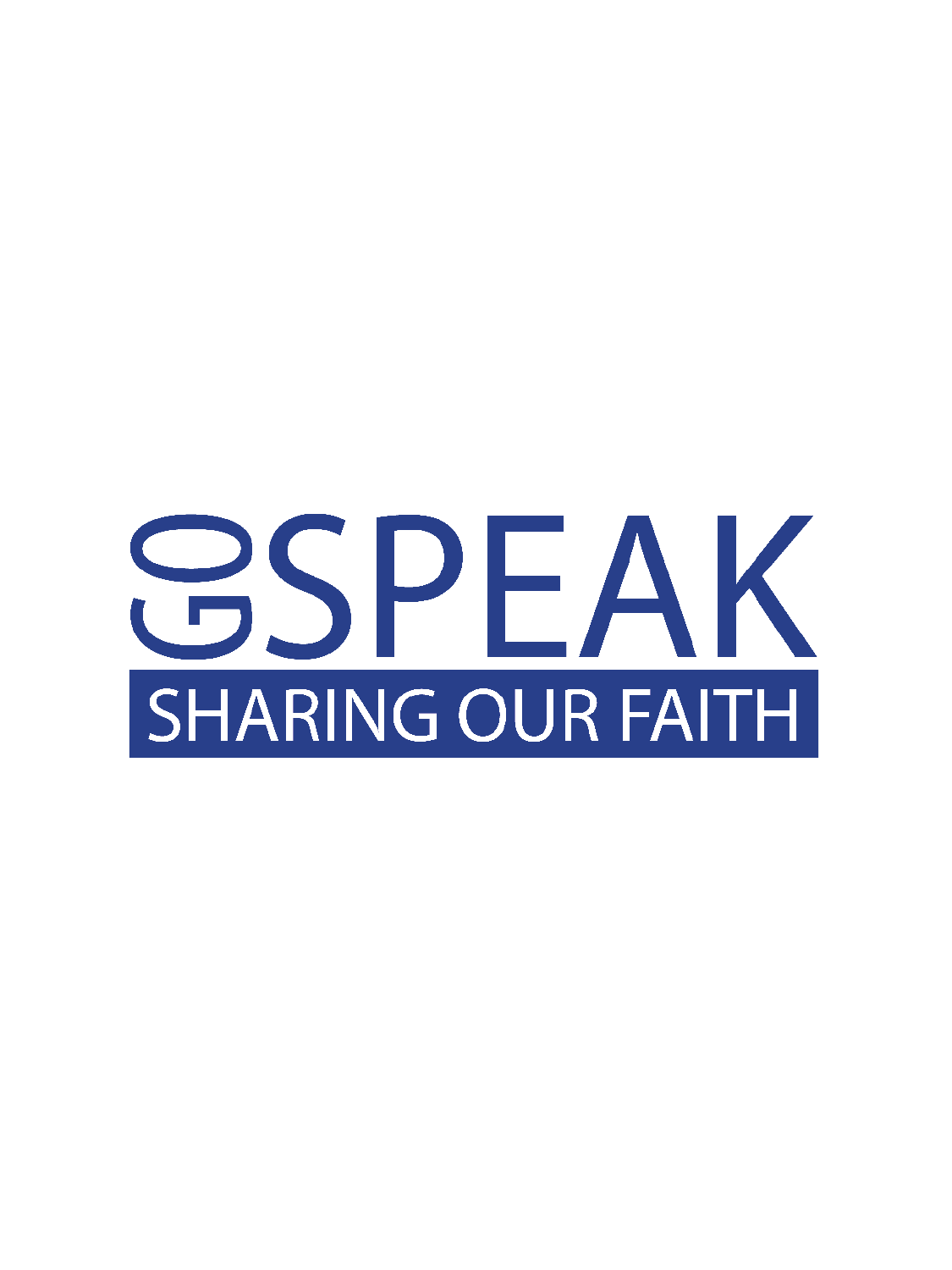Share an experience when your faith helped you to stand up for something in which you really believe, even when you knew it would be difficult.

*Comparta una experiencia cuando su fe le ayudó a ponerse de pie por algo en lo que de verdad cree, aun cuando sabía que sería difícil.*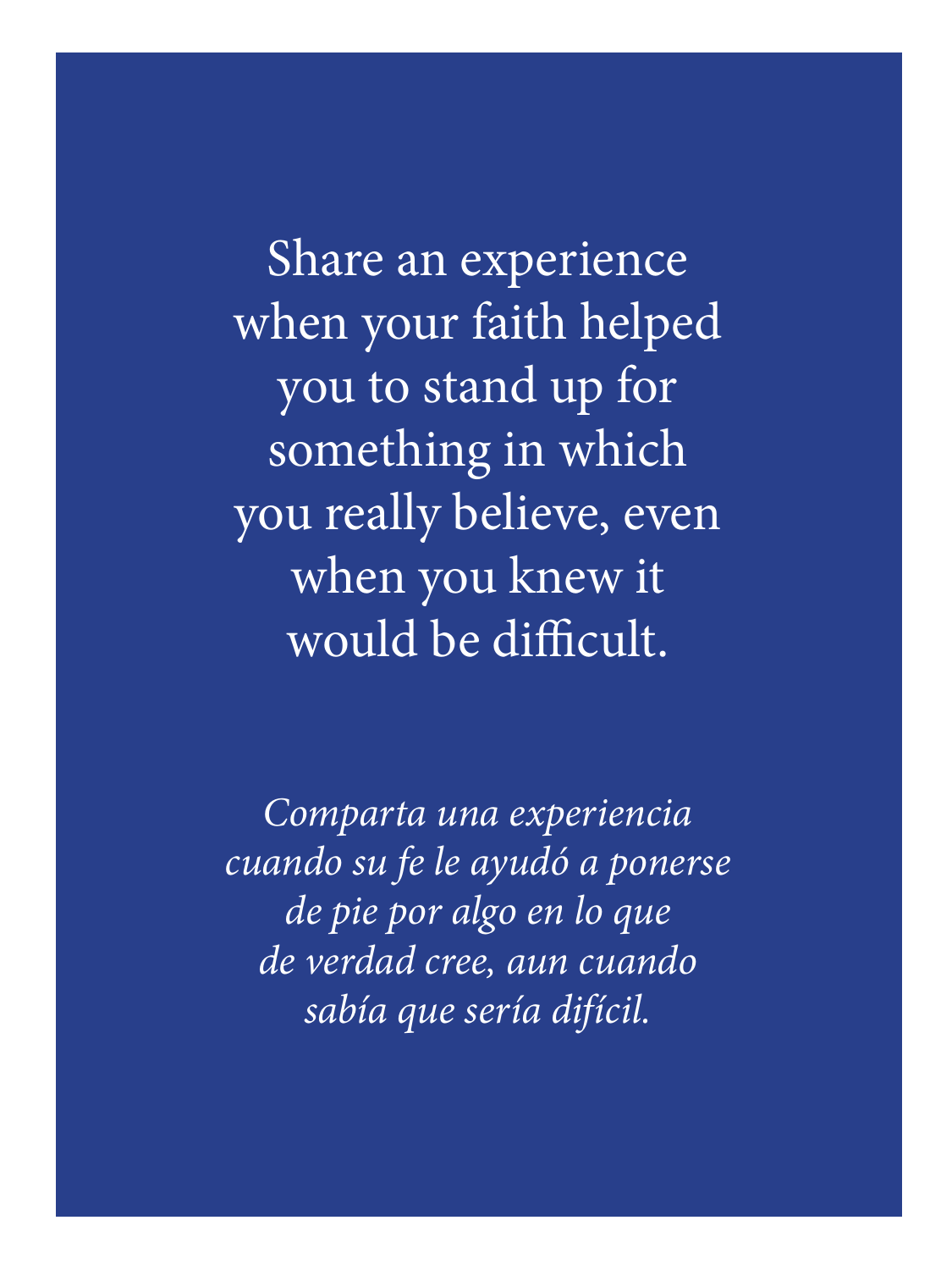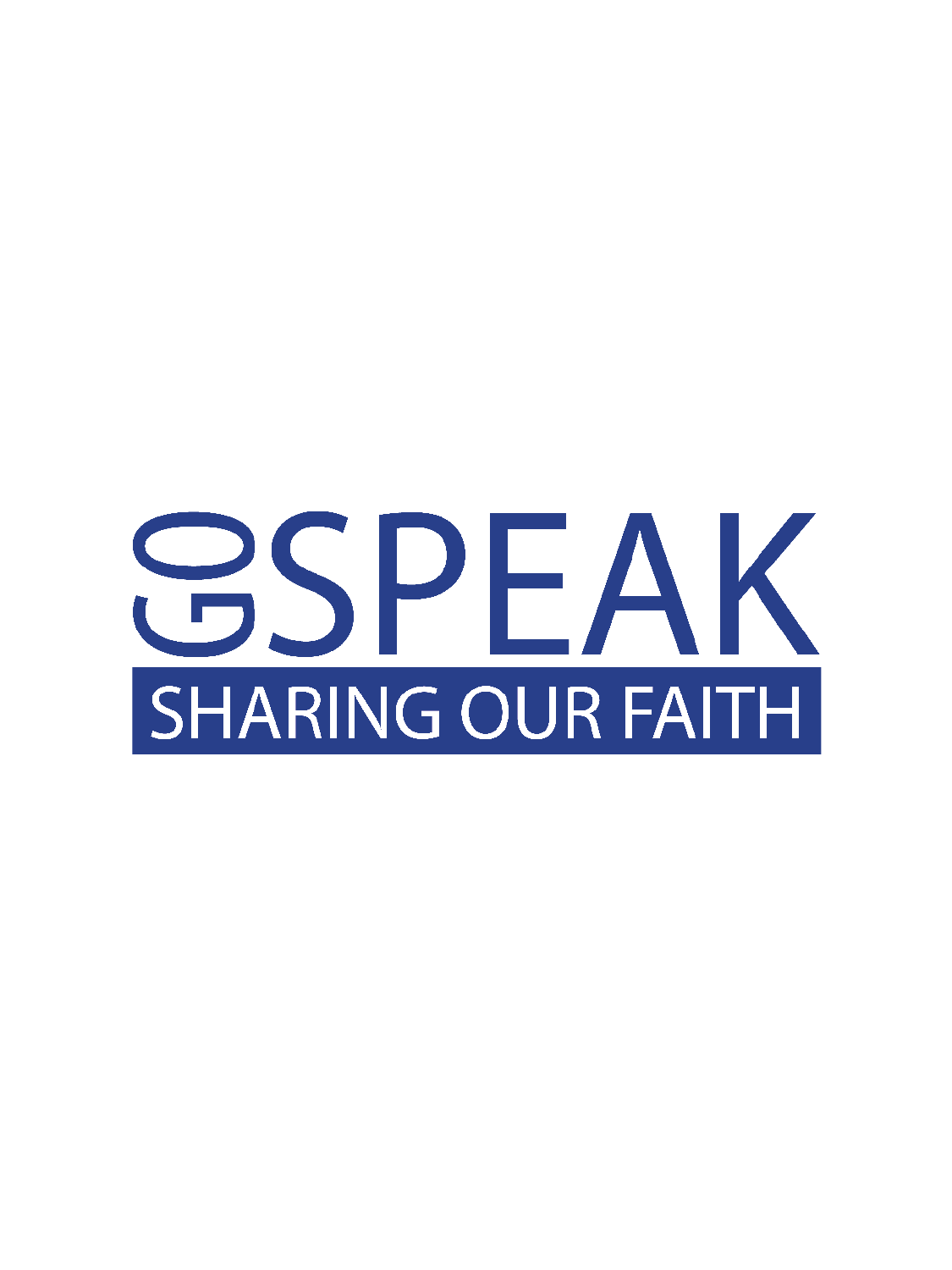Where is your favorite place to praise God? Where do you feel close to God?

*¿Dónde es su lugar favorito para alabar a Dios? ¿Dónde se siente mas cerca a Dios?*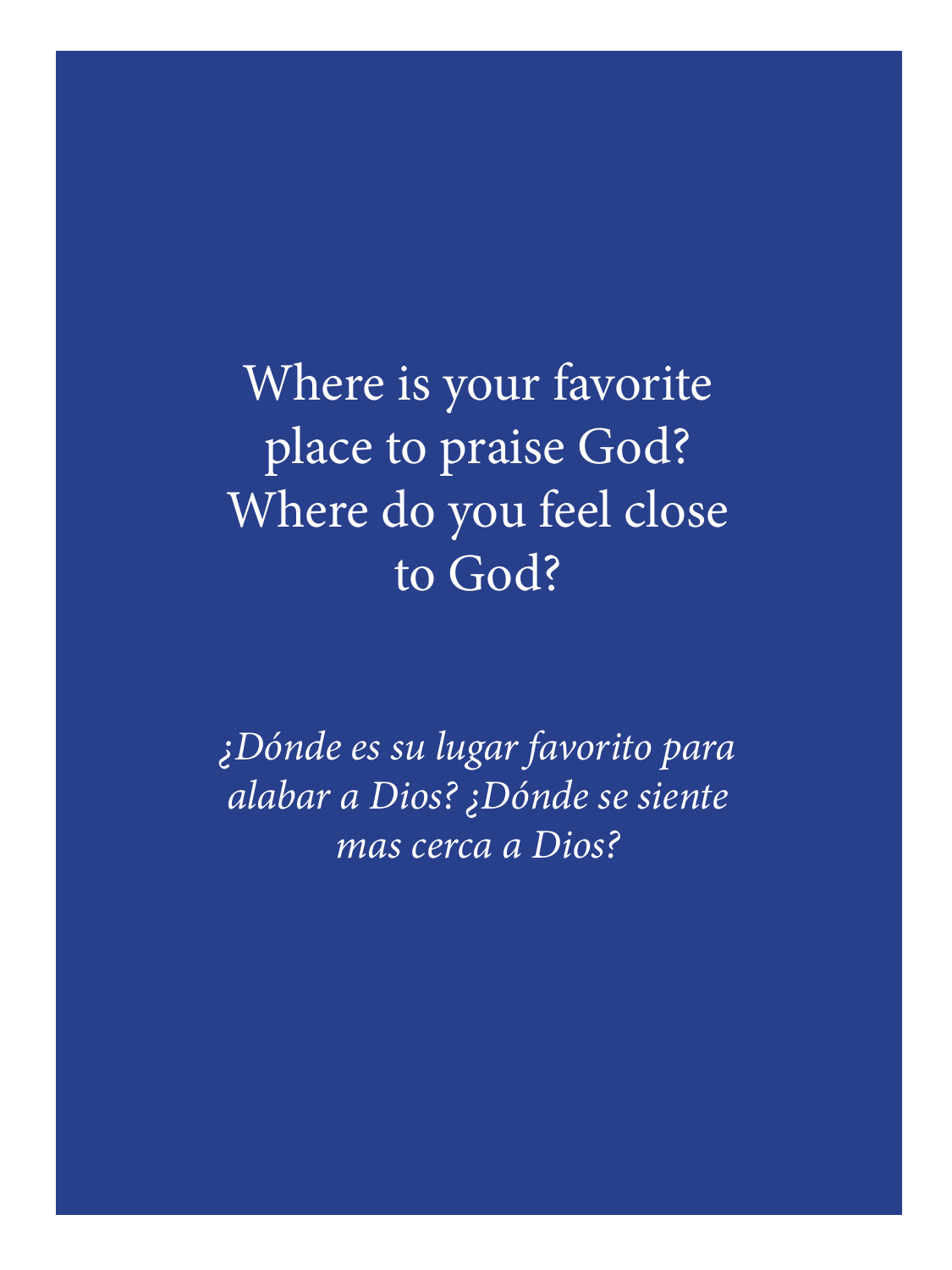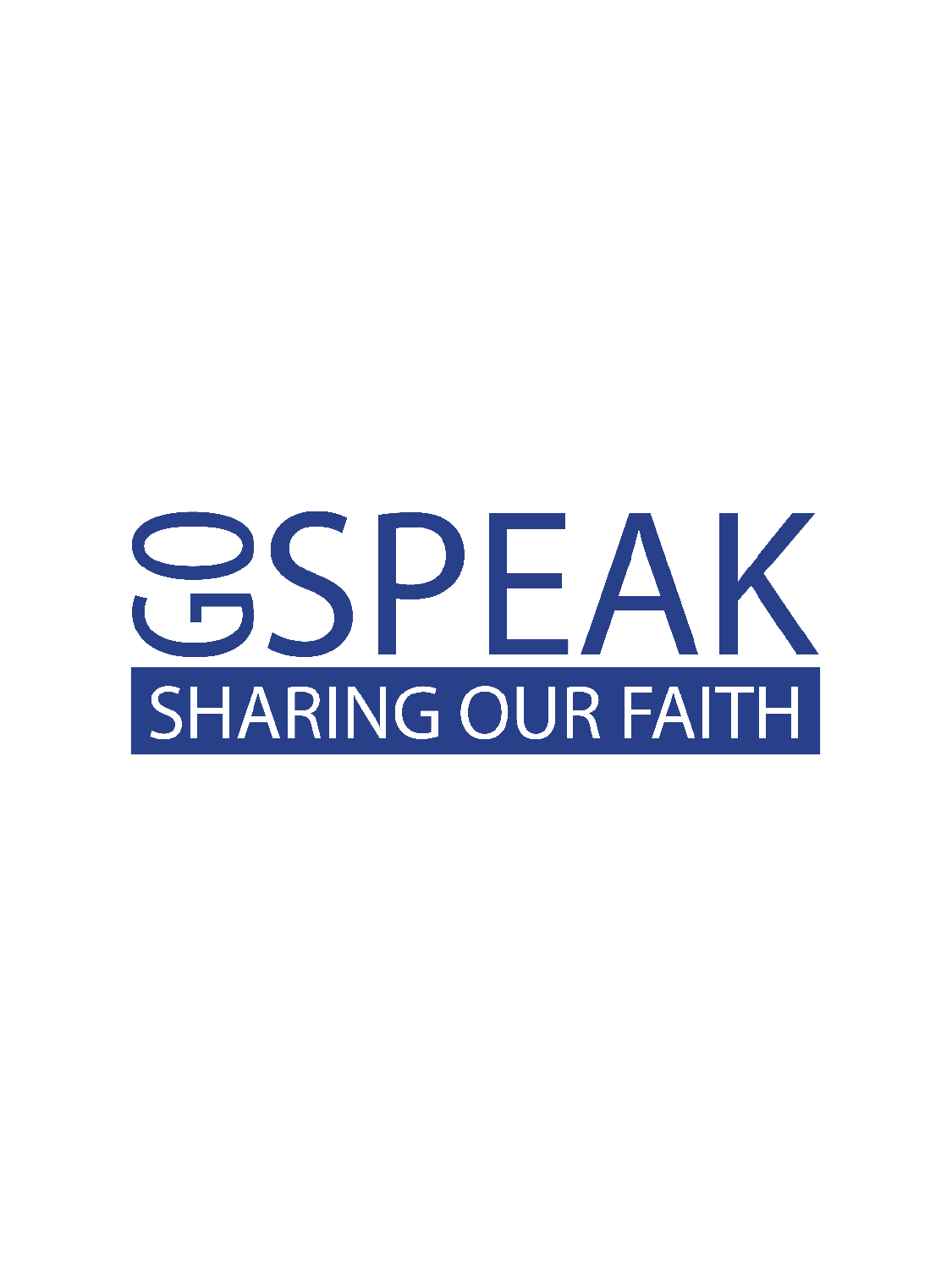Describe a time when you shared your faith with someone different from yourself. What did you learn? How did that person respond?

*Describa un momento cuando haya compartido su fe con alguien diferente a usted. ¿Qué aprendió de ello? ¿Cómo respondieron?*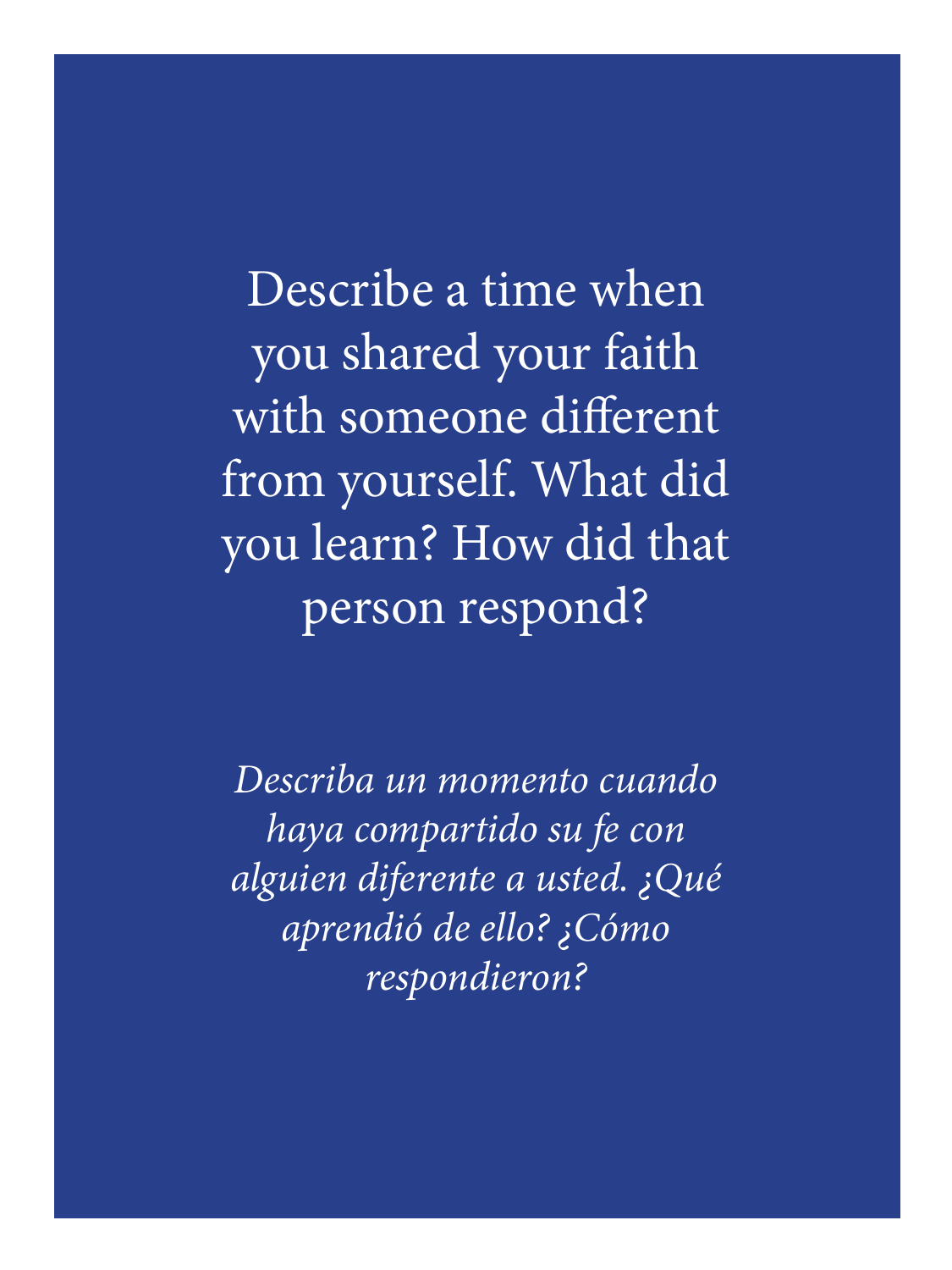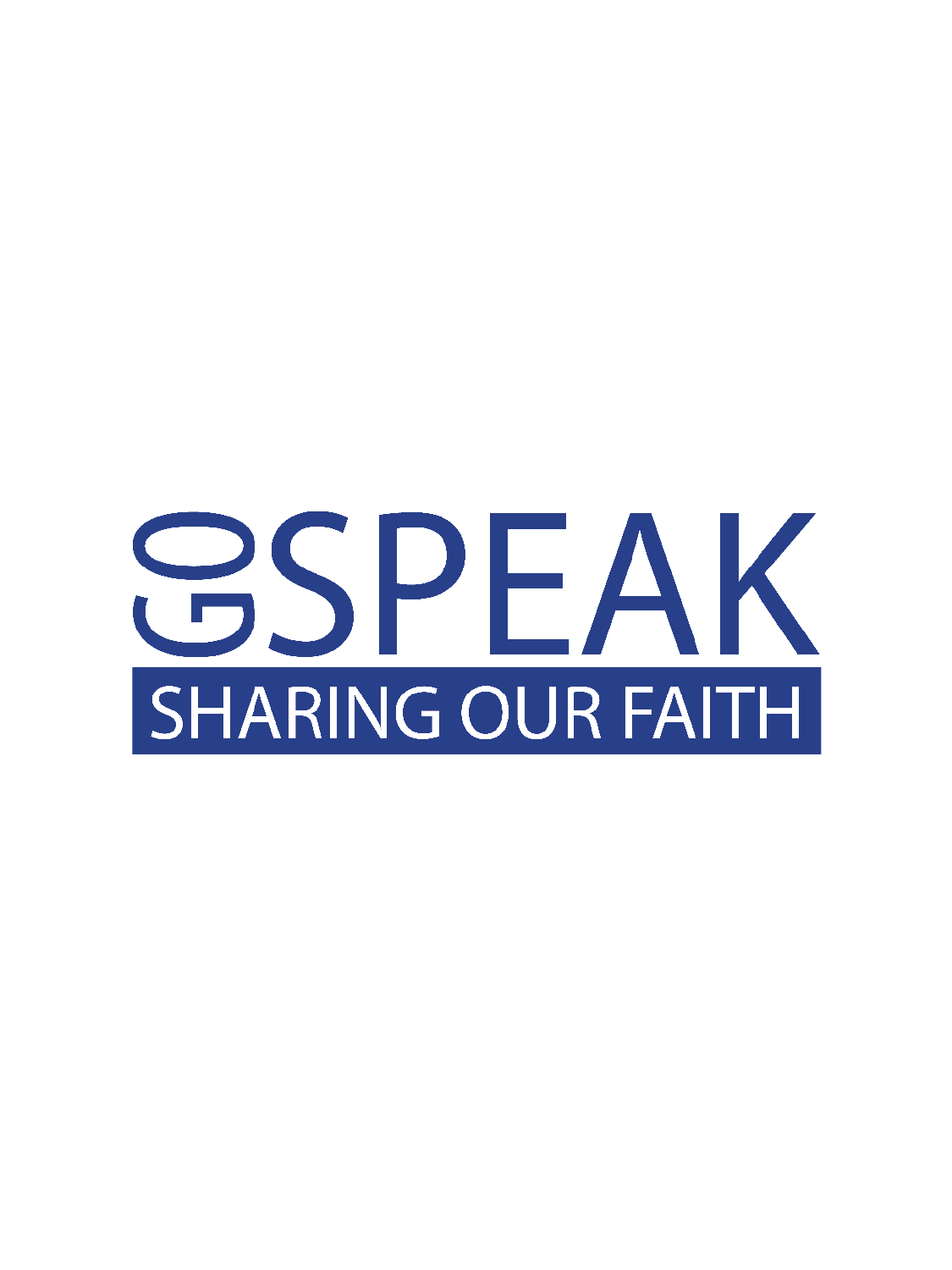Describe a time you embraced suffering for the sake of Christ and found new life.

*Describa un momento donde abrazó el sufrimiento de Cristo y encontró vida nueva.*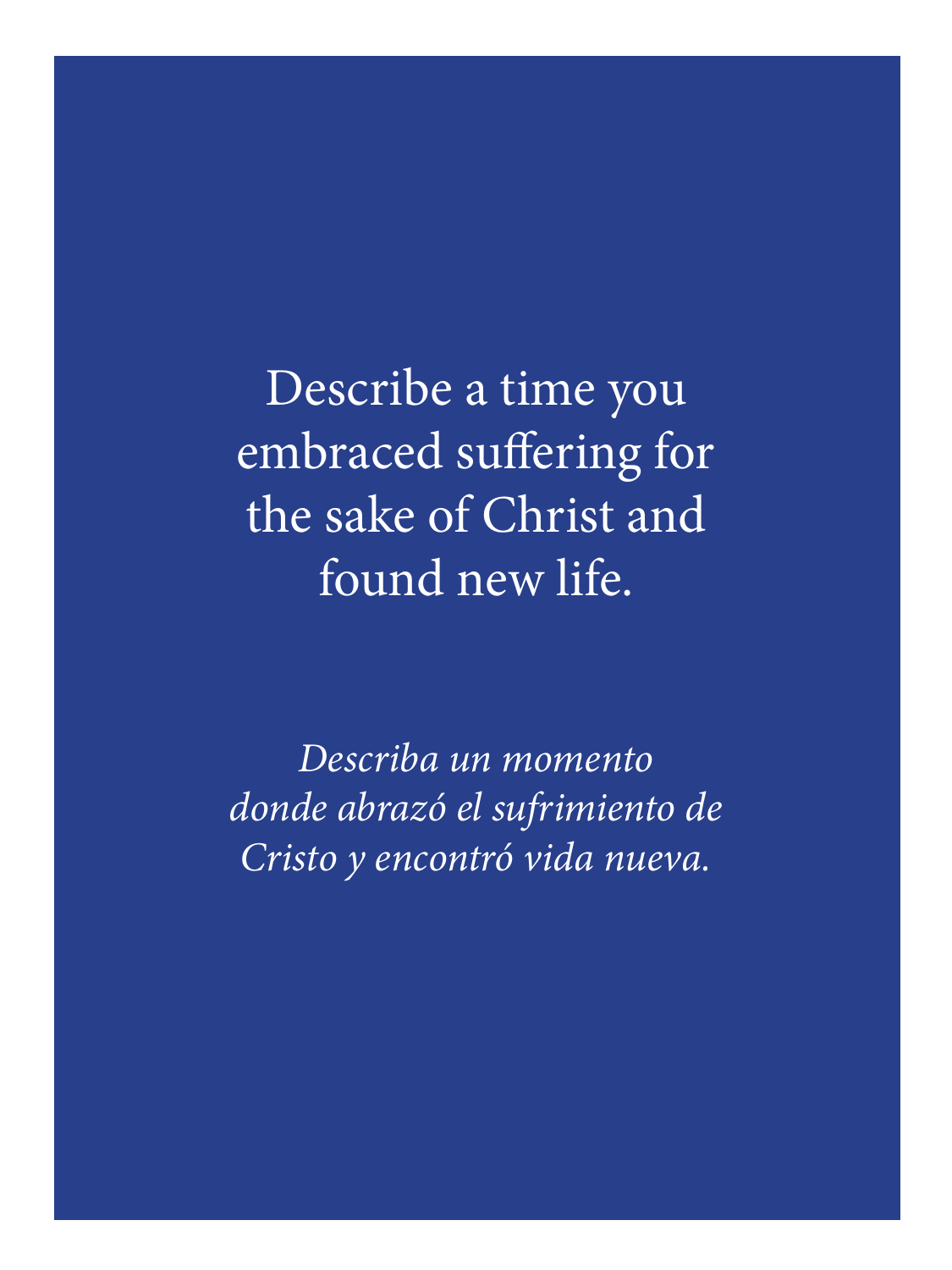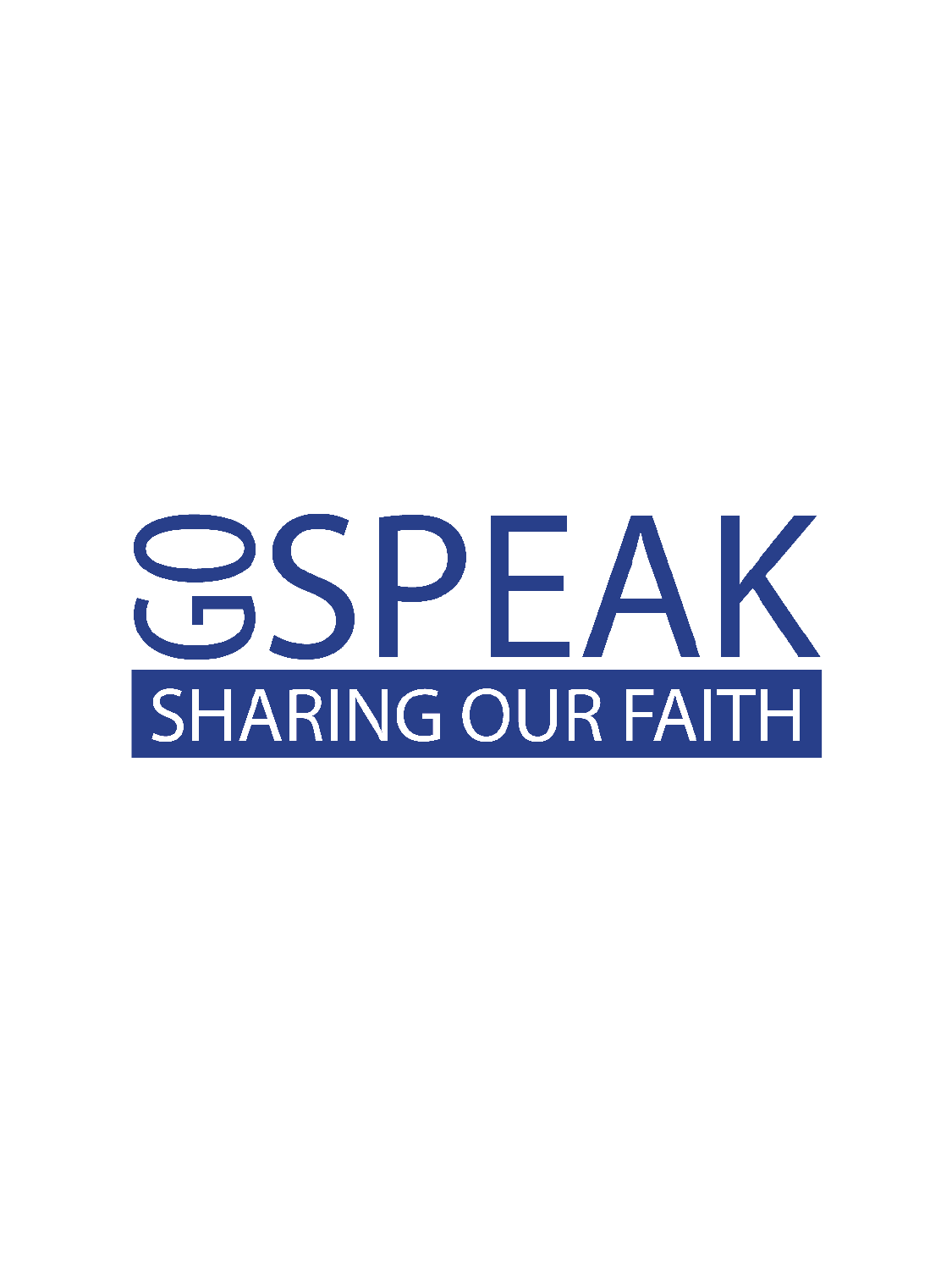What is the common message you think Christ wants us to take into the world? Share a story from your life when you were most faithful to that call.

*¿Cuál es el mensaje común que usted piensa que Cristo quiere que le llevemos al mundo? Comparte una historia de su vida cuando usted era más fiel a ese llamamiento.*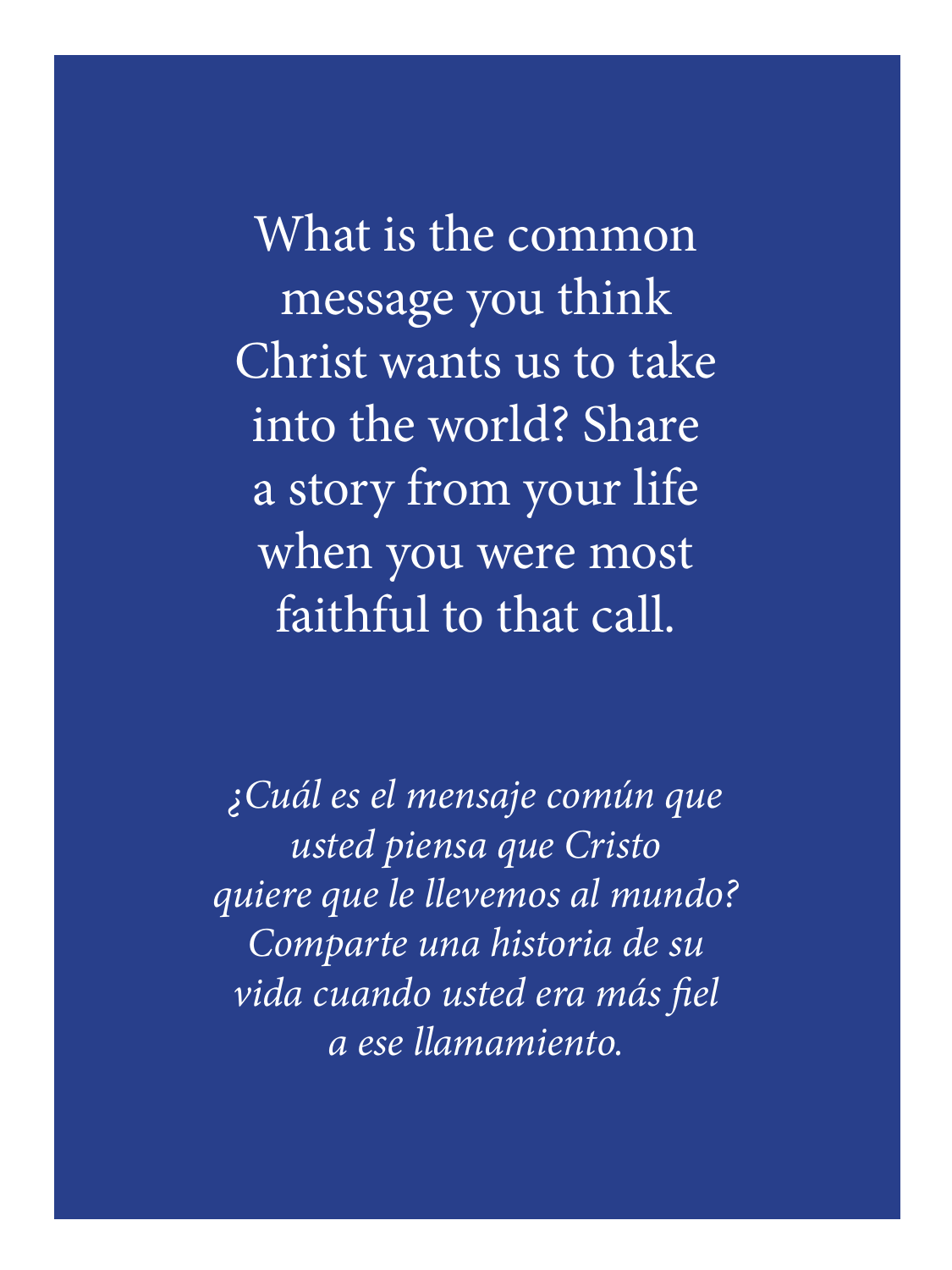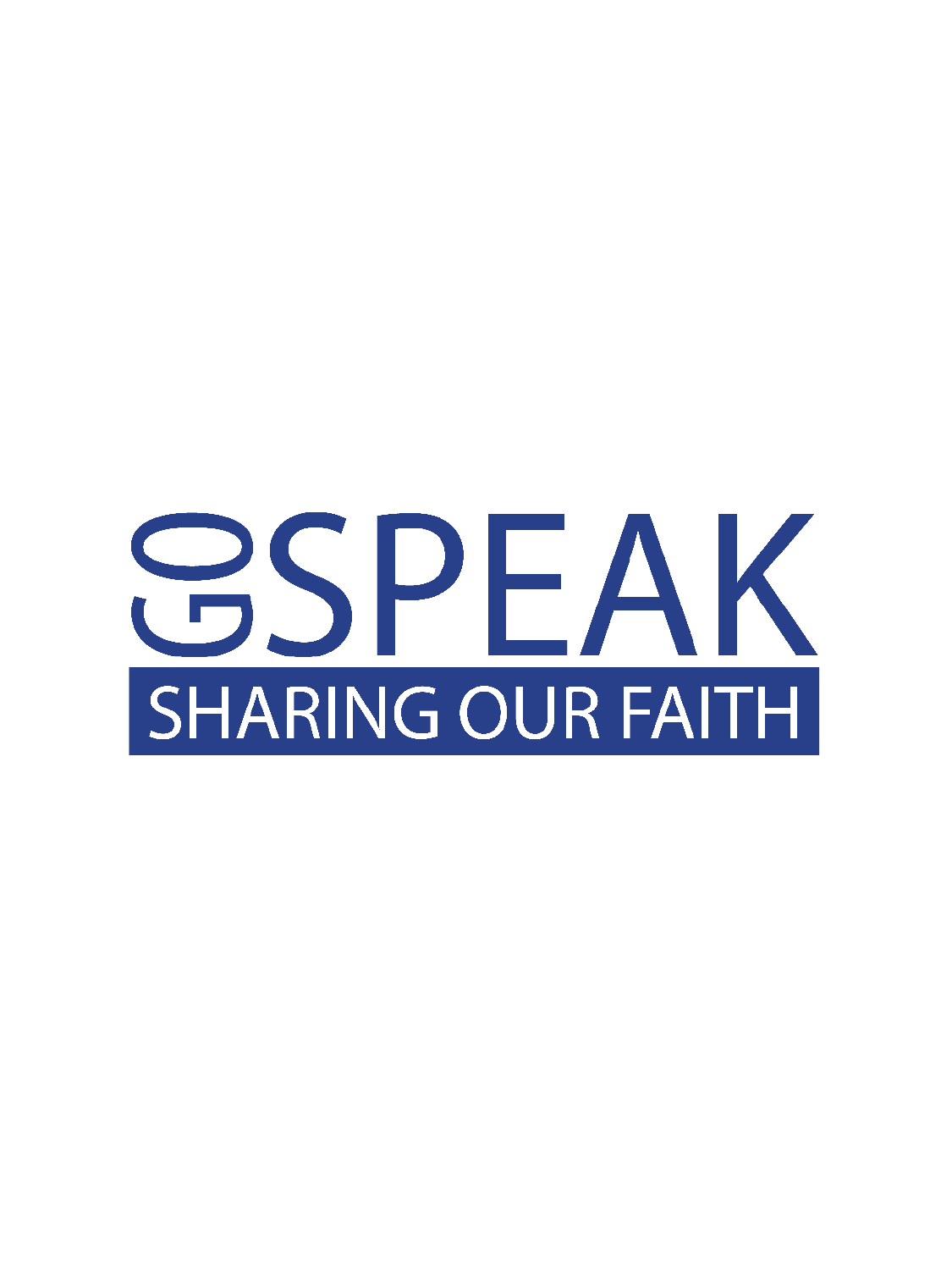Share a story about a time when a Scripture passage really "came to life" for you.

*Comparta una historia acerca de un momento en que un pasaje de las Escrituras realmente "cobró vida" para usted.*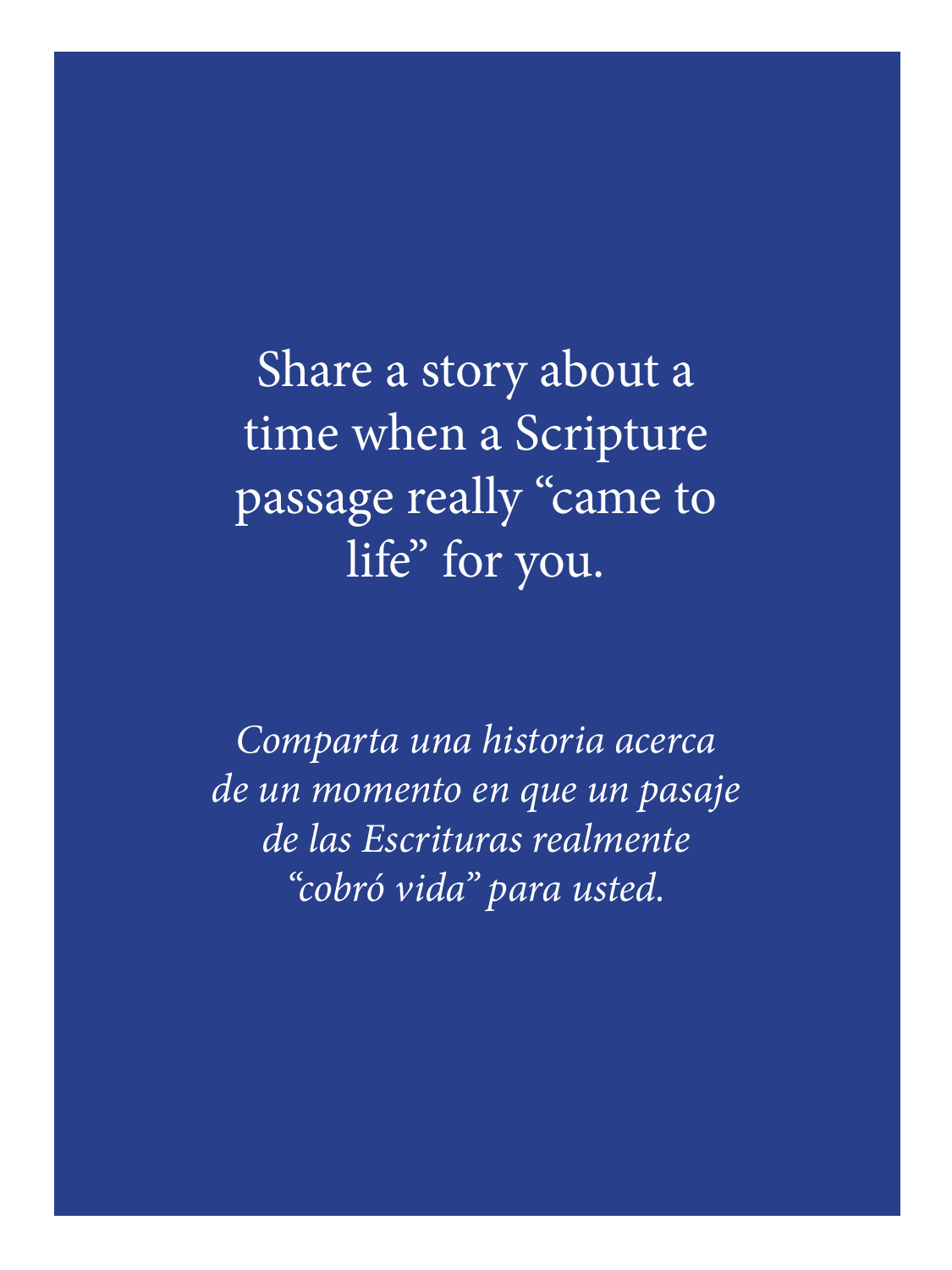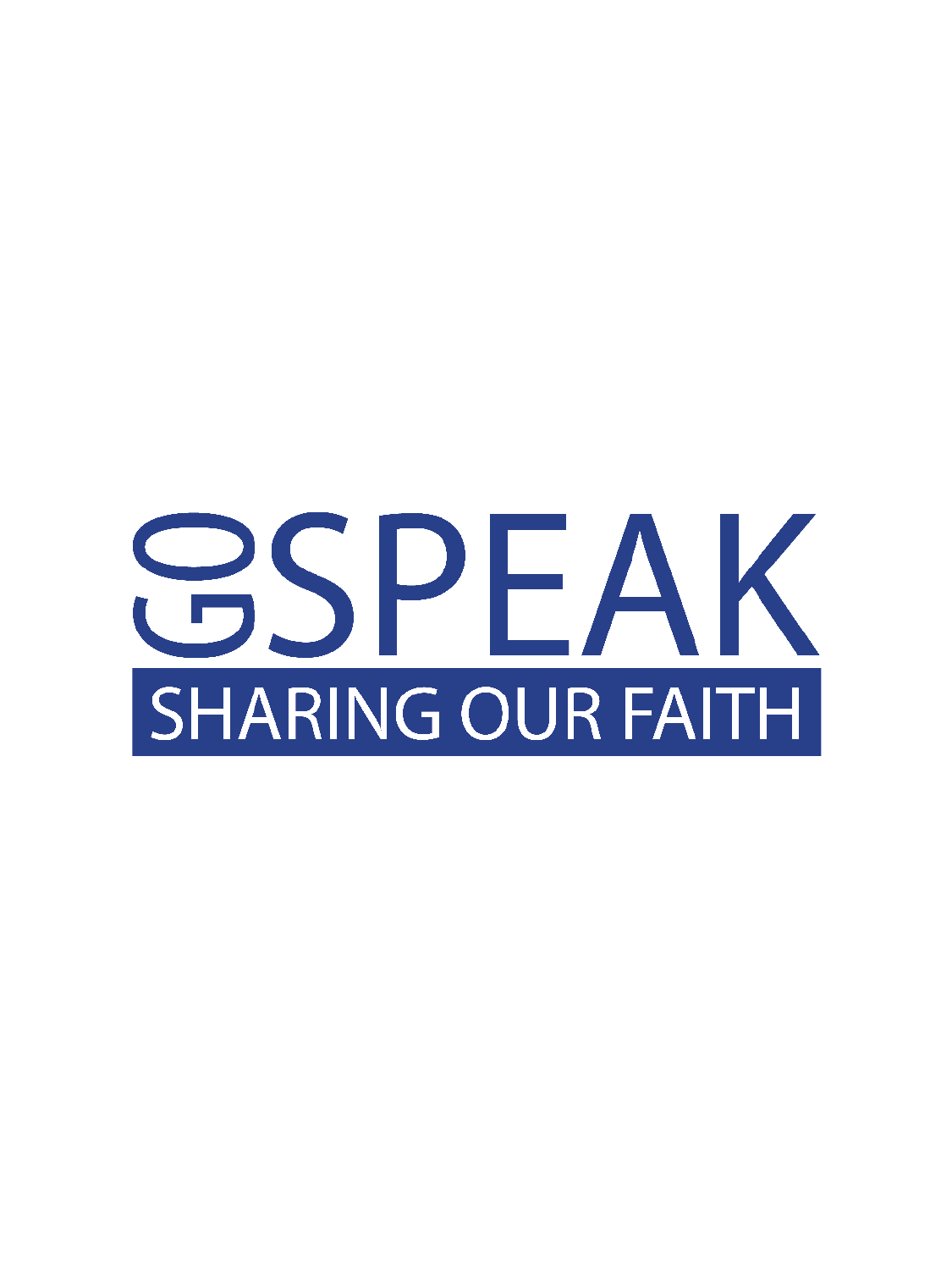Share a story about how you discovered the Episcopal Church and it became your church home.

*Comparta una historia acerca cómo encontro la Iglesia Episcopal y se convirtió en la iglesia de su hogar.*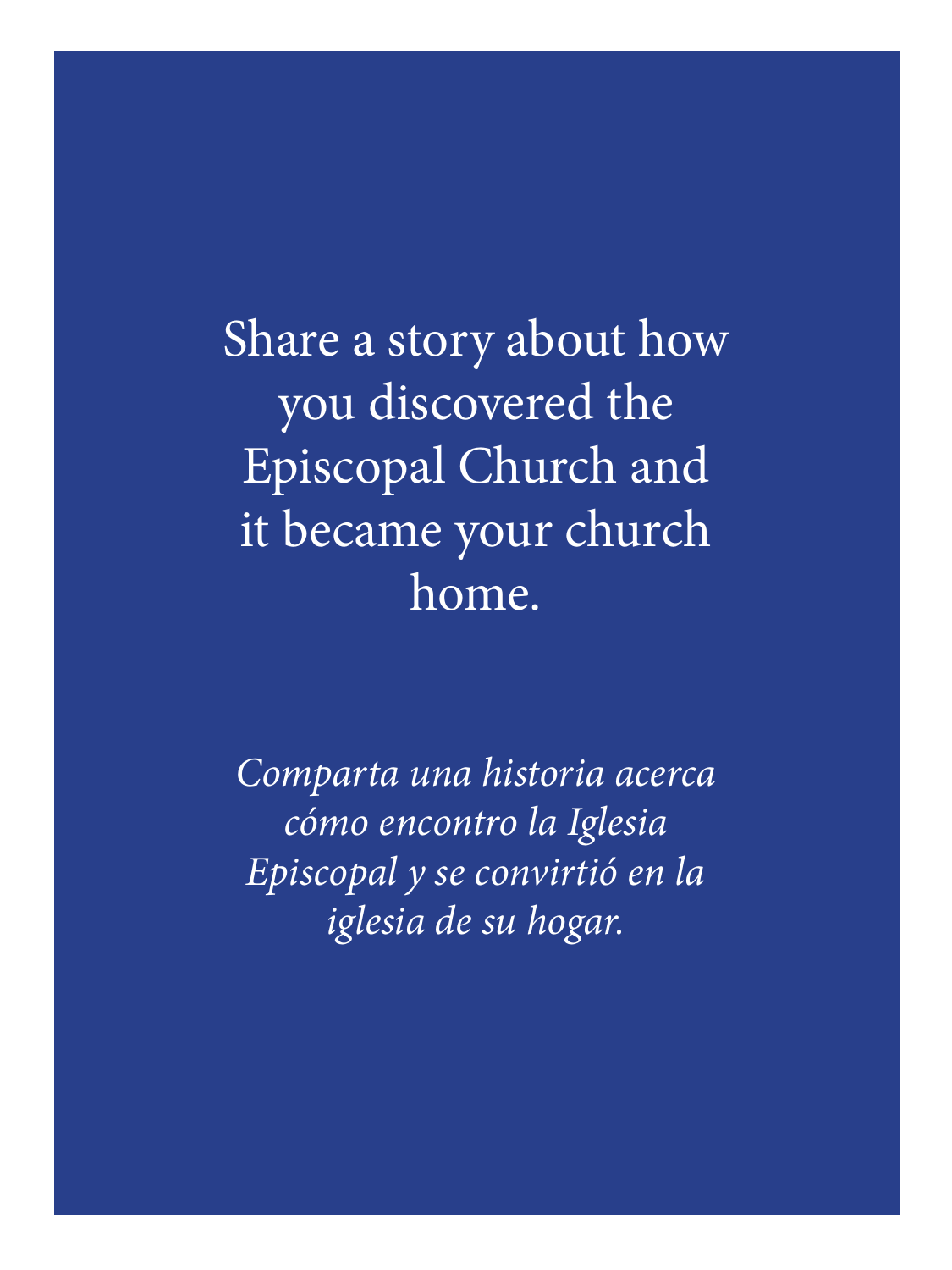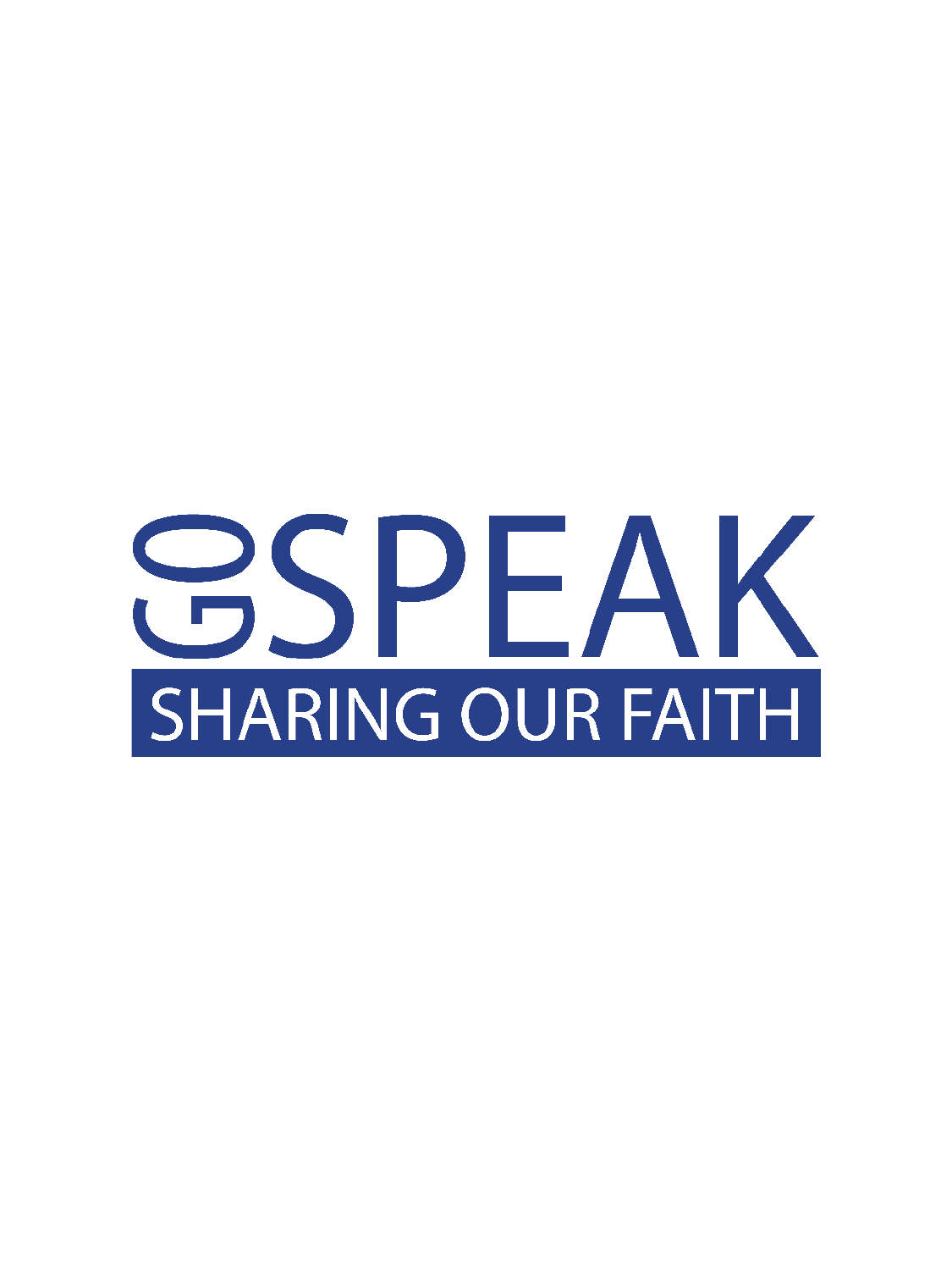The fear of death is something to which we can all relate. How has the liturgy of the Episcopal Church impacted your perception of death and eternal life?

*El miedo a la muerte es algo con lo que todos podemos relacionarnos. ¿Cómo ha impactado la liturgia de la Iglesia Episcopal, en su percepción de la muerte y la vida eterna?*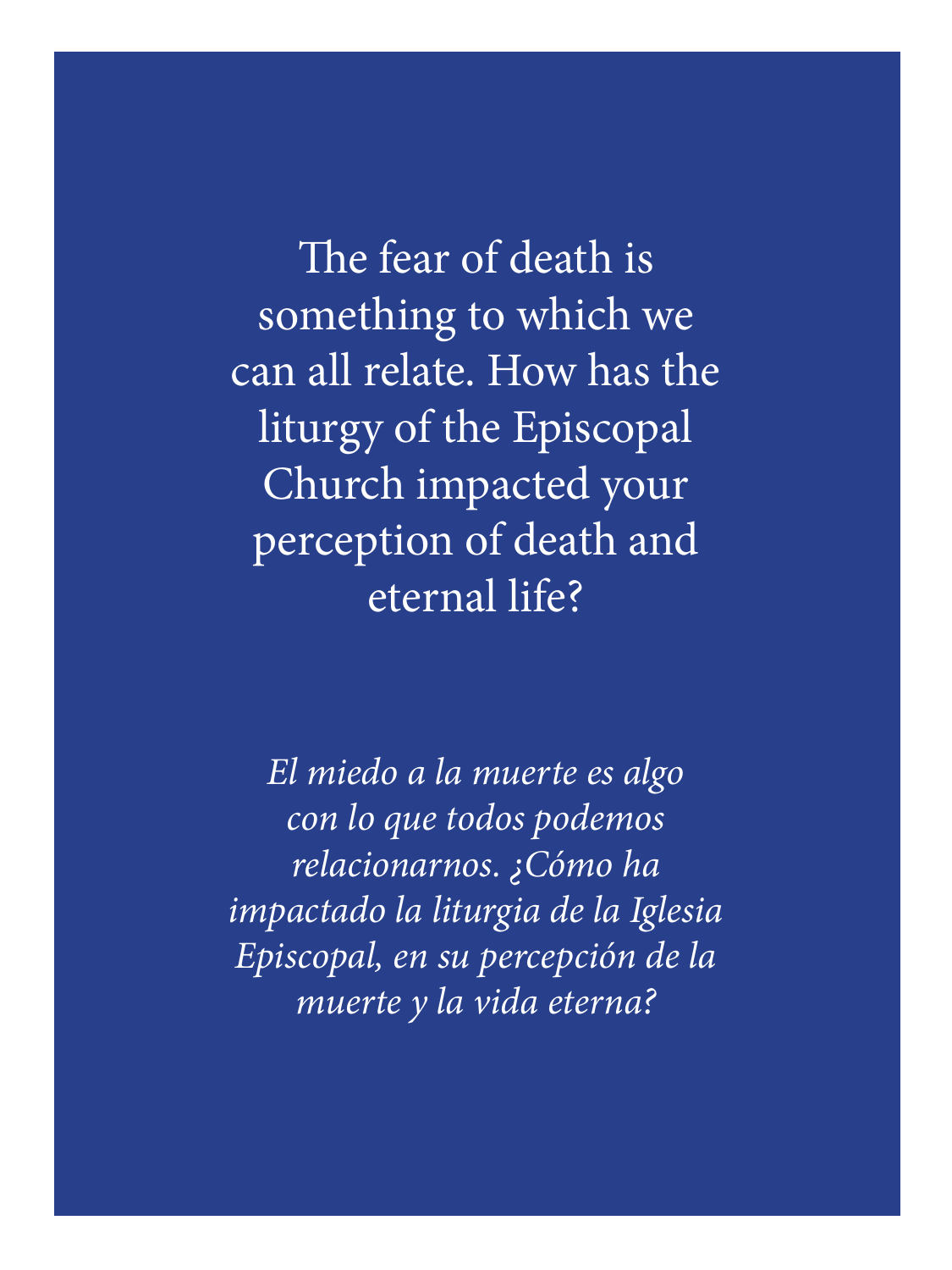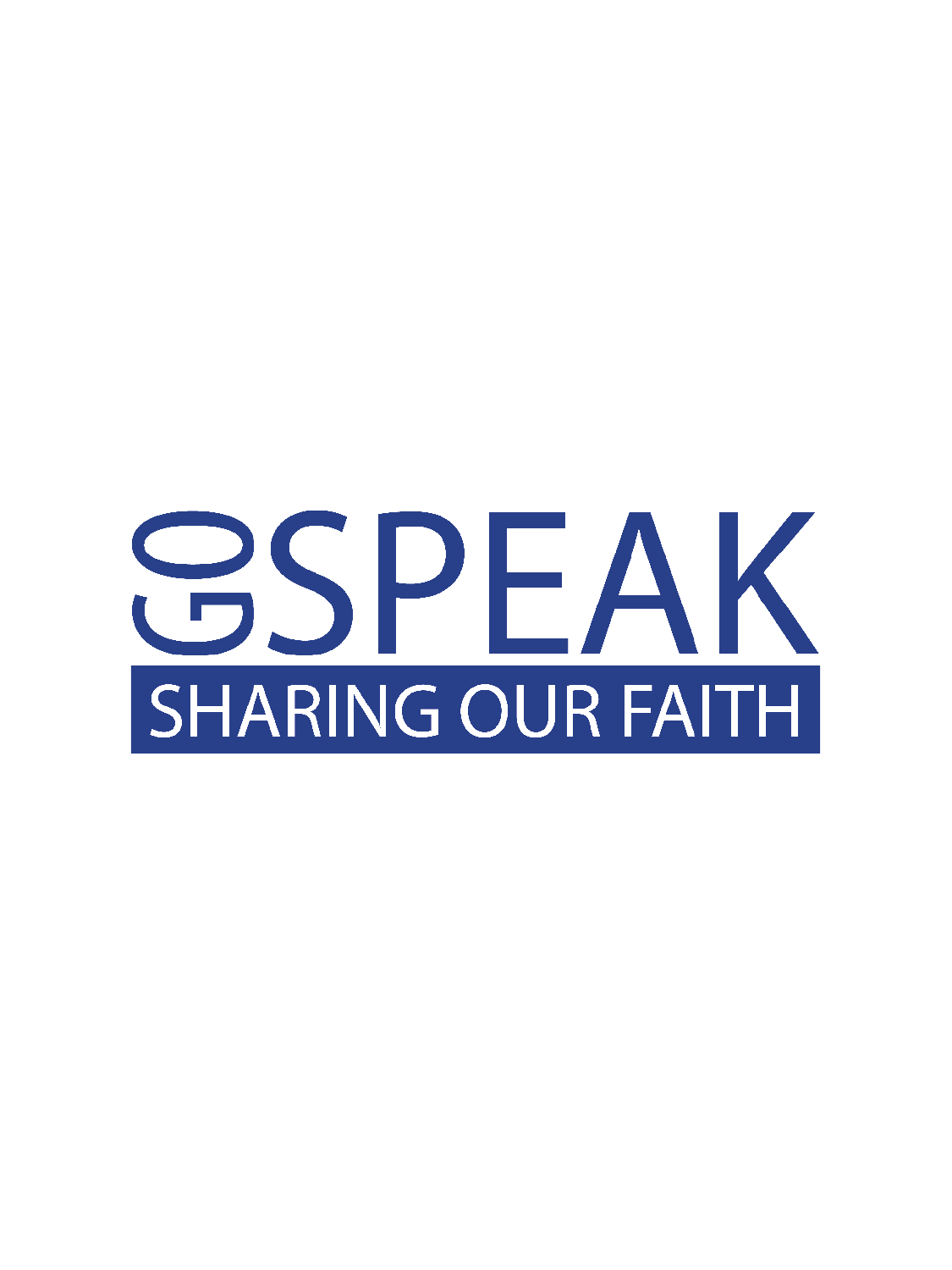Pentecost is the story of the Holy Spirit breaking into the life of the Church. Share an example of a time when you experienced a sense of the Holy Spirit breaking into your life.

*Pentecostés es la historia del Espíritu Santo irrumpiendo en la vida de la iglesia. Comparta un ejemplo de un momento en su vida, donde haya experimentado una sensación de que el Espíritu Santo irrumpiera en ella.*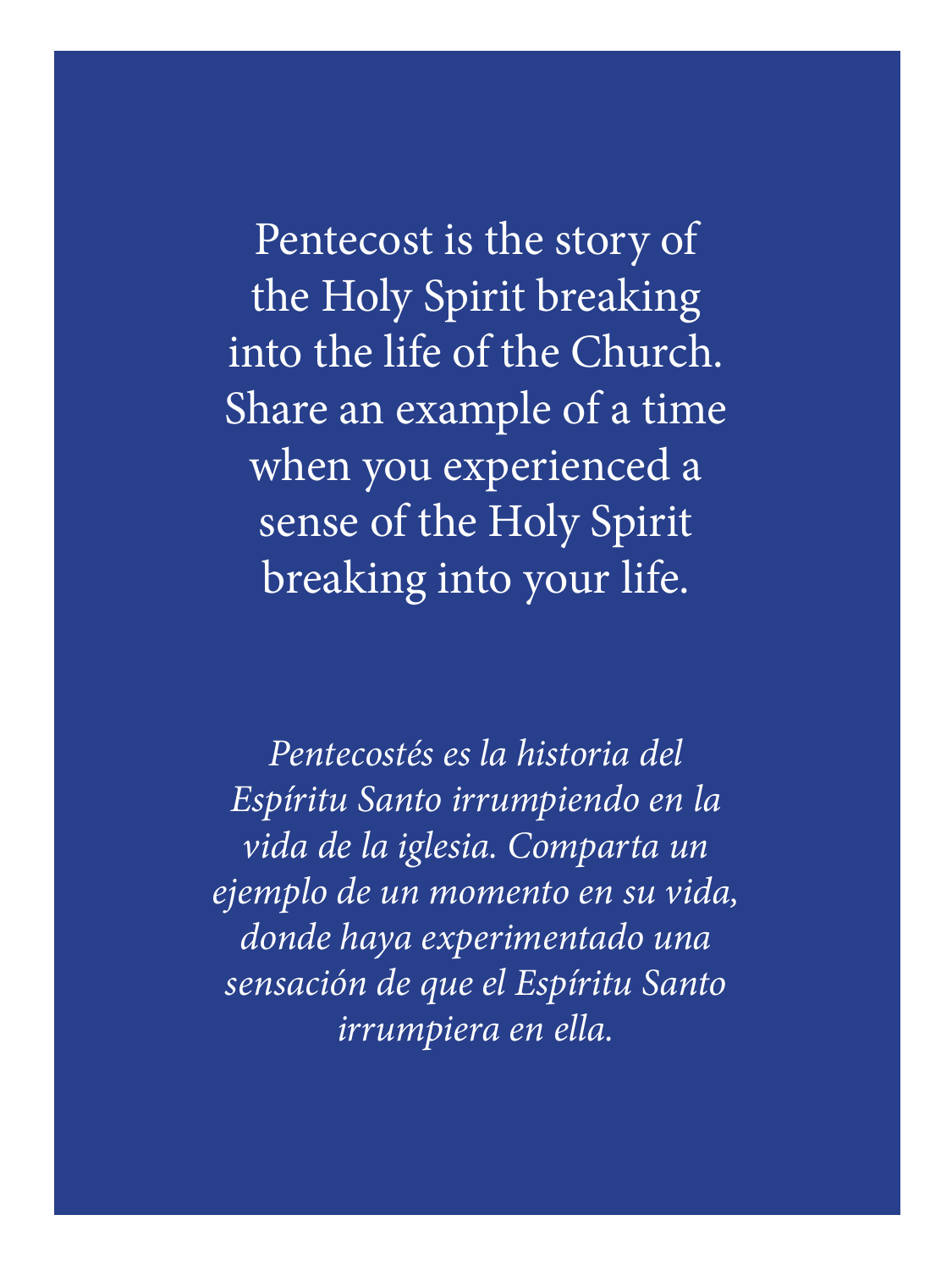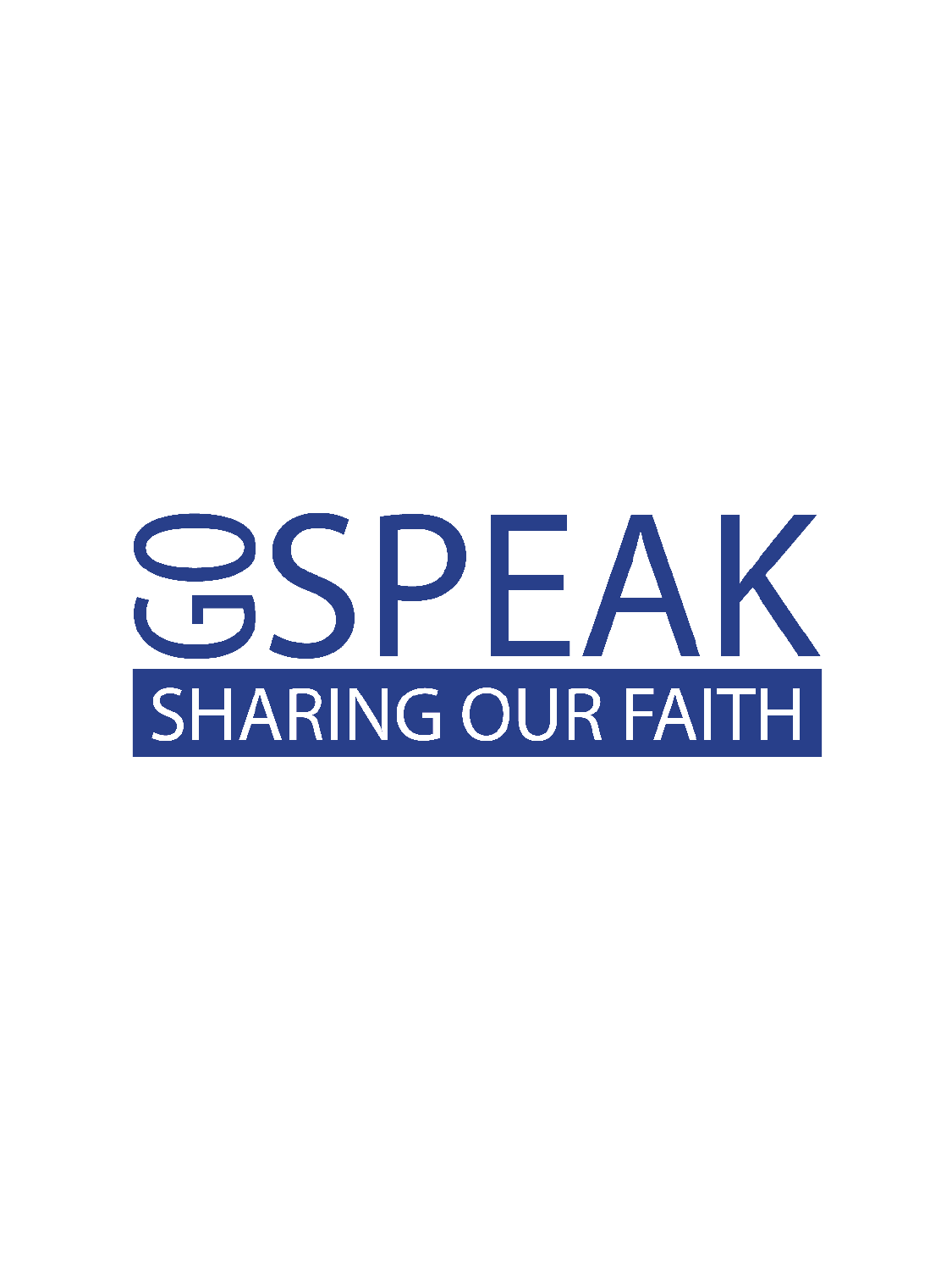Share a story about how you are coming to realize your spiritual gifts. (1 Corinthians 12:1-11)

*Comparte una historia acerca cómo va a realizar sus dones espirituales. (1 Corintios 12:1-11)*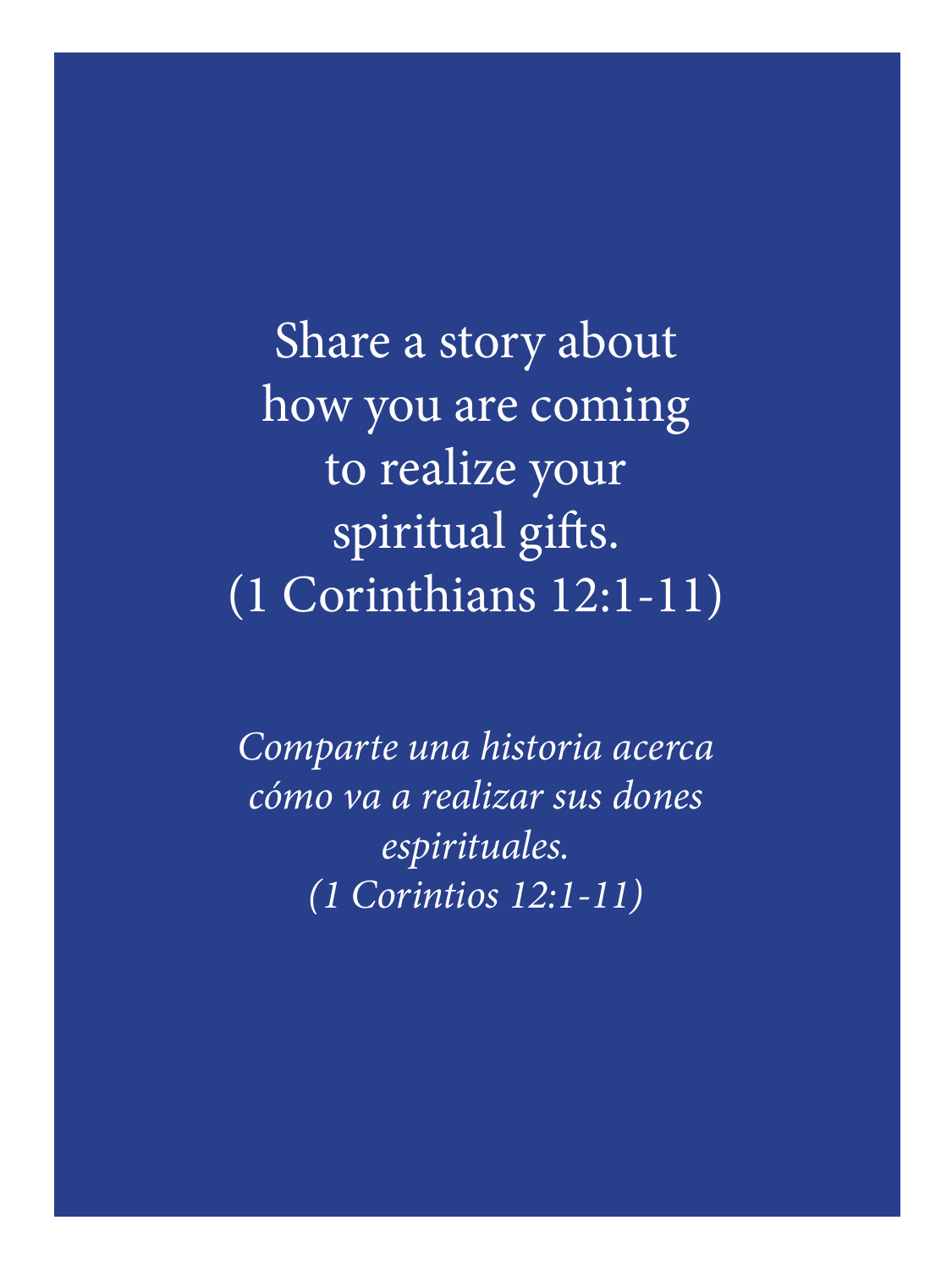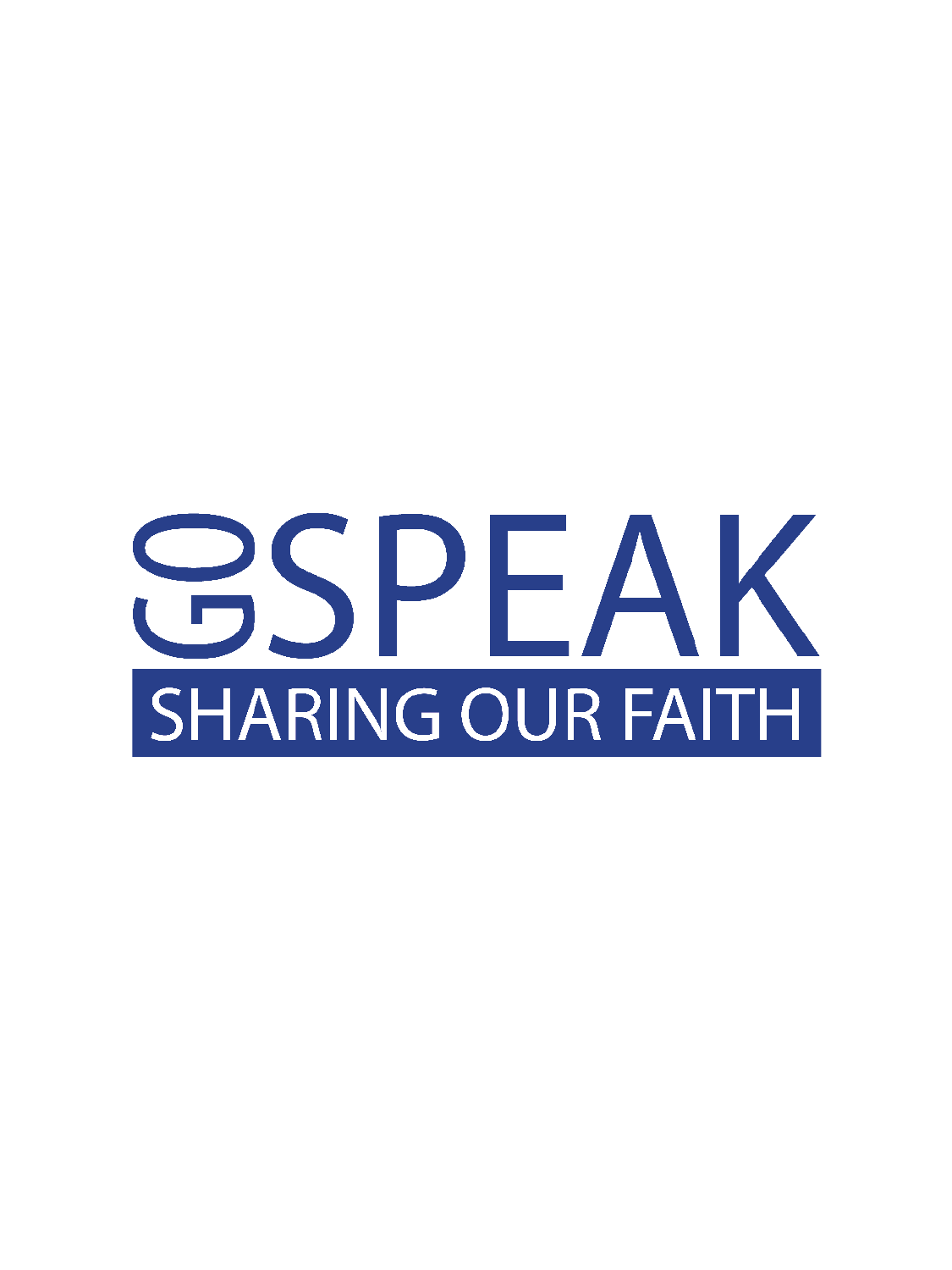How does using your smartphone, tablet or other electronic device bring God closer to you?

*¿Cómo es que utilisando el teléfono inteligente, tablet u otro dispositivo electrónico lo llava mas cerca a Dios?*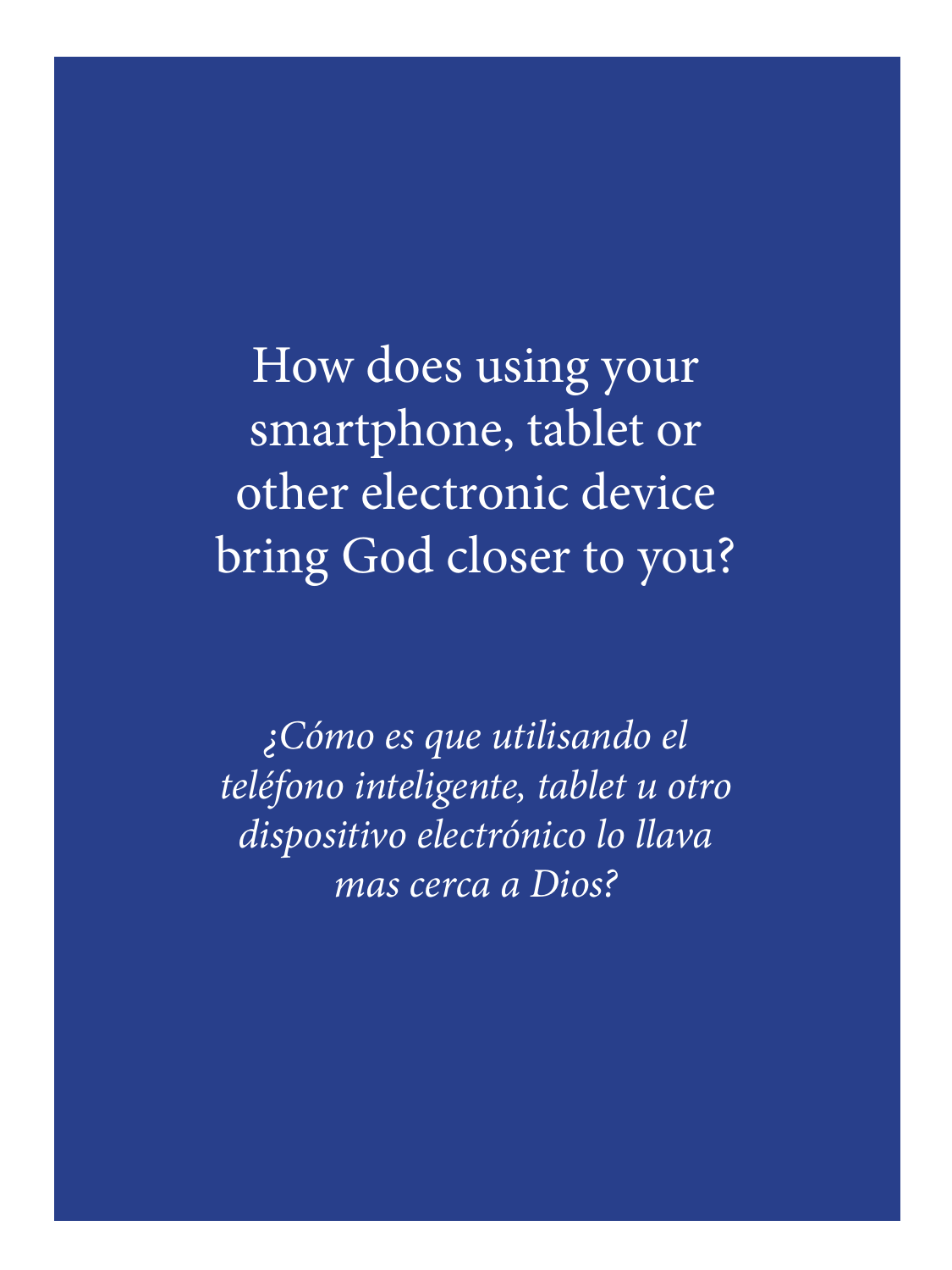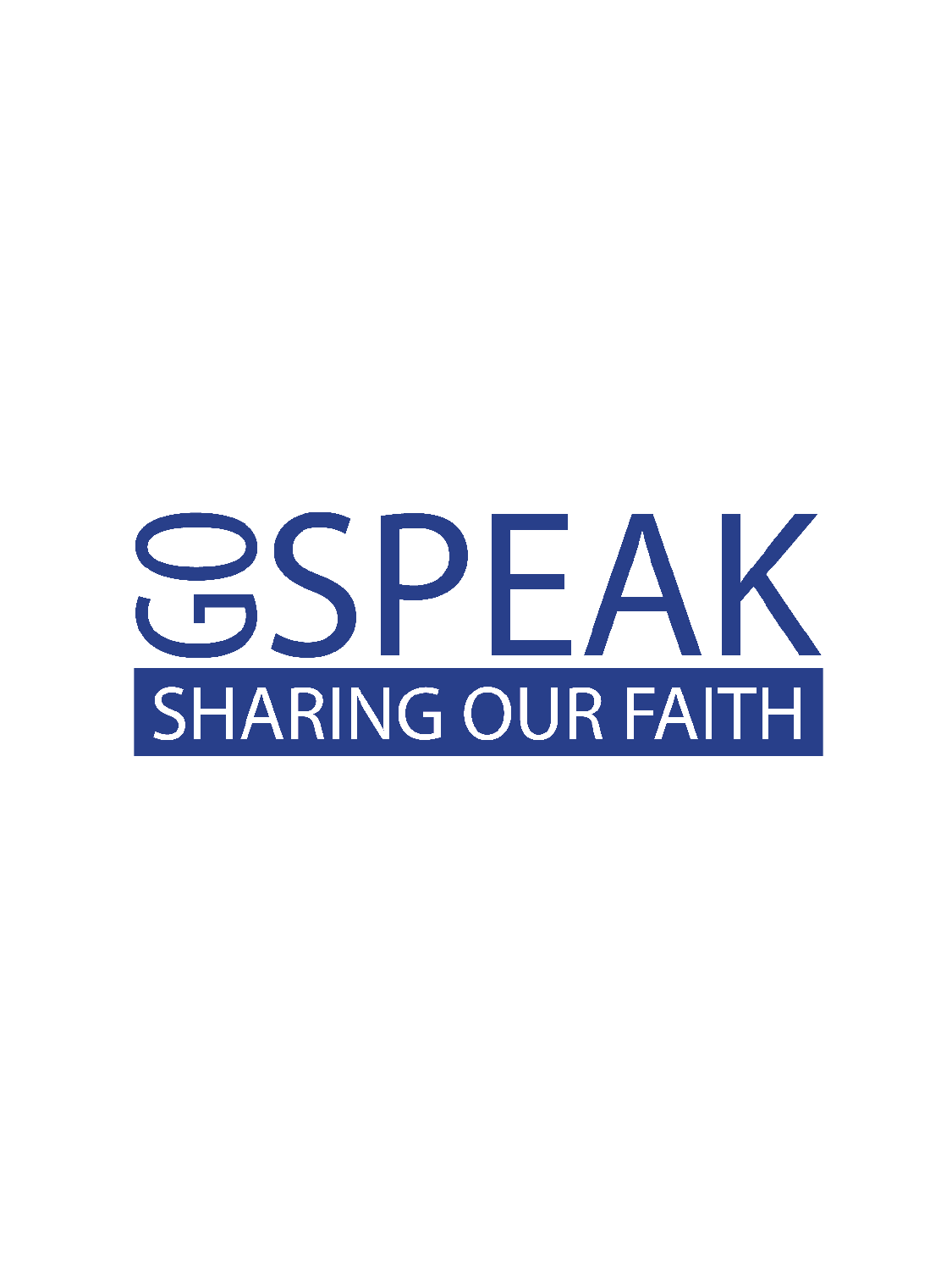What does it mean to be made in God's image? How does knowing you are made in God's image affect how you relate to others?

*¿Qué significa ser hecho a la imagen de Dios? ¿Cómo lo impacta en la forma en que se relaciona con los otros, saber que está hecho a la imagen de Dios?*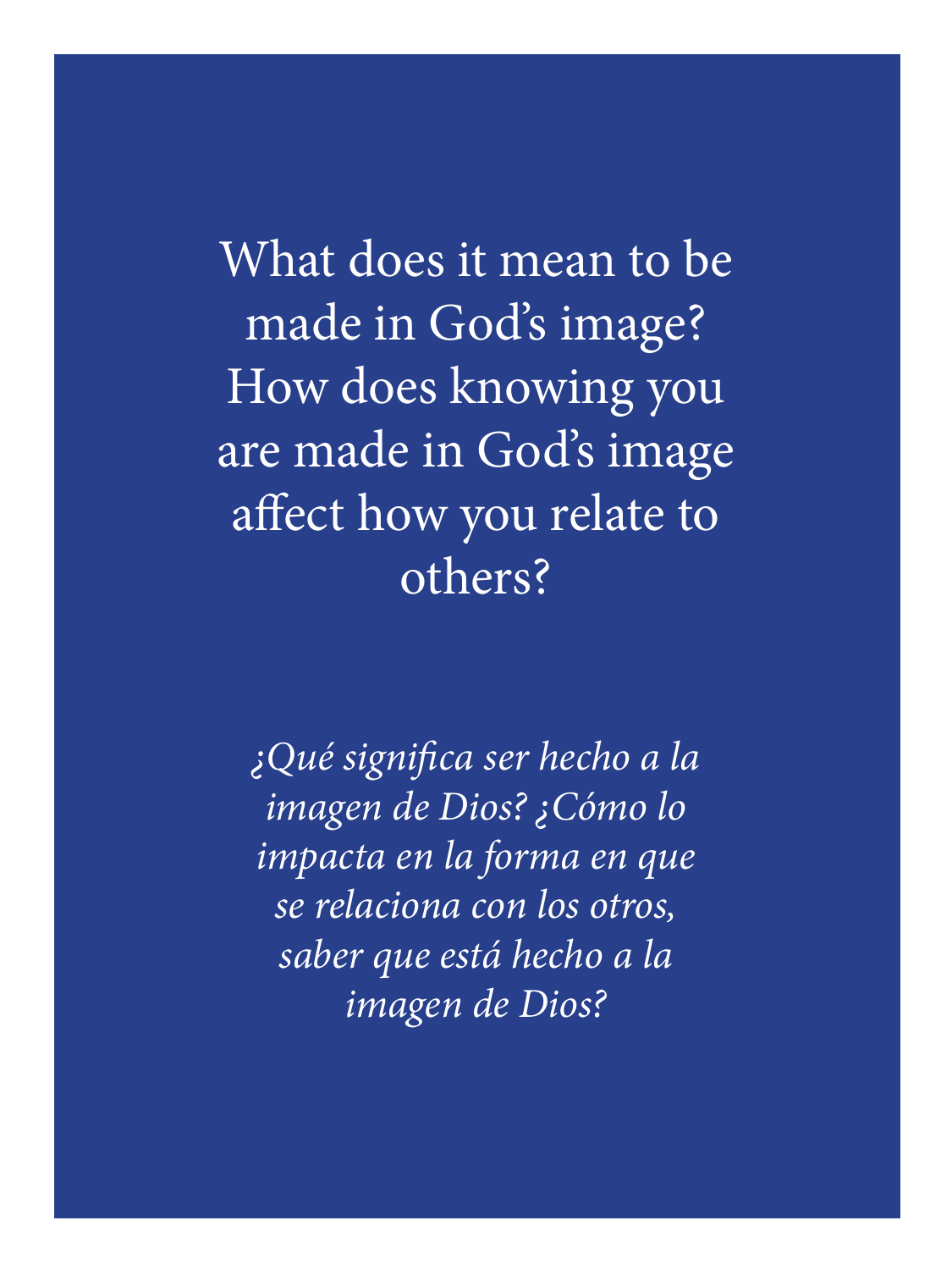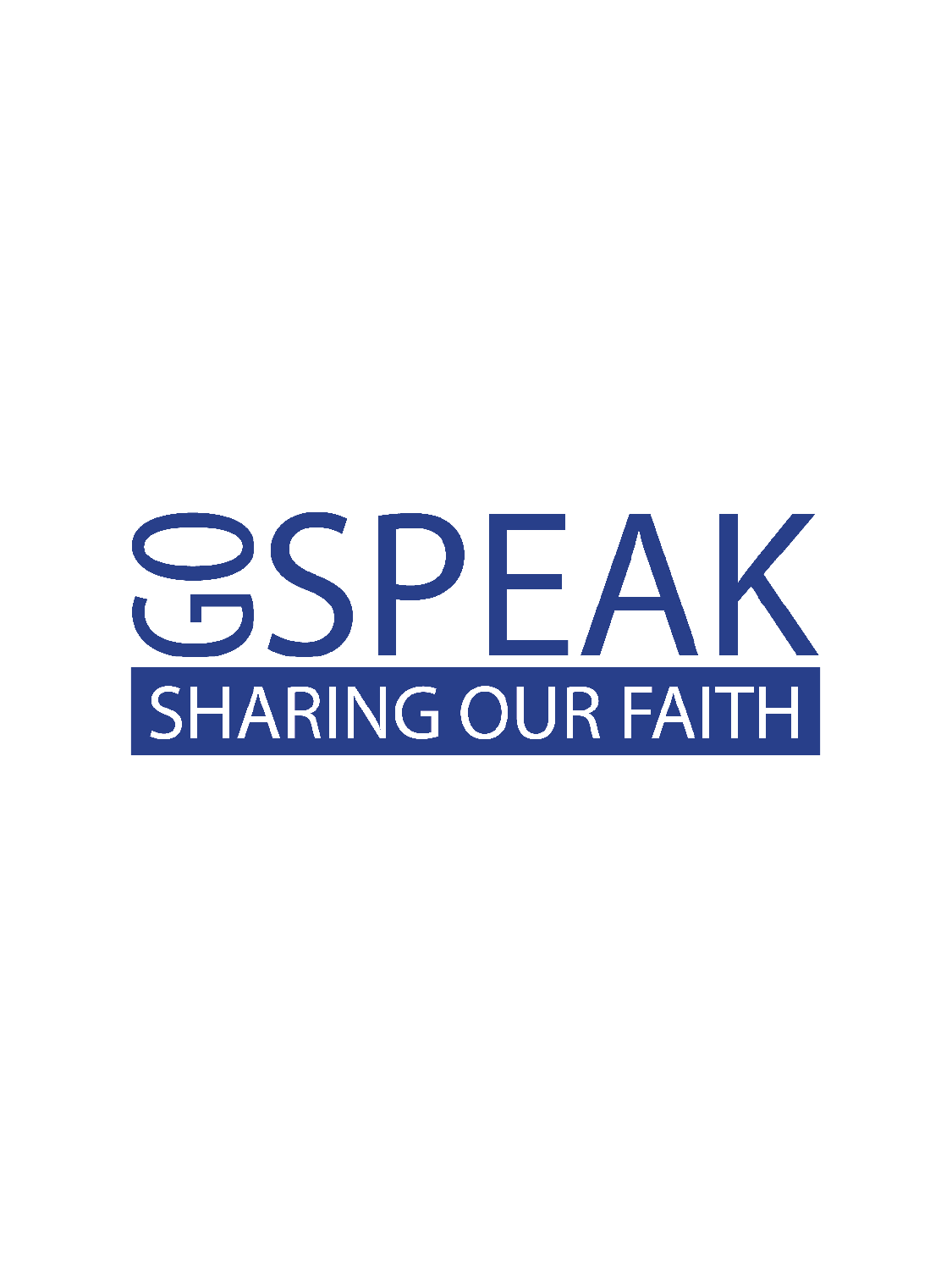Many believe in God, but do not live like it. How do you live or not live your Christian beliefs?

*Muchos creen en Dios, pero no viven como tal. ¿Cómo vive o no vive usted, sus creencias Cristianas?*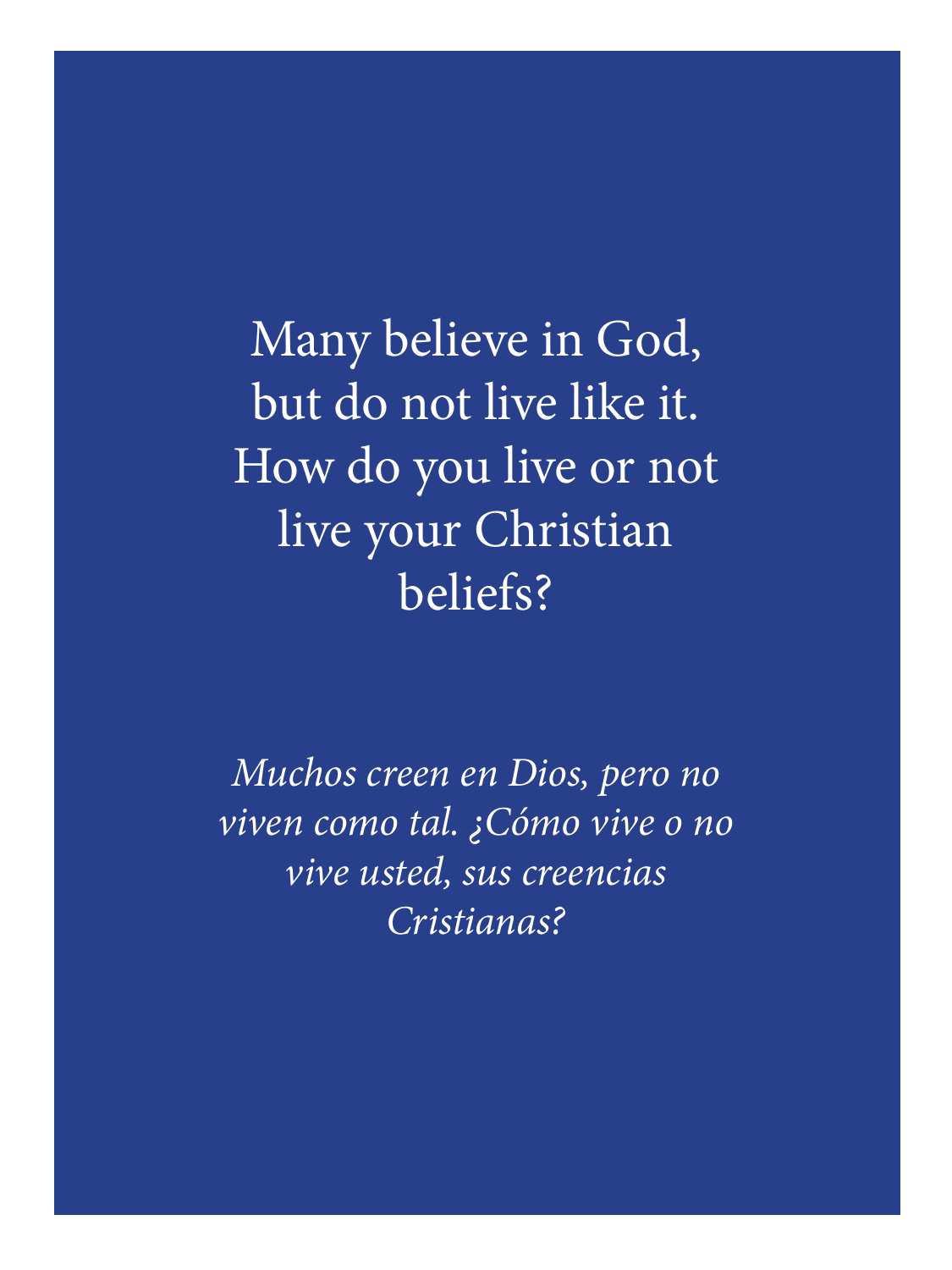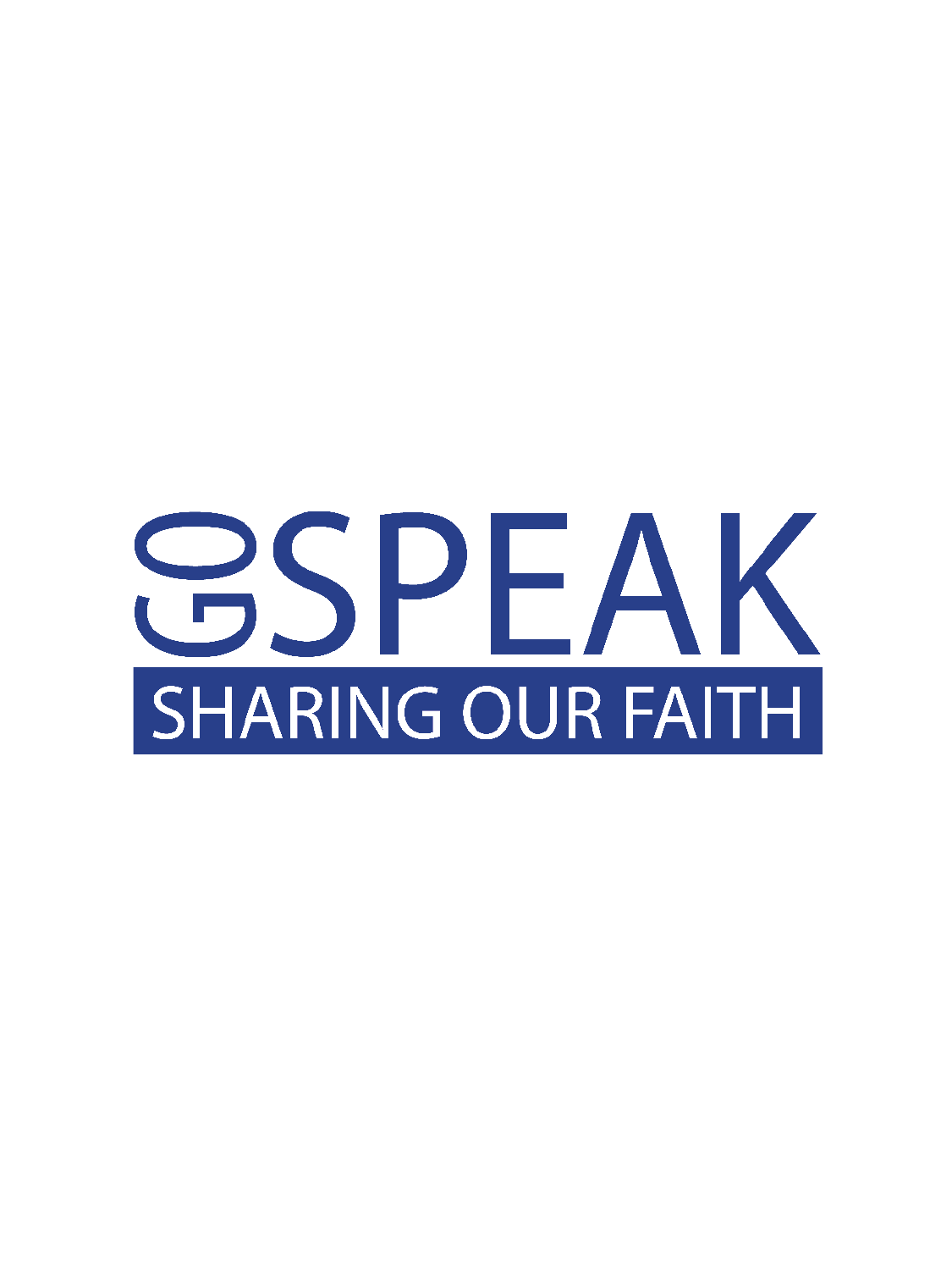Some people feel they are being "led" by God. Describe a time when you felt the guidance of the Holy Spirit.

*Algunas personas sienten que están siendo "guiadas" por Dios. Describa un momento en su vida donde sintió el guía del Espíritu Santo.*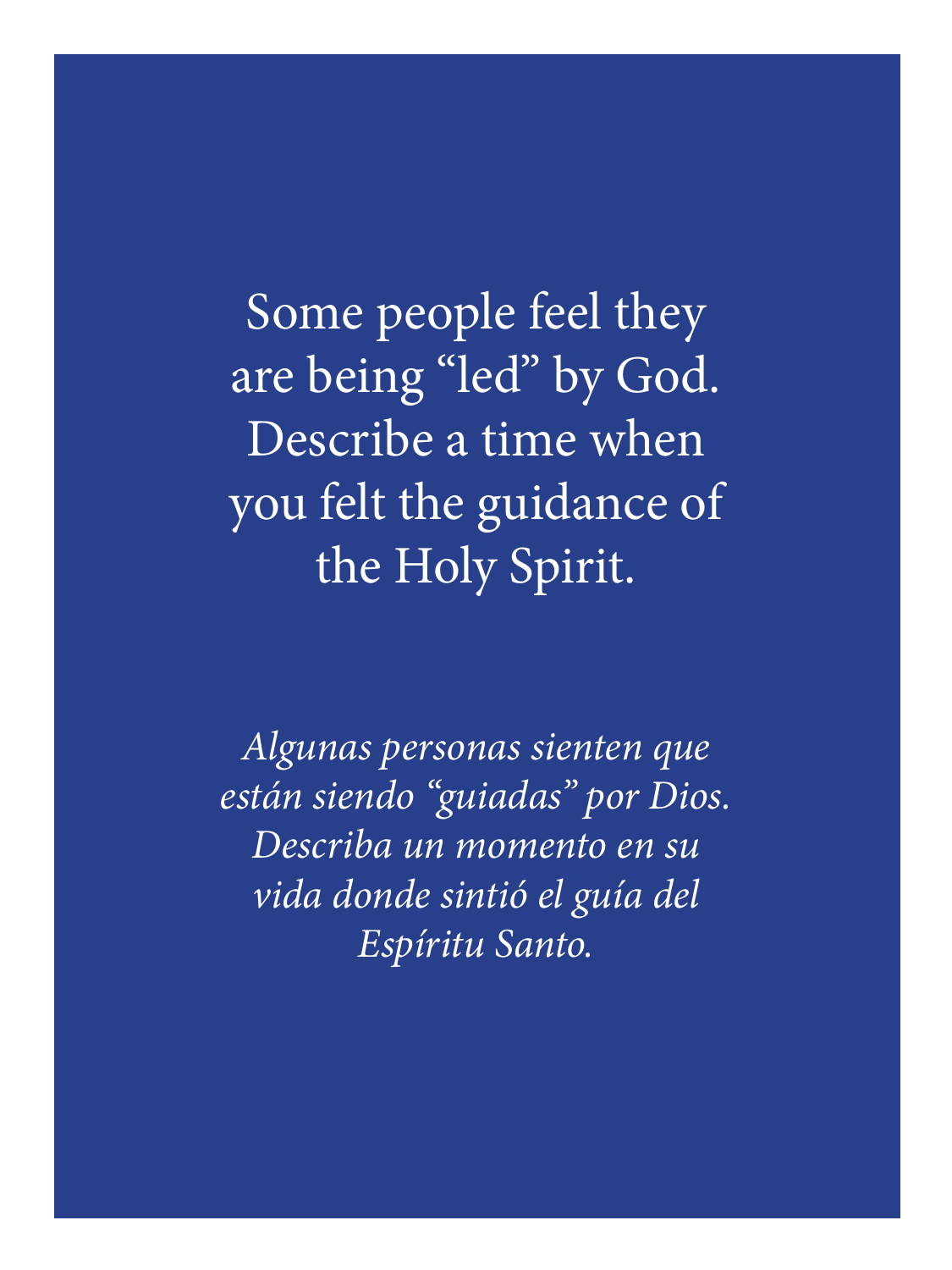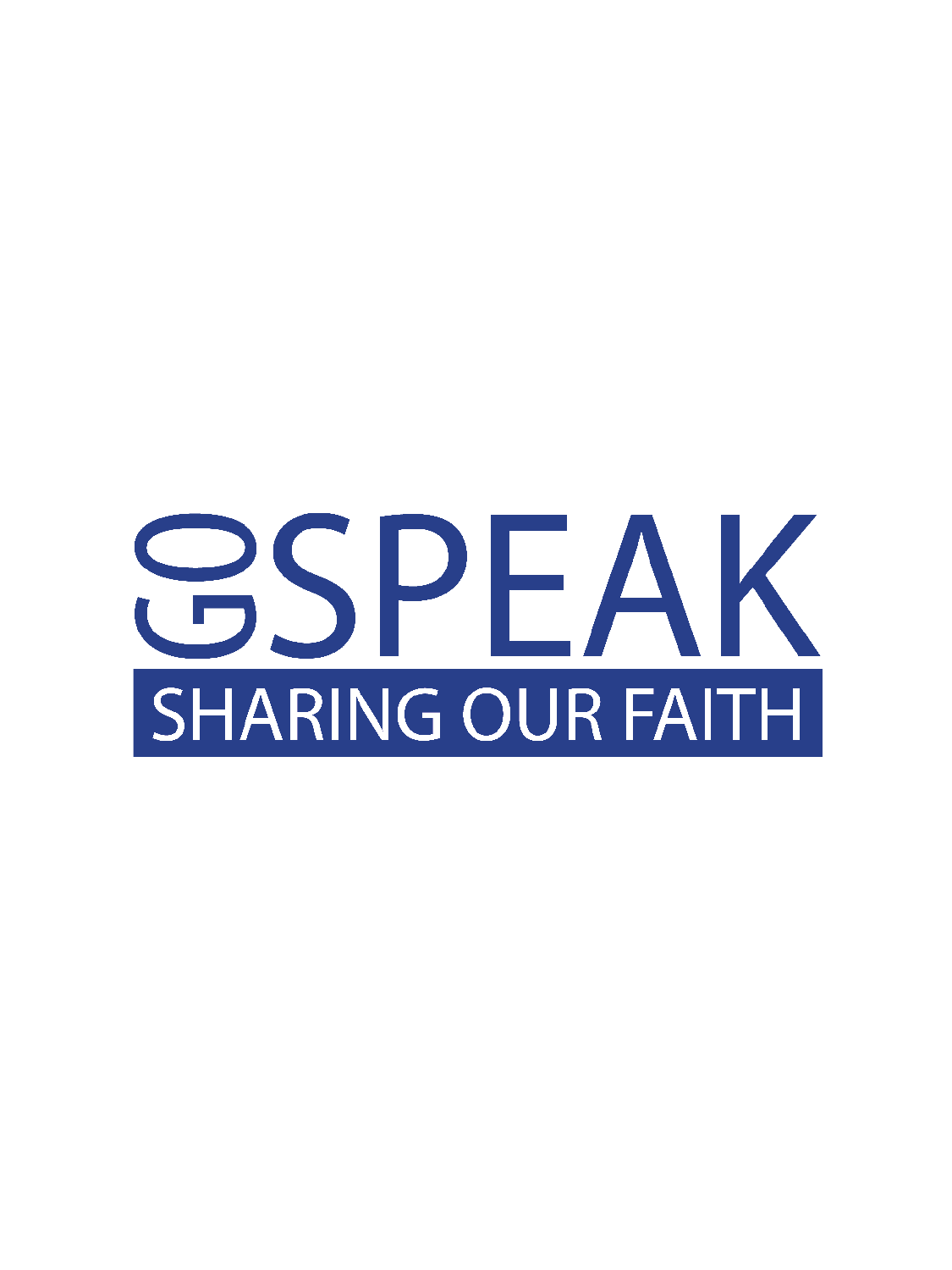Do you think that faith is the absence of doubt? Share a story about a time you were confused about your faith.

*¿Piensa que la fe es la ausencia de la duda? Comparta una historia acerca de un momento en su vida en donde estuvo confundido acerca de su fe.*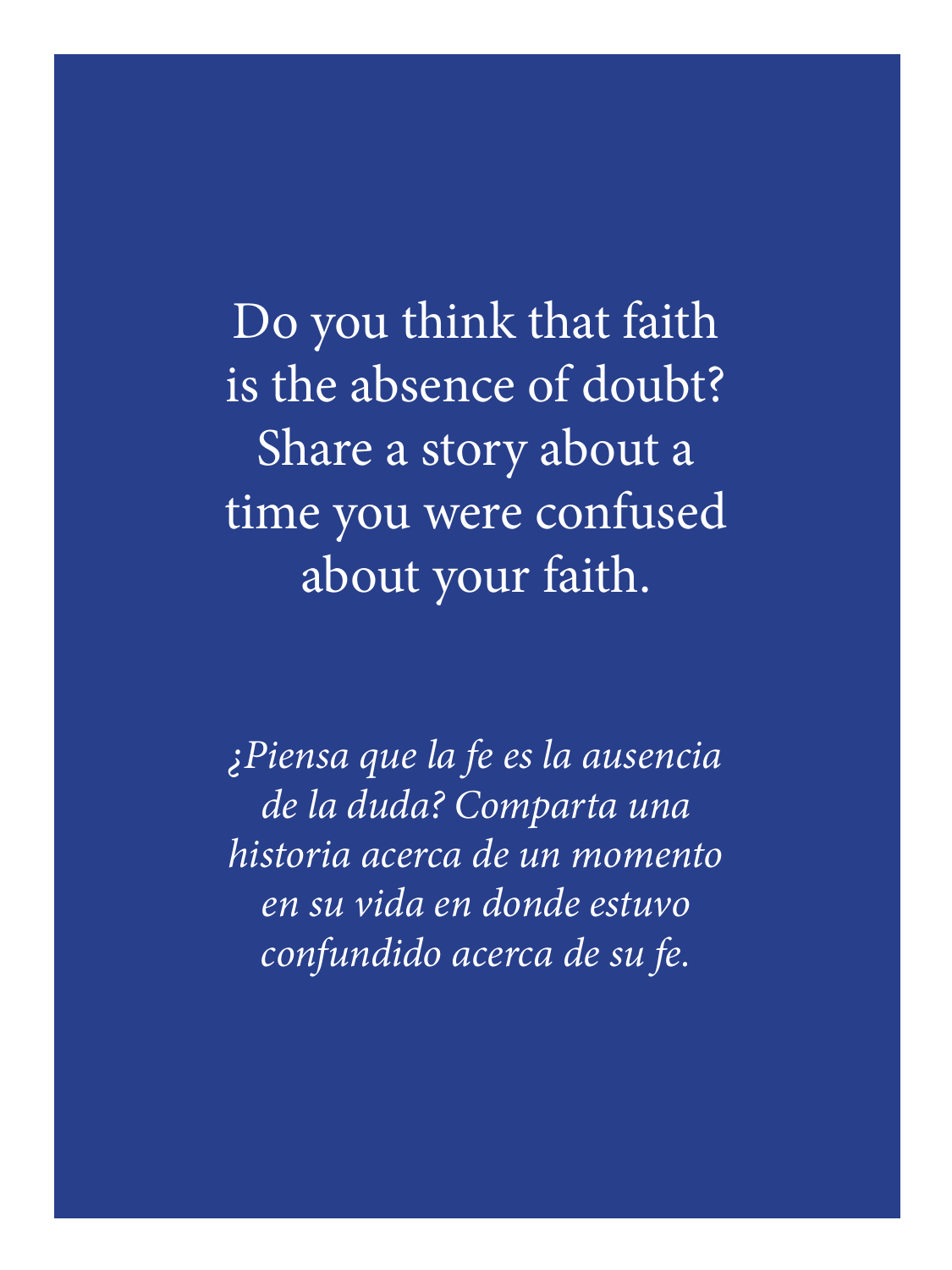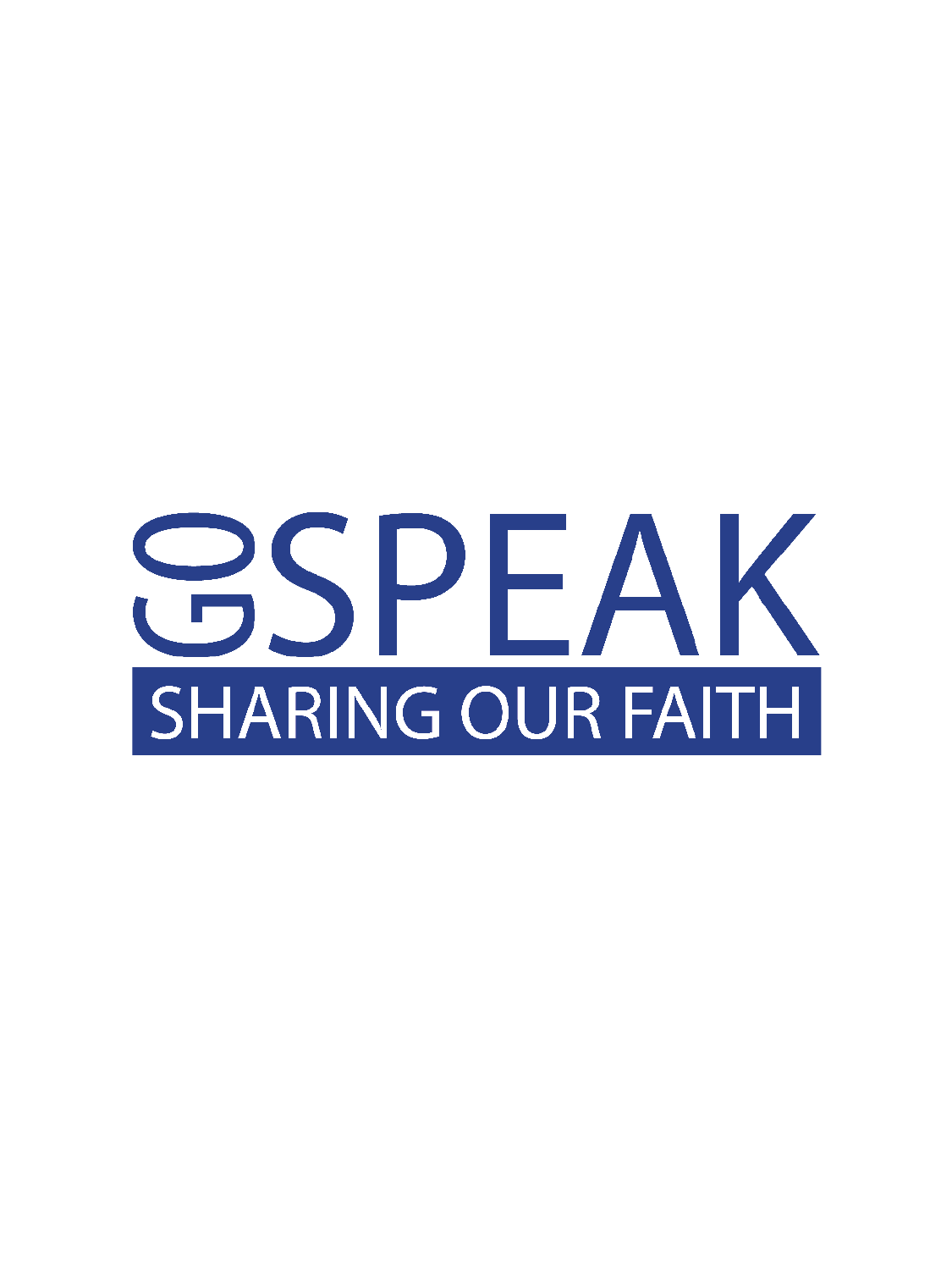How has your experience of the Episcopal liturgy brought you closer to God?

*¿Cómo su experiencia de la liturgia Episcopal lo ha llevado más cerca de Dios?*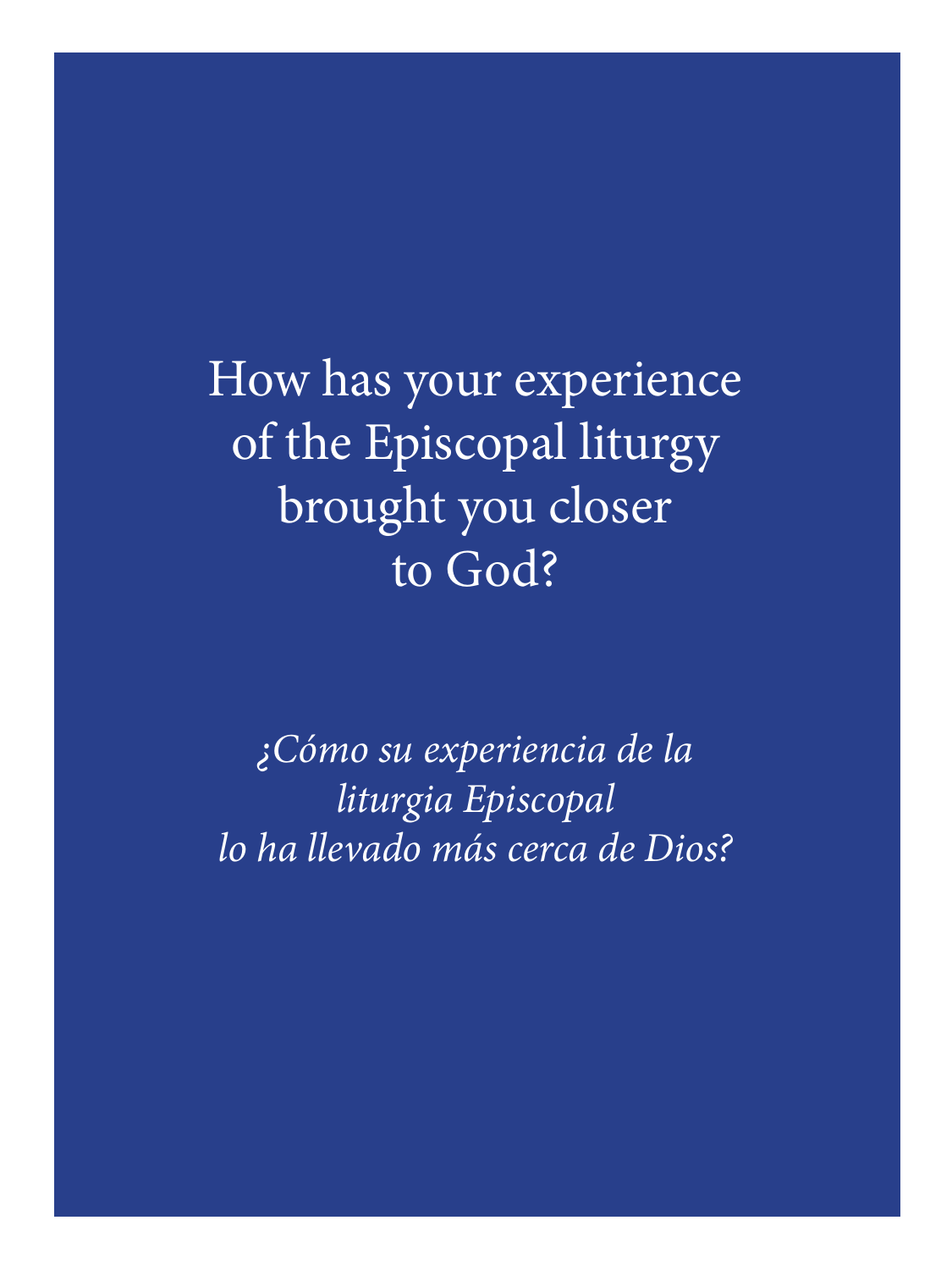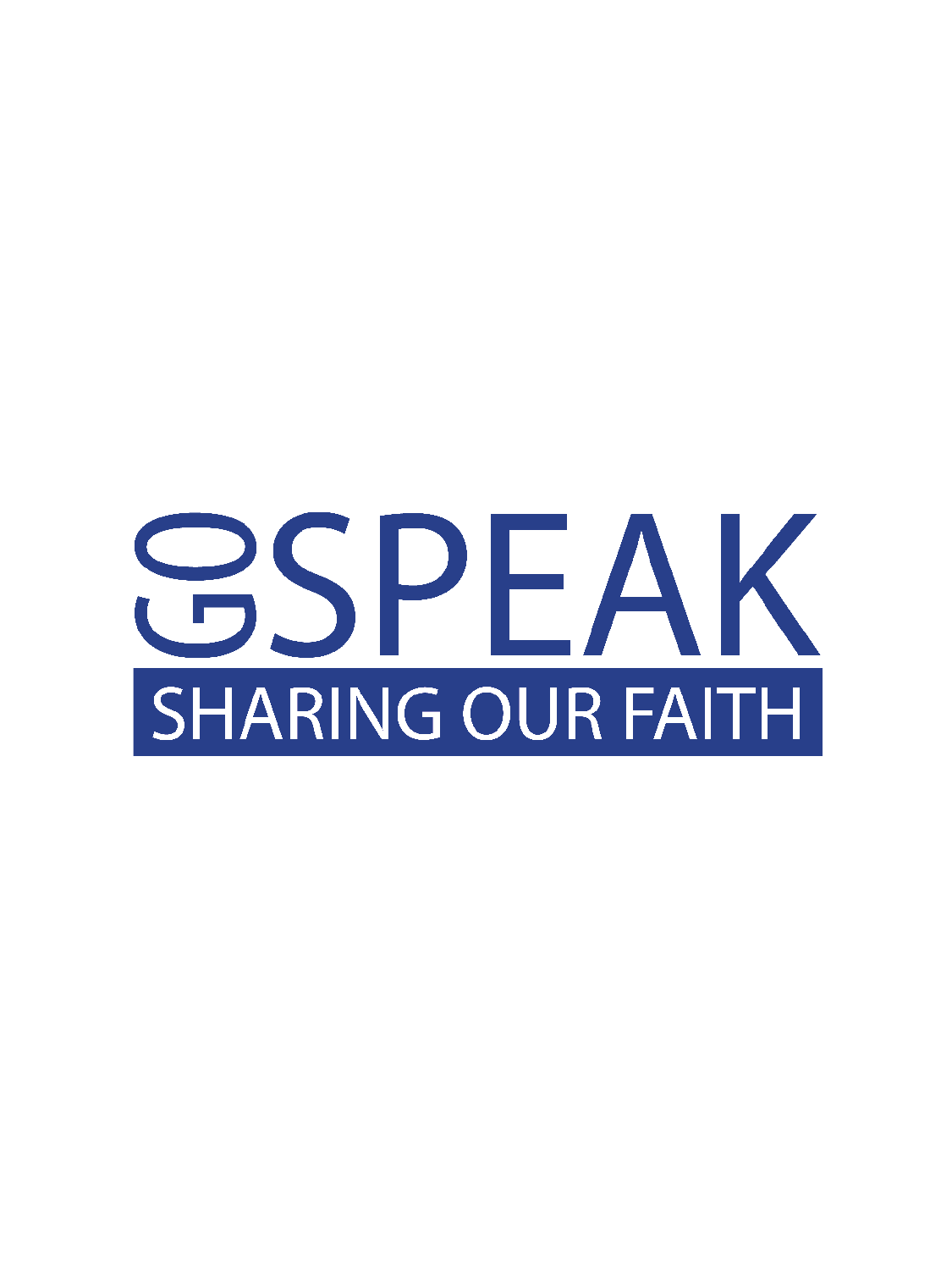Share a story about a time you allowed God to change your mind.

*Comparta una historia de un momento en el cual usted permitió que Dios cambiara su forma de pensar.*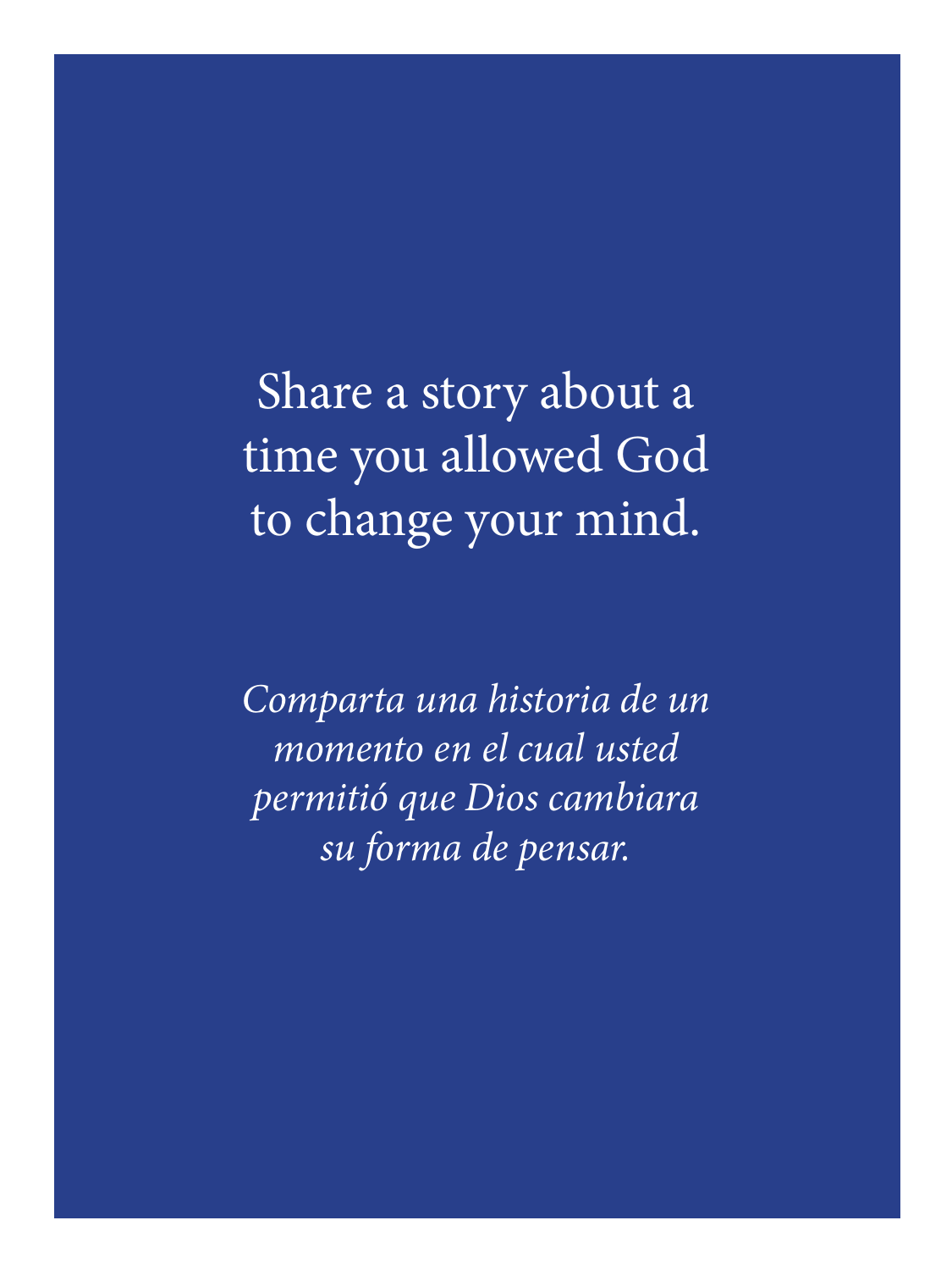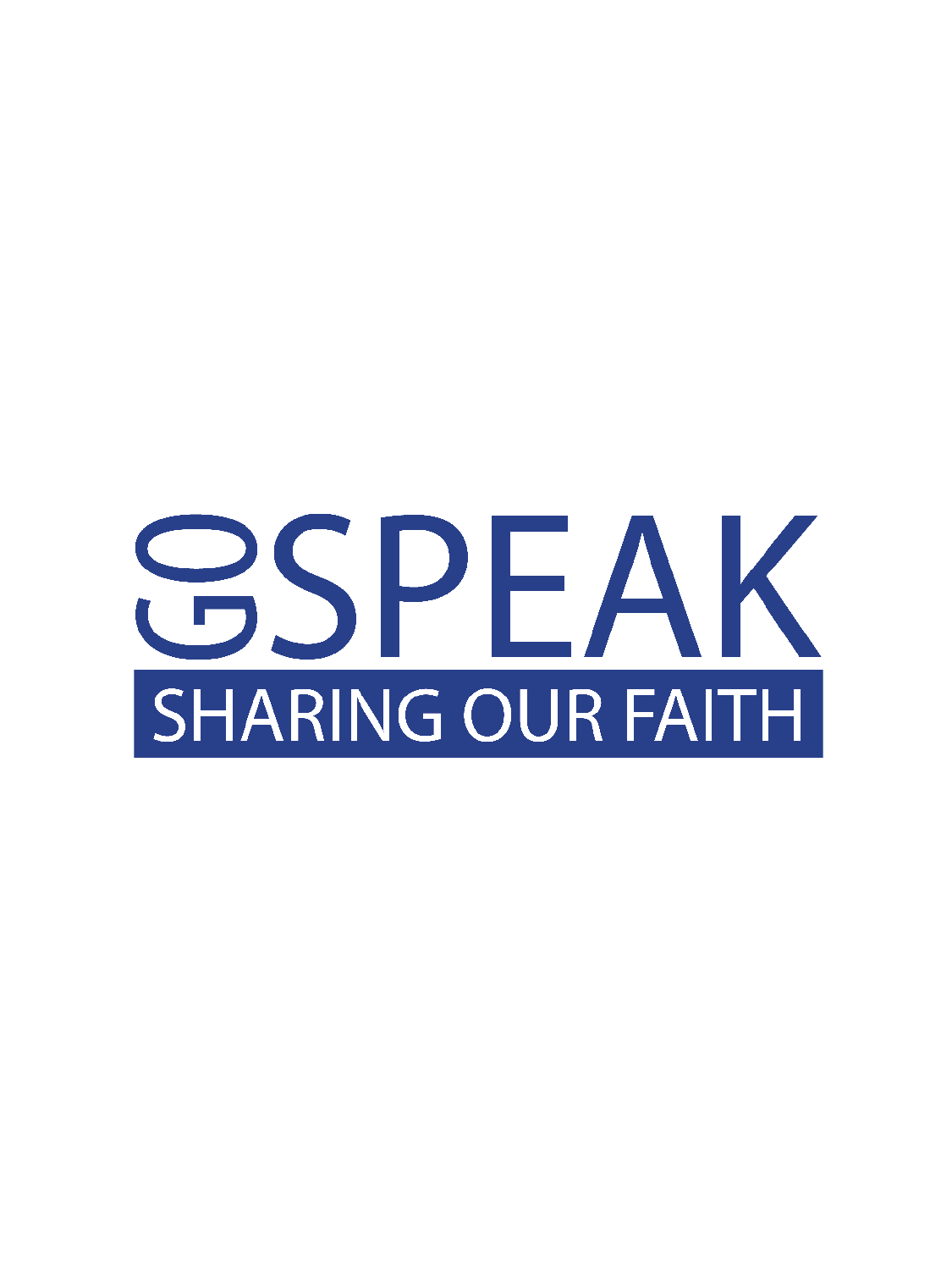What does it mean to you to worship God "in spirit and in truth"? Aside from Sunday morning, how do you experience worship?

*¿Qué significa para usted rendir culto a Dios "en espíritu y en verdad?" ¿Aparte del Domingo en la mañana, cómo experimenta usted el rendir culto?*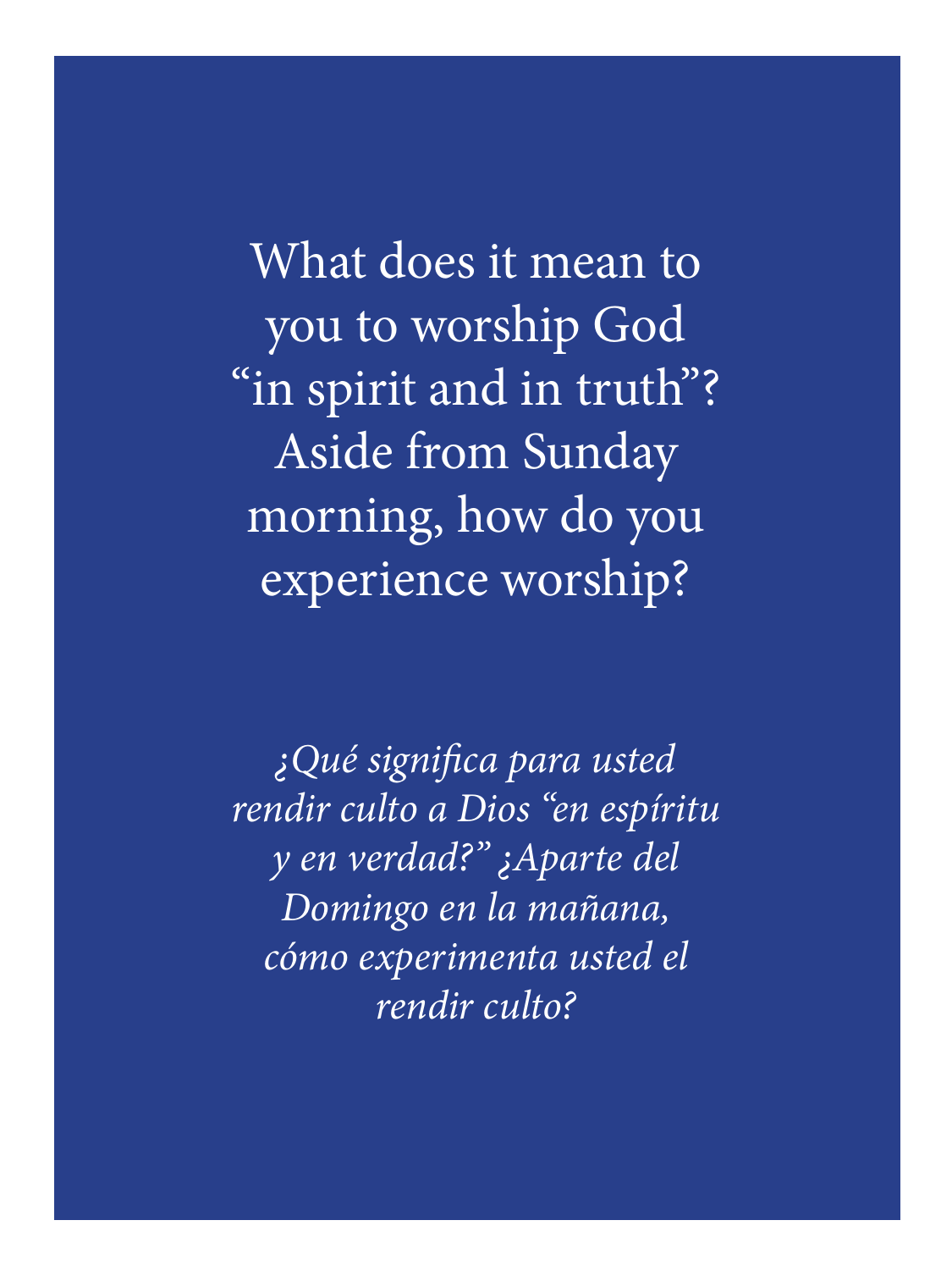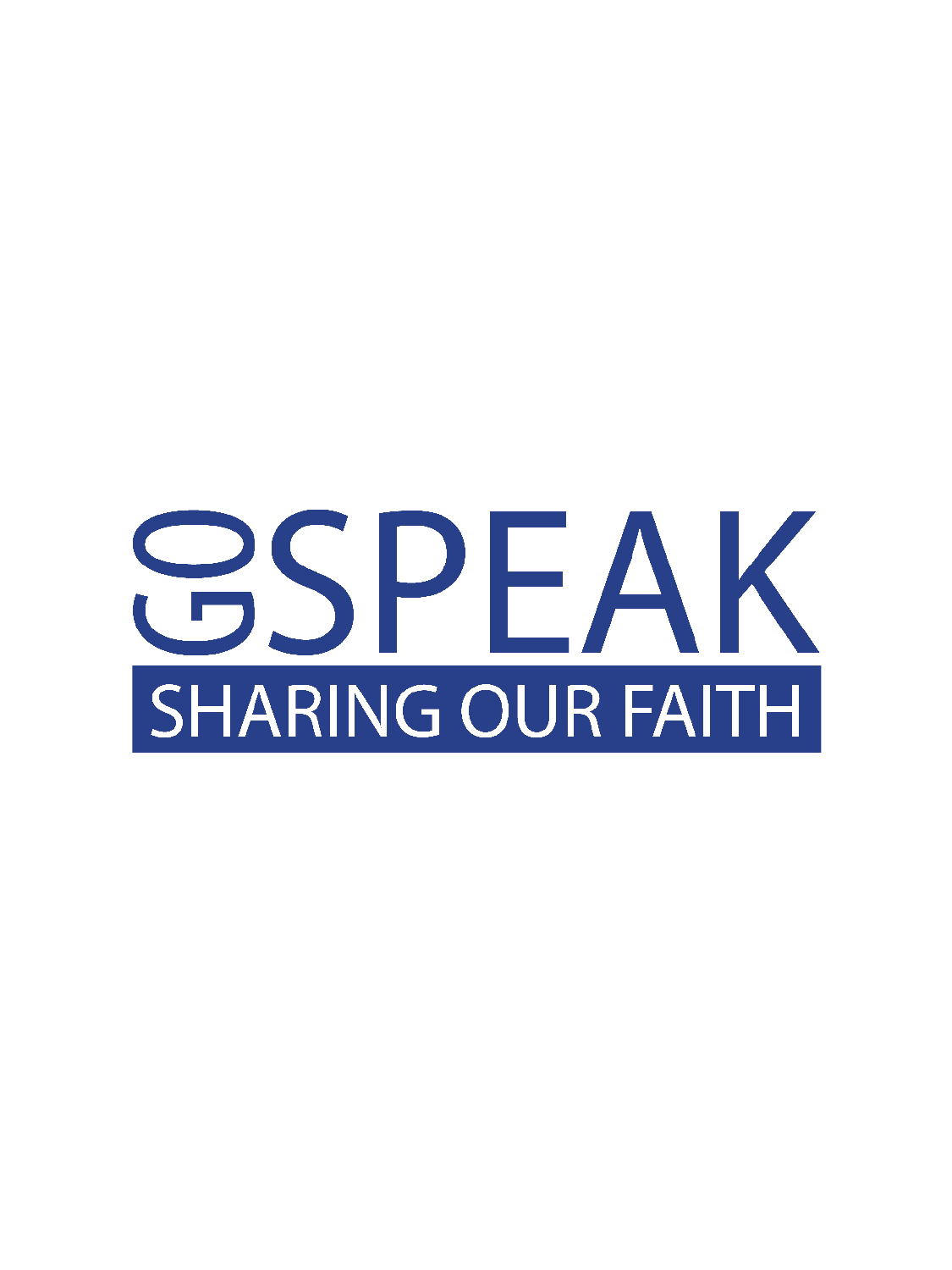It is sometimes said "faith is a journey." What is your favorite biblical journey story and why? How does it connect to your faith journey?

*A veces se dice que "la fe es un viaje." ¿Cuál es tu favorita historia bíblica de un viaje y por qué? ¿Cómo se conecta a su viaje de fe?*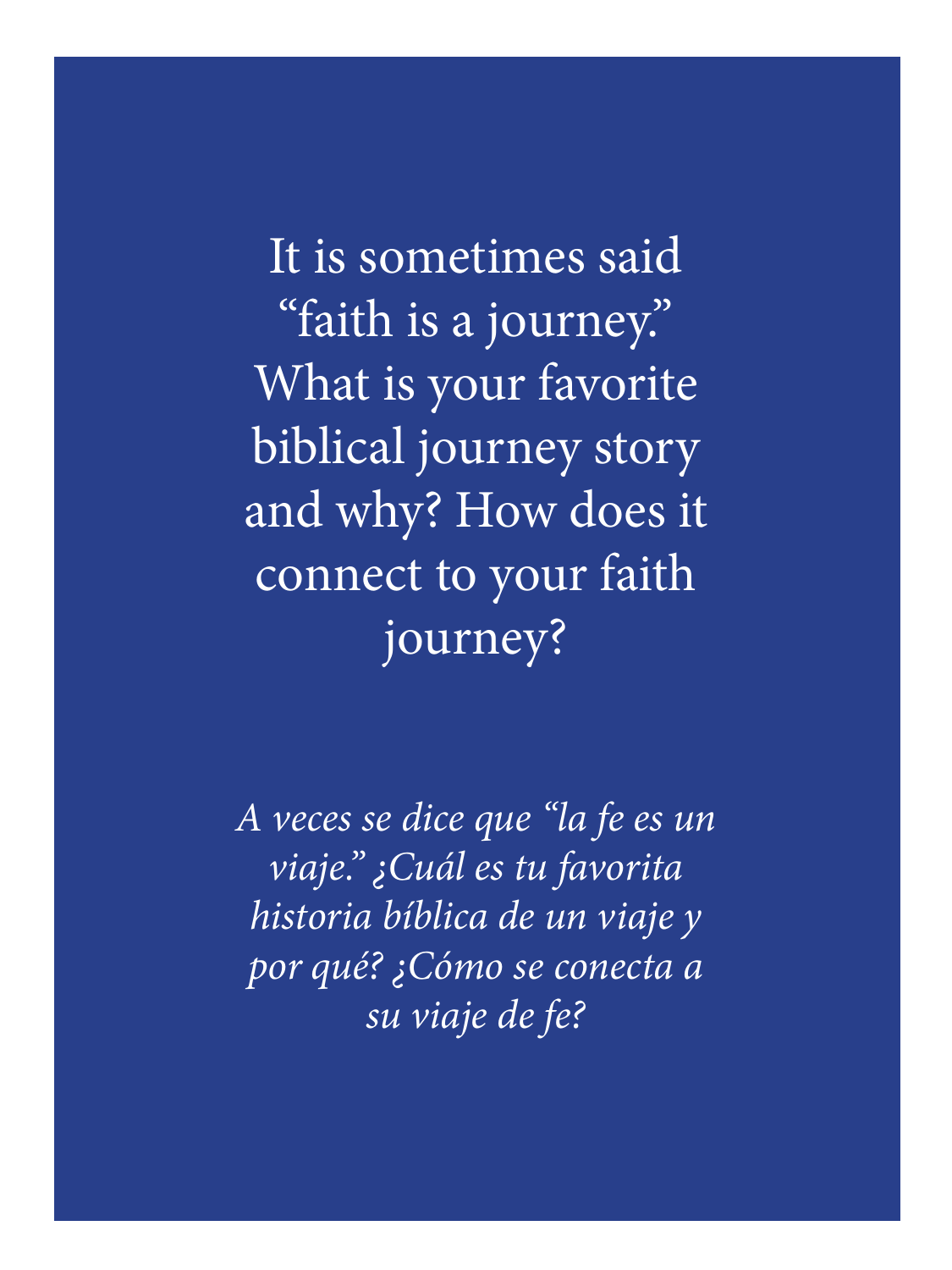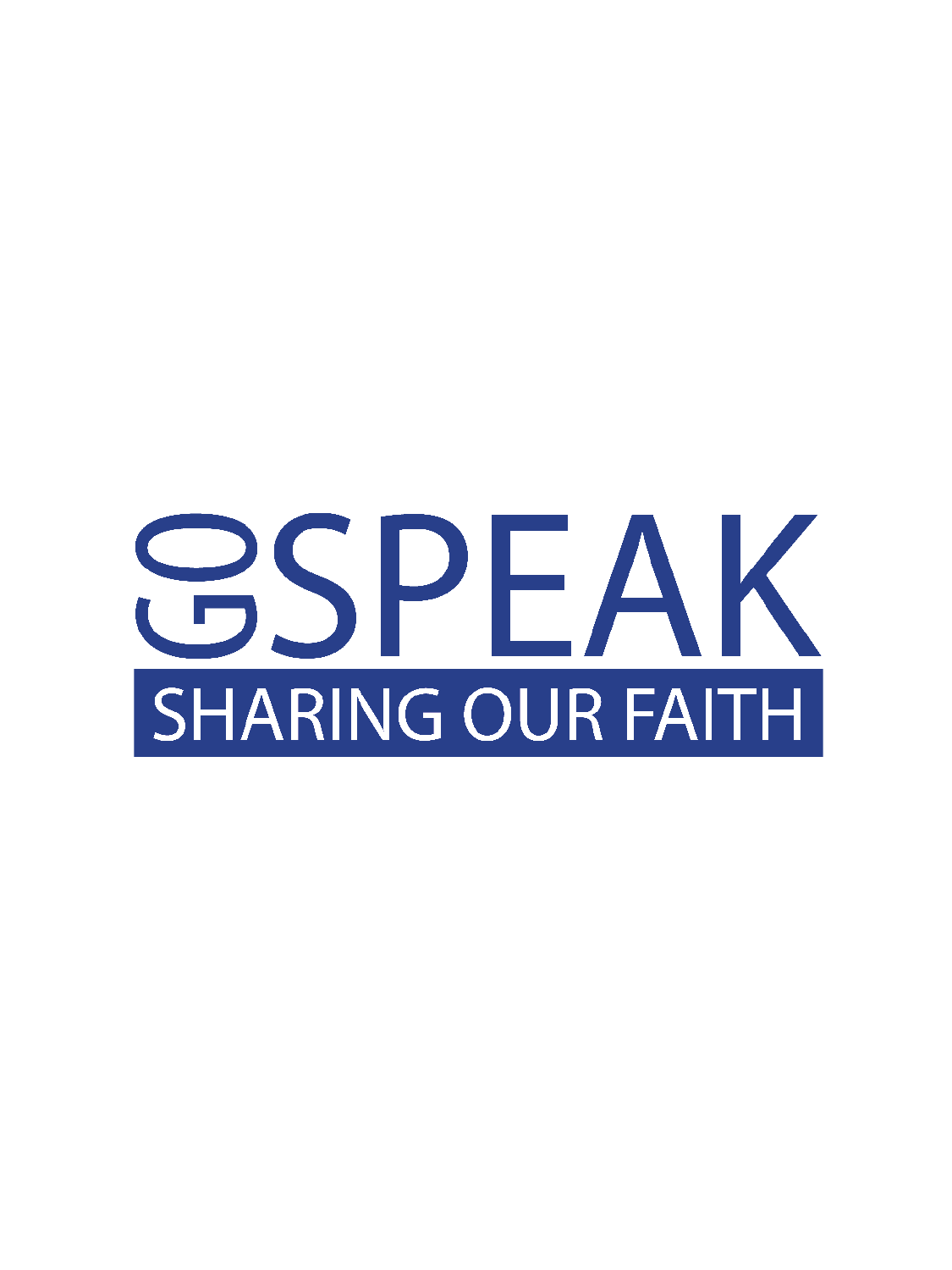Share the story of a time when you encountered the miraculous in your life.

*Comparta la historia de un momento de cuando se haya encontrado con los milagros en su vida.*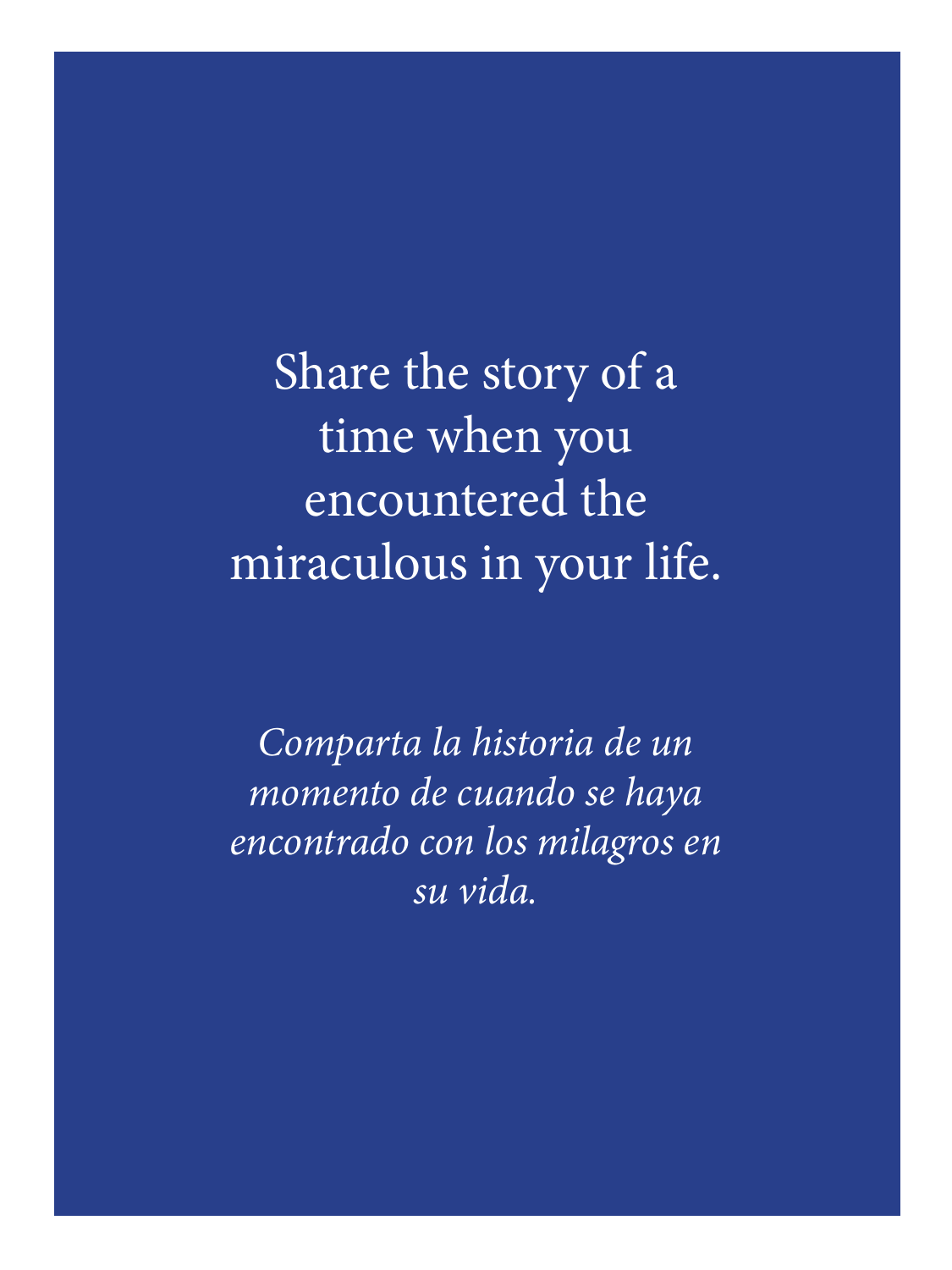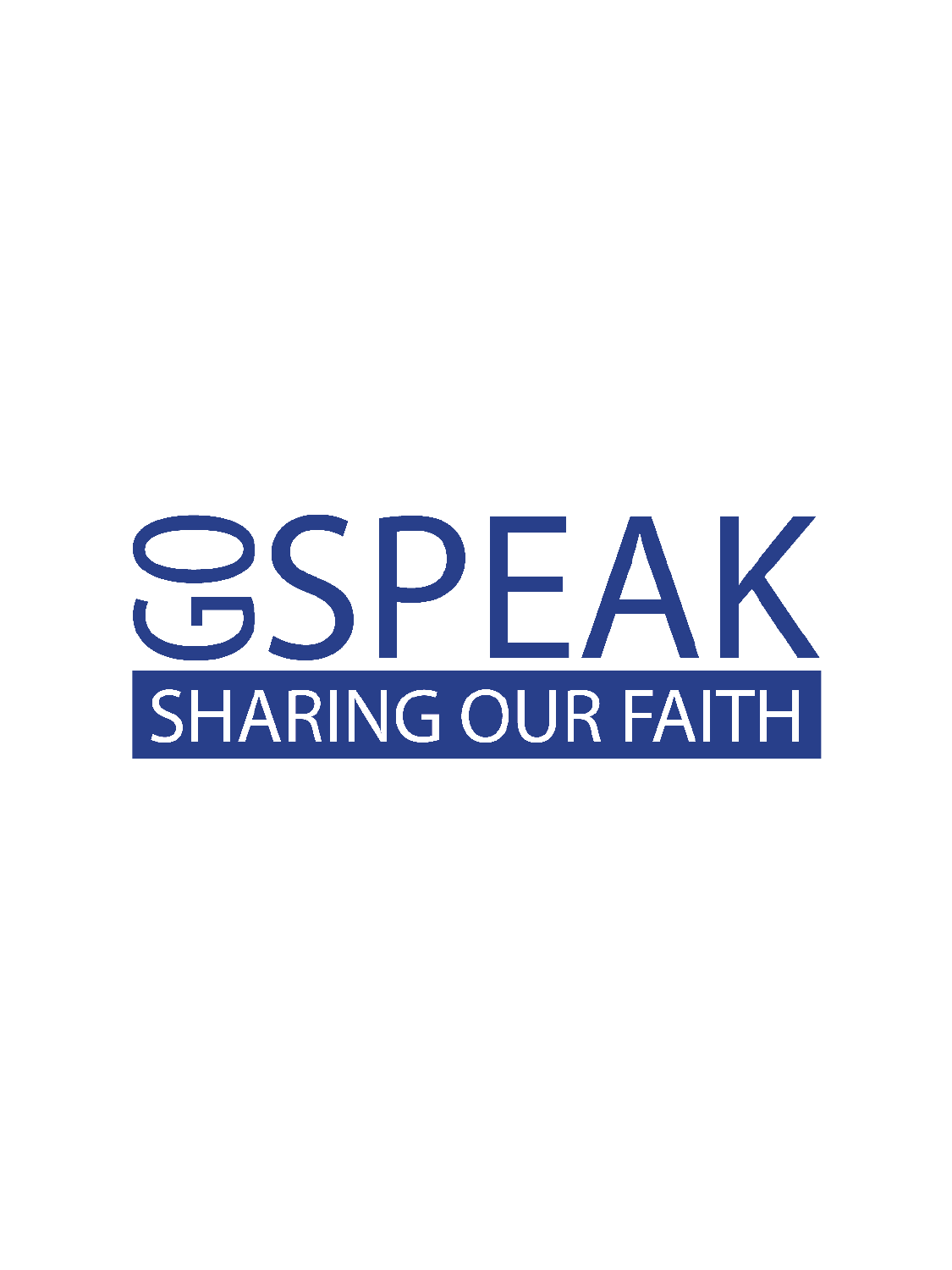Jesus frequently went away to pray. Describe a time when prayer was particularly helpful to you.

*Jesús frecuentemente se fue a orar. Describa un momento en que la oraciónfue particularmente útil para usted.*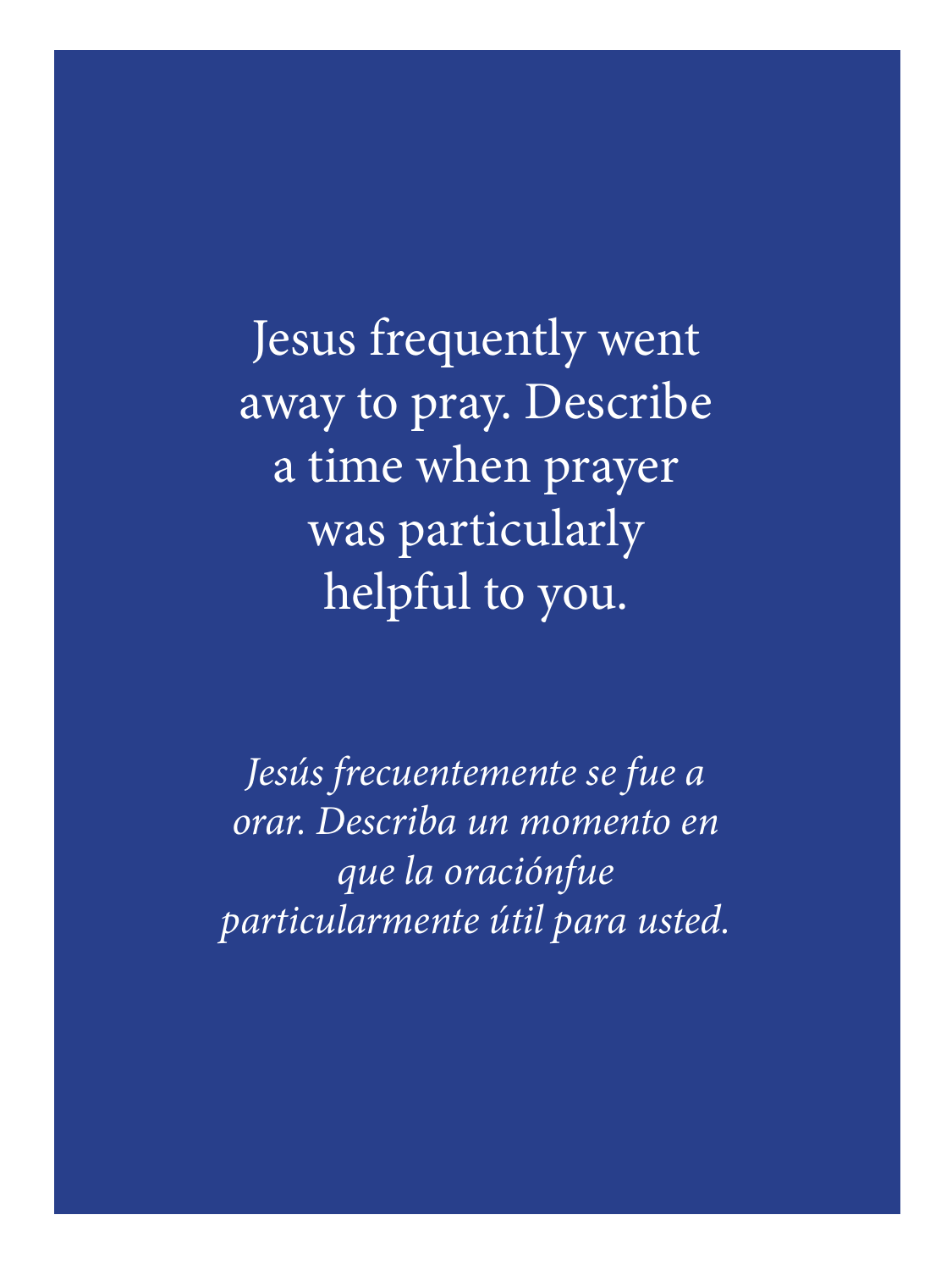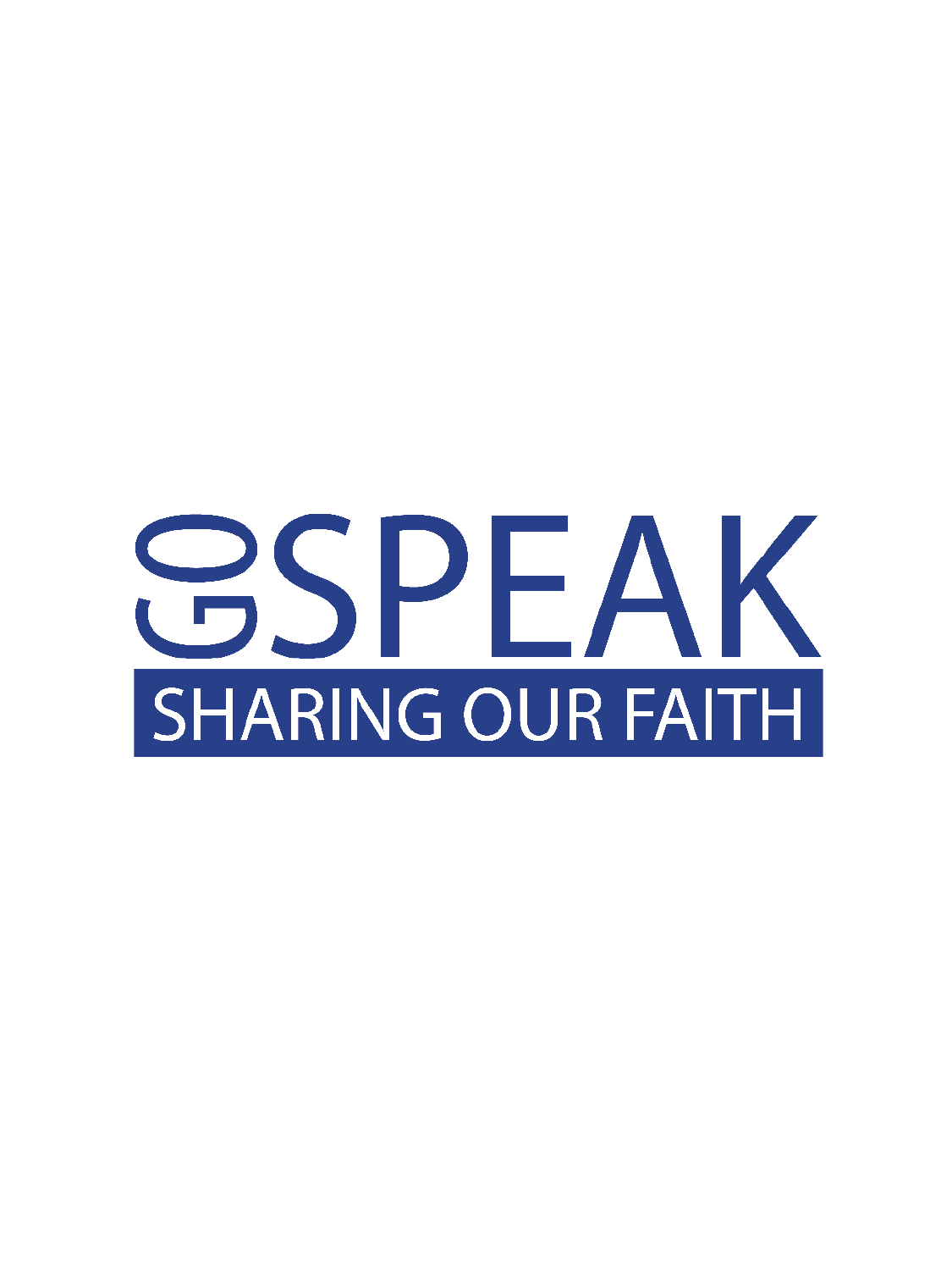Christians often speak of God as loving unconditionally. How have you experienced God's unconditional love? What does that love feel like?

*Los Cristianos a menudo hablan de Dios como amor incondicional. ¿Cómo ha experimentado el amor incondicional de Dios? ¿Cómo se siente ese amor?*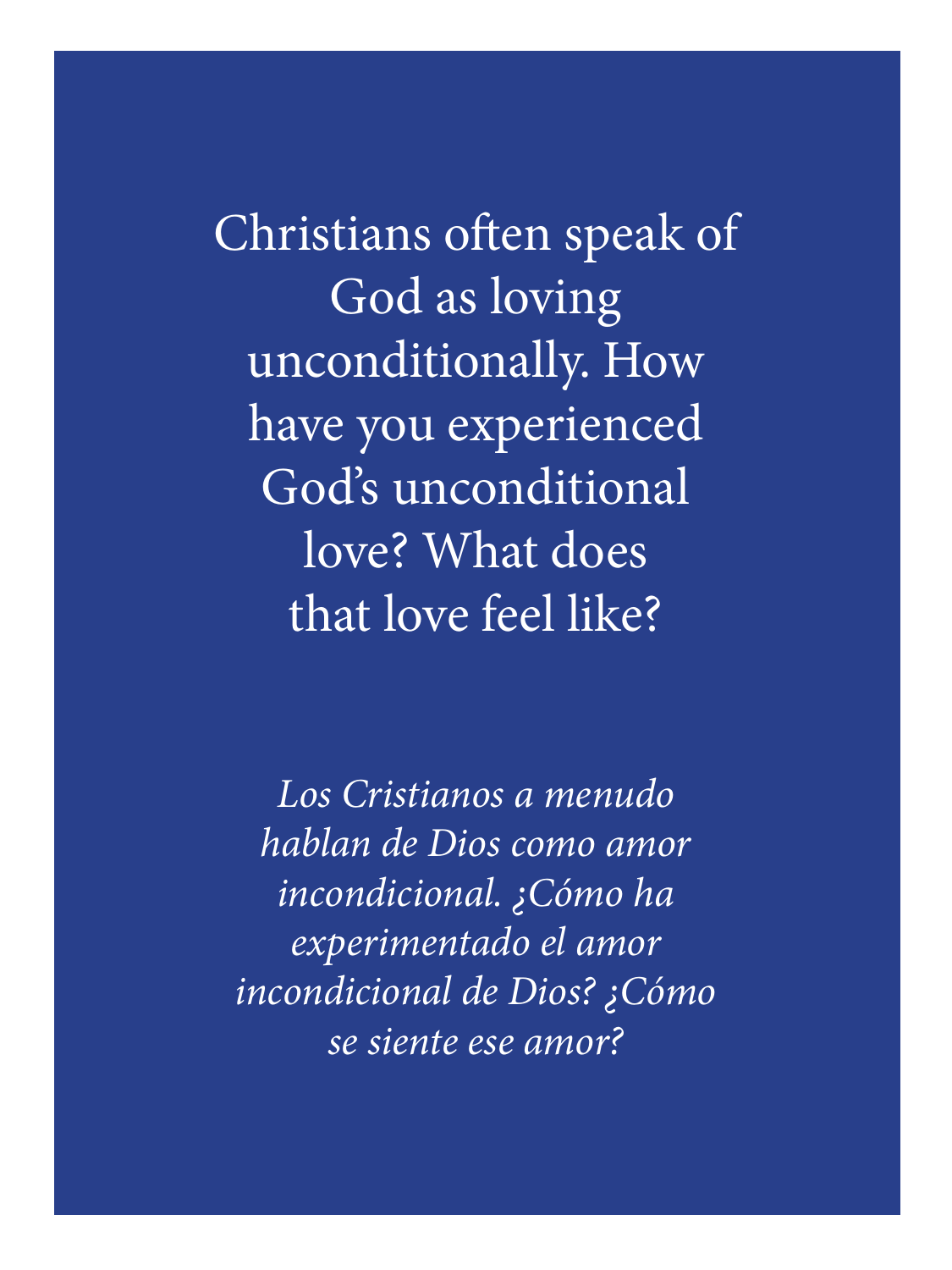